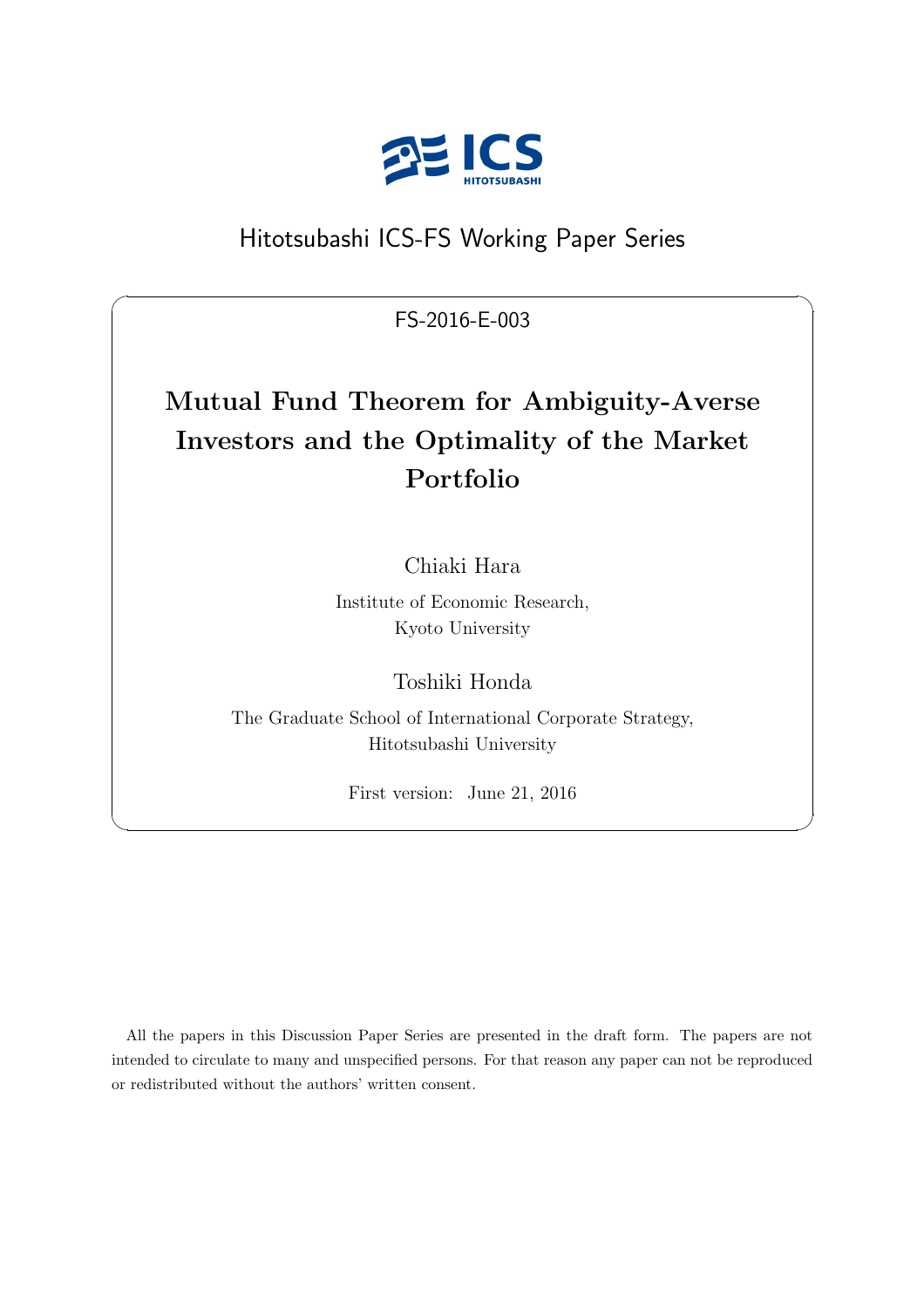# Mutual Fund Theorem for Ambiguity-Averse Investors and the Optimality of the Market Portfolio

Chiaki Hara*<sup>∗</sup>* Toshiki Honda*†*

June 21, 2016

#### **Abstract**

We study the optimal portfolio choice problem for an ambiguity-averse investor having a utility function of the form of Klibanoff, Marinacci, and Mukerji (2005) and Maccheroni, Marinacci, and Rufino (2013) in an ambiguity-inclusive CARA-normal setup. We extend the mutual fund theorem to accommodate ambiguity, identify a necessary and sufficient condition for a given portfolio to be optimal for some ambiguityaverse investor, characterize all the ambiguity structure under which the given portfolio is optimal, and find the minimal ones in two senses to be made precise. We also calculate the minimal ambiguity structures based on the U.S. equity market data and find the smallest coefficient of ambiguity aversion with which the market portfolio is optimal is equal to 9.31.

**JEL Classification Codes**: C38, D81, G11.

**Keywords**: Ambiguity aversion, optimal portfolio, mutual fund theorem, FF6 portfolios, market portfolio.

*<sup>∗</sup>*The paper has previously been entitled "Asset Demand and Ambiguity Aversion" and circulated since 2013. The paper is part of the academic projects on Economic Analysis of Intergenerational Issues: Searching for Further Development, funded by the Grant-in-Aid for Specially Promoted Research (grant number 22000001), and on Equilibrium Analysis on Financial Markets with Transaction costs, funded by the Grantin-Aid (A) (grant number 25245046), both from Japan's Ministry of Education, Culture, Sports, Science and Technology. Hara's email address is hara.chiaki.7x@kyoto-u.ac.jp.

*<sup>†</sup>*The paper is part of the academic project funded by the Grant-in-Aid (grant number 25285097) from Japan's Ministry of Education, Culture, Sports, Science and Technology. Honda's email address is thonda@ics.hit-u.ac.jp. We are both grateful to Robert Anderson, Darrell Duffie, Simon Grant, Yoichiro Higashi, Mayumi Horie, Peter Klibanoff, Christoph Kuzmics, Sujoy Mukerji, Frank Riedel, Jean-Marc Tallon, Takashi Ui, Katsuhito Wakai, and participants of our presentations at Kyoto University, Hitotsubashi University, Meiji University, Yokohama National University, the 2013 Annual Meeting of the Nippon Finance Association, the Swiss-Kyoto Symposium, the 2013 Asian Meeting of the Econometric Society, the 2014 Annual Meeting of the Korean Association of Financial Engineering, the ZiF Research Group Workshop on Knightian Uncertainty in Strategic Interactions and Markets, the 2016 Winter Workshop on Operations Research, Finance and Economics, and the Fourth Asian Quantitative Finance Conference.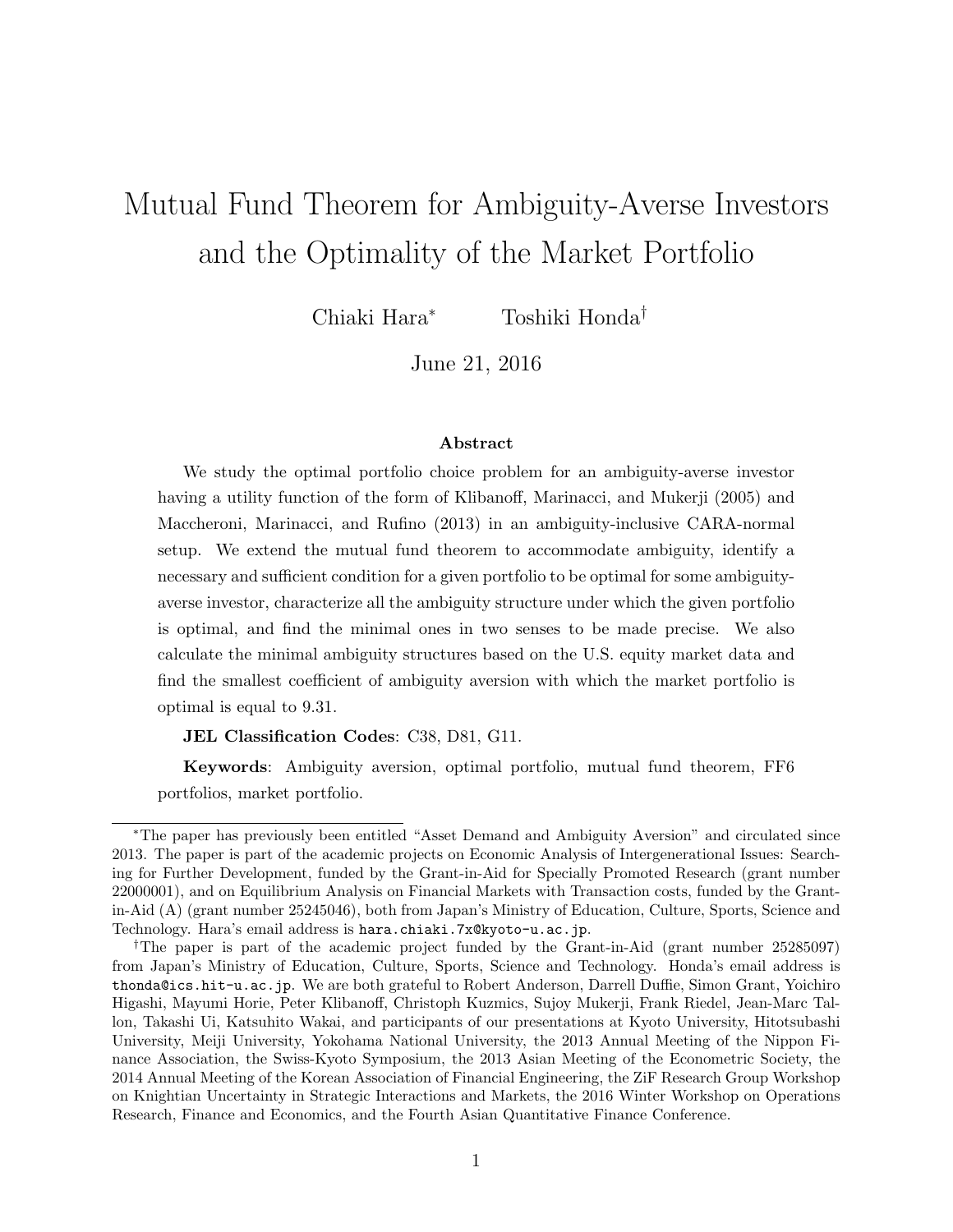## **1 Introduction**

#### **1.1 Motivation**

There are many empirical findings in financial economics that cannot be explained by standard theoretical models. A prominent one is that, contrary to the prediction by the Capital Asset Pricing Model, the market portfolio is not mean-variance-efficient. This anomaly is often true even in a stronger sense that a typical mean-variance-efficient portfolio, based on the empirical distribution of asset returns, involves very large long positions and very large (in absolute value) short positions.

Tables 1 and 2 present such an instance, based on the data of the so called FF6 portfolios in the U.S. equity markets, obtained from Ken French's website. The FF6 portfolios are formed by sorting out traded stocks in terms of the market equity (ME), which is either Small or Big, and ratio of the book equity to the market equity  $(B/M)$ , which is either Low, Neutral, or High, and named the SL, SN, SH, BL, BN, and BH portfolios. They make up a partially aggregated description of the stock market performance that allows us to derive the the mean-variance-efficient portfolio and the market portfolio without suffering from the curse of dimensionality.

The sample means, variances, and covariances of the FF6 portfolios for the period of August 1926 to December 2014 are reported in Table 1. Within each group of a common B/M, the returns of the Small ME portfolios (SH, SN, and SL) have larger sample means and variances than the Big ME portfolios (BH, BN, and BL). Within each group of a common ME, a higher B/M leads to larger sample means and variances, except that the SL portfolio has a larger variance than the SN portfolio. Table 2 reports the mean-variance-efficient portfolio, based on the data of Table 1, and the market portfolio, defined as the time-series average of ME weights. Both are normalized so that the coordinates add up to one. The mean-variance-efficient portfolio has extremely large long positions of the SN, SH, and BL portfolios and extremely large short positions of the SL, BN, and BH portfolios. In contrast, the market portfolio, by its definition, holds long all FF6 portfolios, and invests less than 3% in any Small ME portfolio.

To reconcile theory with the fact that the market portfolio is far from mean-varianceefficient, there are many possibilities, such as introducing more general utility functions, incomplete markets and market frictions, and heterogeneity in investors' utility functions. Among these possibilities, we opt for the first one by incorporating ambiguity aversion, while sticking to the traditional representative-agent paradigm, because there has been a significant development in the analysis of ambiguity-averse preferences, first in decision theory and subsequently in macroeconomics and asset pricing. Also, since our purpose is to reconcile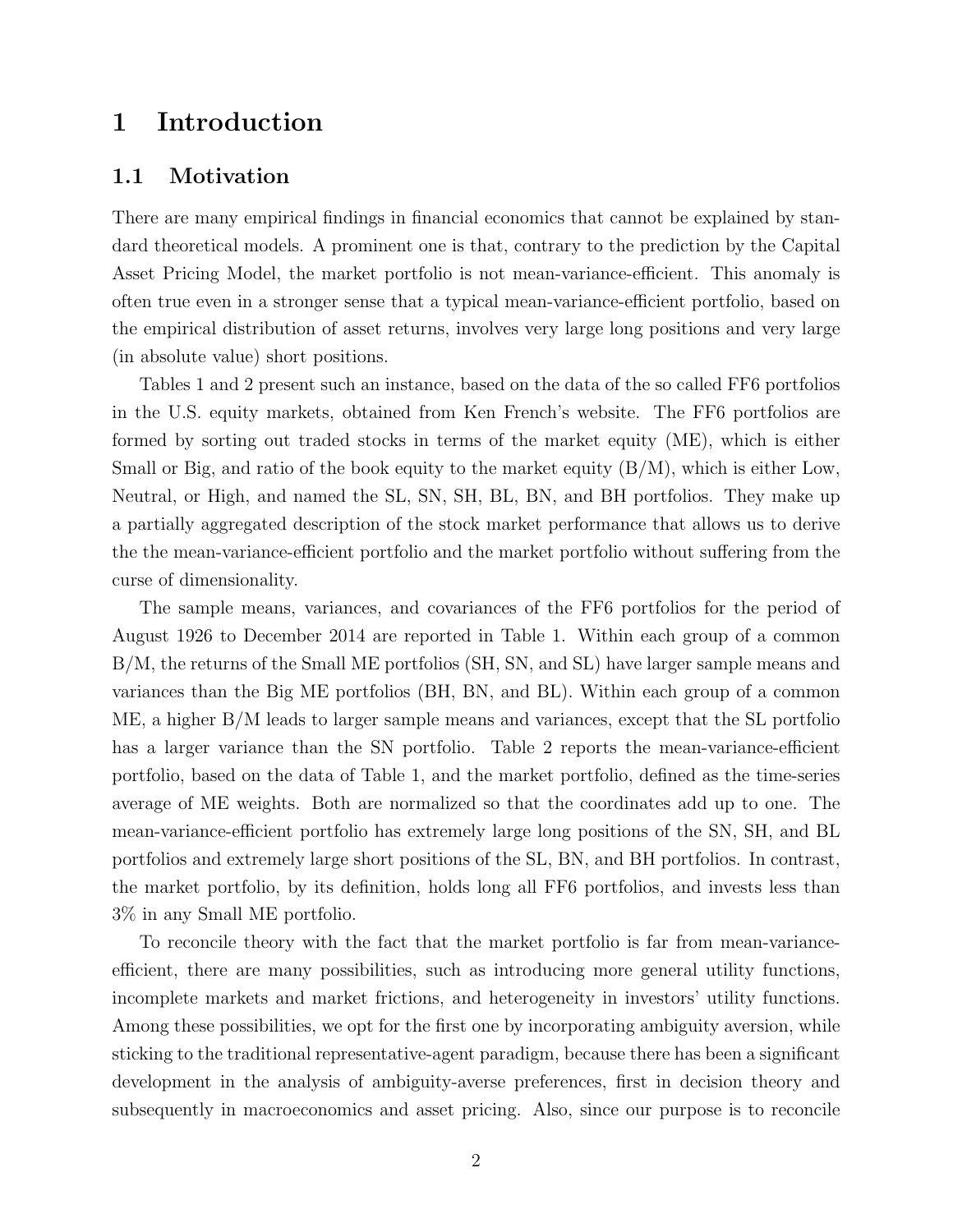theory with data, we should aim at the minimal deviation from expected utility functions. In some class of ambiguity-averse utility functions, we can give a precise meaning of minimality.

Among many classes of ambiguity-averse utility functions, we use the one initiated by Klibanoff, Marinacci, and Mukerji (2005) (abbreviated hereafter as KMM) and further explored by Maccheroni, Marinacci, and Ruffino (2013) (hereafter MMR). There is a probability distribution in investor's mind, which KMM called the second-order belief, on a set of distributions of asset returns or other payoff-relevant parameters. The coefficient of ambiguity aversion introduced by KMM is an indispensable building block in our subsequent analysis. Moreover, as explored by MMR, there is a natural ambiguity-inclusive extension of the CARA-normal setup. In the extension, the asset returns are normally distributed conditional on their mean returns, but the mean returns are ambiguous and normally distributed according to the second order belief. The return covariance matrix is, on the other hand, unambiguous. The assumption of ambiguous means and unambiguous variances is motivated by the fact that means are notoriously difficult to estimate but variances are less so.

To grasp the idea on how the extension is done, suppose that there are *N* risky asset, of which the returns are jointly normally distributed with mean vector  $\mu_X$  and the covariance matrix  $\Sigma_X$ . Suppose also that the risk-free asset is traded, of which the return is denoted by *R*. Then a portfolio *a* of risky assets is optimal for an ambiguity-neutral (expected-utilitymaximizing) investor with CARA coefficient  $\theta$  if and only if

$$
a = \frac{1}{\theta} \Sigma_X^{-1} \left( \mu_X - R \mathbf{1} \right),\tag{1}
$$

where **1** is the vector of  $\mathbb{R}^N$  of which every coordinate is equal to one. Then *a* is meanvariance-efficient, and, conversely, every mean-variance-efficient portfolio can be written in this form, for some  $\theta$ . Denote the *n*-the coordinate of  $\mu_X$  (the expected return of asset *n*) by  $\mu_n$  and the *n*-coordinate of  $\Sigma_X a$  (the covariance between the return of portfolio *a* and the return of asset *n*) by  $c_n$ . Then, by multiplying  $\Sigma_X$  to (1), we can rewrite the condition as

$$
\frac{1}{\theta} \left( \mu_n - R \right) - c_n = 0 \tag{2}
$$

for every *n*. In words, a portfolio *a* is mean-variance efficient if and only if its covariances with the risky assets are proportional to their expected excess returns.

When we observe that the investor chooses a portfolio that is not mean-variance-efficient, so that (2) fails to hold for the chosen portfolio *a*, we attribute it to some kind of ambiguity in his mind regarding the expected returns of the risky assets. We assume that there is a univariate normally distributed random variable  $\hat{M}$  and that, for each asset *n*, the condi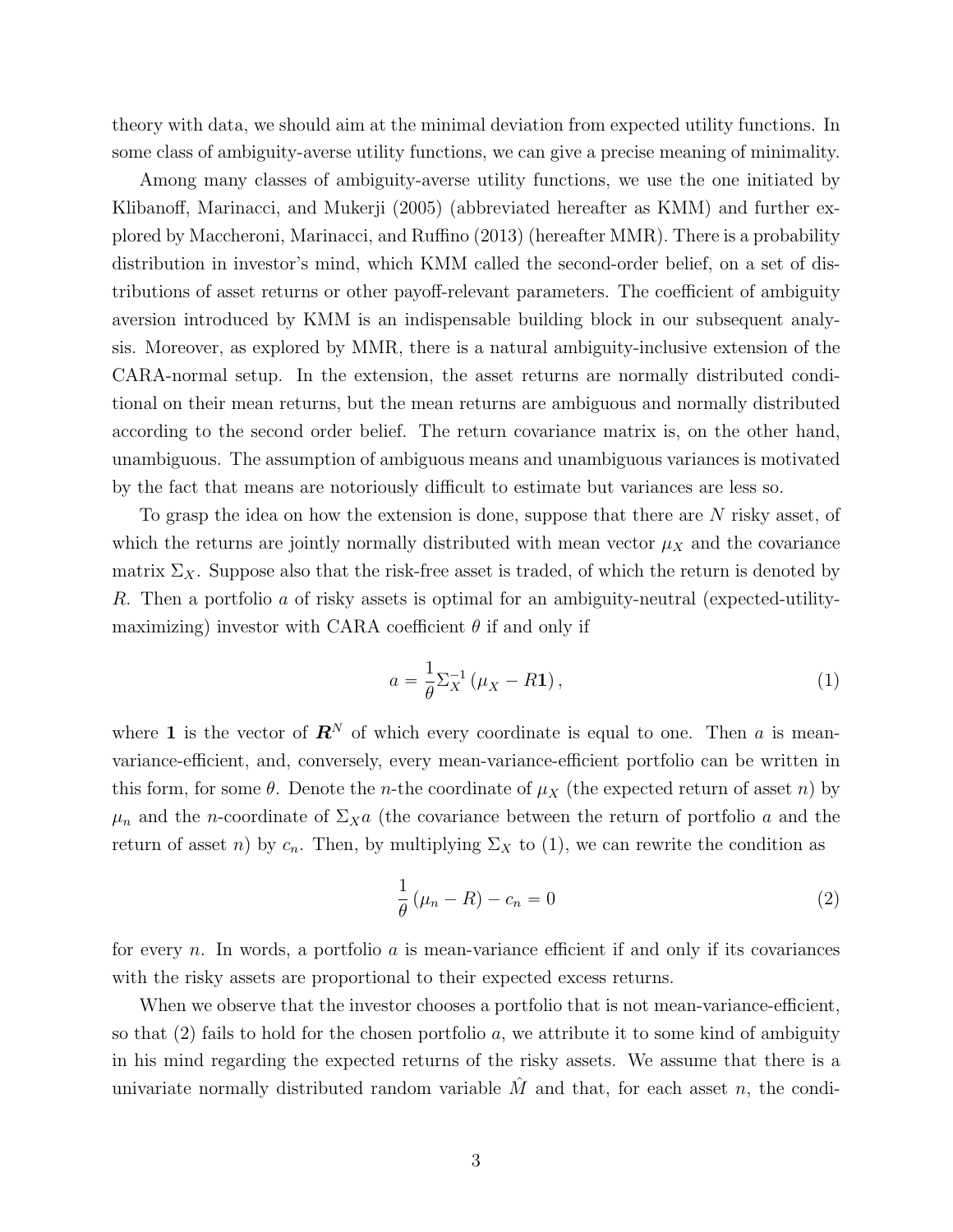tional expected return is equal to  $s_n\hat{M} + k_n$ , where  $s_n$  and  $k_n$  are constants and the  $s_n$  are proportional to the  $\theta^{-1}(\mu_n - R) - c_n$ . This assumption implies that the conditional expected returns of all assets are positively or negatively perfectly correlated, the absolute value  $|s_n|$ of the coefficient determines the sizes of ambiguity that lies in the returns of asset *n*, and the sign of  $s_n$  determines the positivity or negativity of (perfect) correlation among all assets. Once the values of the  $s_n$  and the  $k_n$  are properly specificed, the portfolio  $a$  turns out to be optimal for an ambiguity-averse investor.

#### **1.2 Overview of our results**

The argument towards the end of the previous subsection on how to construct ambiguity to make a given portfolio *a* is optimal is somewhat informal. To give a formal proof, we need to establish three results.

First, we generalize the mutual fund theorem (Theorem 1 in Section 3). In the CARAnormal setup with ambiguity-neutral investors, it is well known that the mutual fund theorem holds, that is, there is a single portfolio of risky assets such that every CARA investor's optimal portfolio of risky assets is a positive multiple of this portfolio. We show that the mutual fund theorem no longer holds for ambiguity-averse investors, but provide a generalized mutual fund theorem that identifies a collection of mutual funds of which each ambiguity-averse investor's optimal portfolio is a linear combination. We also show how the demands for these mutual fund vary as the investor becomes more ambiguity-averse. This theorem is different from our argument in the previous subsection on how to construct ambiguity to make a given portfolio optimal, in that the ambiguity in investor's mind is given rather than constructed. Yet, the theorem is full of other implications, because it clarifies the way in which the ambiguity affects optimal portfolios and is general enough to accommodate multivariate representation of ambiguity.

Second, we provide a necessary and sufficient condition for a given portfolio to be optimal for some ambiguity-averse investors (Theorem 2 in Section 4). The existence of such investors should, of course, not be taken for granted. Indeed, the necessary and sufficient condition shows that there is an ambiguity-averse investor for whom a given portfolio is optimal if and only if the expected excess return of the portfolio is positive. It also identifies the range of the risk aversion coefficients such an ambiguity-averse investor may have, and the class of all the pairs of second-order beliefs (the distribution of the expected returns of the risky assets) and ambiguity aversion coefficients with which *a* optimal.

The third result, then, identifies the pair that minimizes the ambiguity and the pair that minimizes the ambiguity aversion coefficient (Theorem 3 in Section 4). It, thus, shows the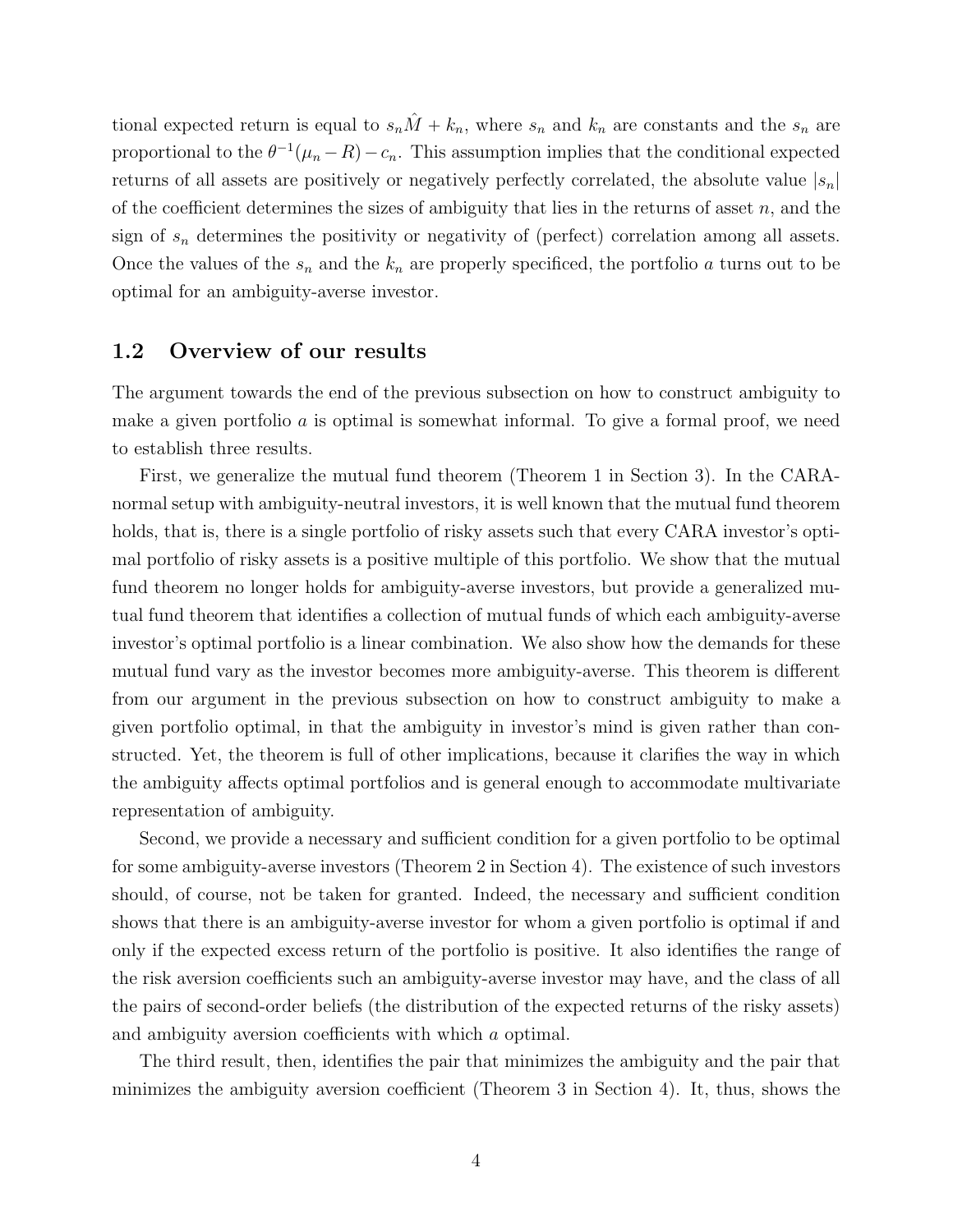minimal deviation from expected utility functions that is necessary to rationalize the choice of an mean-variance inefficient portfolio by ambiguity aversion.

Once these and other theoretical results have all been established, we apply them to the U.S. equity market data to infer the ambiguity and ambiguity aversion that are embedded in the representative investor, who chooses, by definition, the market portfolio (Section 5). We show that the SH portfolio, the portfolio having a small market equity and a high ratio of the book equity to the market equity, has the most ambiguous return among the FF6 portfolios. The ambiguity aversion coefficient can be defined analogously to the (constant) coefficient of relative risk aversion, in that both measure the elasticity of marginal utility. We find that the smallest ambiguity aversion coefficient the representative investor may have is equal to 9.31.

#### **1.3 Related literature**

As we have mentioned, we use the ambiguity-averse utility functions of the form axiomatized by KMM. They also introduced the notion of coefficients of ambiguity aversion, which is similar to coefficients of absolute risk aversion of Arrow and Pratt. The more famous (and earlier) form for ambiguity-averse utility functions was axiomatized by Gilboa and Schmeidler (1989). KMM claimed that their functional form is more tractable and allows them to disentangle ambiguity from ambiguity aversion. Epstein (2010) challenged their claim by saying that the KMM functional form is no more tractable, as there has been some mathematical development that allows us to handle the type of non-differentiability that the form of utility functions of Gilboa and Schmeidler (1989) intrinsically has, and that it is in fact impossible to disentangle ambiguity from ambiguity aversion. In this paper, we define the minimality in terms of both ambiguity and ambiguity aversion and, in our numerical analysis, we find the ambiguity and the ambiguity aversion coefficient that are minimal according to each of the two definitions.

MMR extended the notion of certainty equivalents from the expected utility functions to the ambiguity-averse utility functions of the KMM type. They also introduced an extended notion of mean-variance utility functions exhibiting ambiguity aversion of the KMM type. In our CARA-normal framework with ambiguity aversion, the utility functions are defined by two negative exponential functions with differing coefficients. The distribution of the expected returns (the second-order belief) and the conditional distribution of returns given the expected returns are both normal. Then, the KMM utility functions coincide with the mean-variance utility functions of MMR. But none of our three main results was obtained by MMR.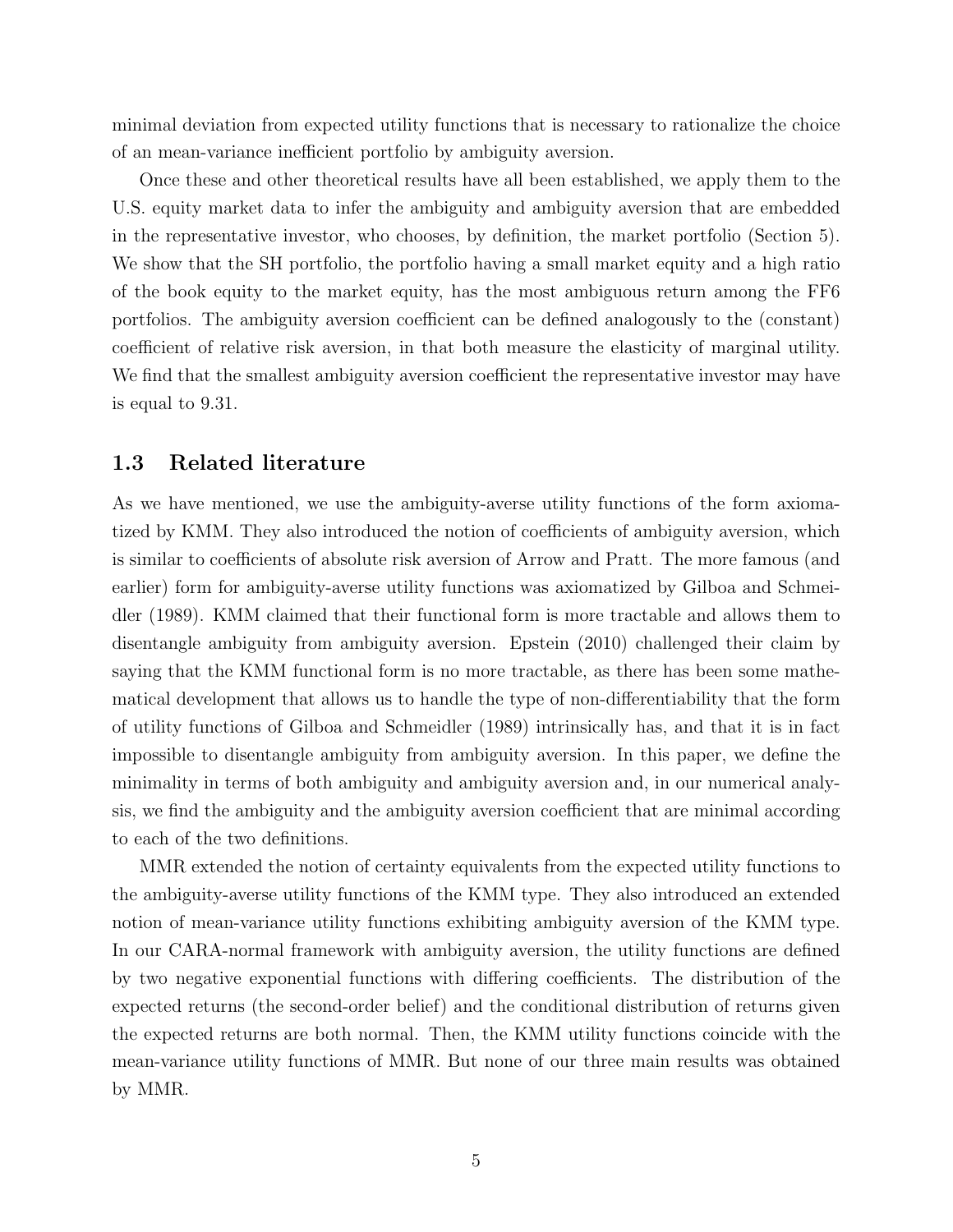Epstein and Miao (2003) considered a continuous-time general equilibrium model of two investors (countries) and two assets with ambiguous returns to address the home bias puzzle. Based on the axiomatization by Hayashi and Miao (2011), Ju and Miao (2012) introduced a generalized recursive smooth ambiguity model, by which they extended the KMM utility functions to the discrete-time setup while allowing for separation between relative risk aversion and elasticity of intertemporal substitution in the manner of Epstein and Zin (1989). While they assumed that there is only one asset of which returns are ambiguous, we focus on the optimal portfolio choice problem by allowing for an arbitrary number of such assets. As such, the setups are quite different, but we share the view that ambiguity aversion is the key to solve asset pricing puzzles and the KMM utility functions are tractable. In addition, we both believe that the traditional Bayesian portfolio choice, in which the investor is assumed to be equally averse to risks in asset returns and uncertainty (ambiguity) in parameters, is insufficient to solve those puzzles.

Collard, Mukerji, Sheppard, and Tallon (2015) found the KMM coefficients of ambiguity aversion, and the countercyclical nature thereof, using the U.S. equity market data. Our framework is static while theirs is dynamic, but we deal with multiple risky assets while they deal only with one risky asset. In particular, we introduce ambiguity aversion in order to rationalize the representative investor's choice of the market portfolio, which, given the sample means, variances, and covariances of asset returns, cannot be optimal for an ambiguity-neutral investor whatever large or small his risk aversion coefficient is. On the other hand, they are more interested in to what extent the equity premium can be attributed to ambiguity aversion.

Ahn, Choi, Gale, and Kariv (2014) and Attanasi, Gollier, Montesano, and Pace (2014) inferred ambiguity aversion from laboratory experiments on portfolio selection. Bossaerts, Ghirardato, Guarnaschelli, and Zame (2010) did the same by letting nearly thirty subjects to trade state-contingent consumptions (or Arrow assets) without having told them the probabilities for some (but not all) states to occur. Ahn, Choi, Gale, and Kariv (2014) and Bossaerts, Ghirardato, Guarnaschelli, and Zame (2010) concluded that many subjects are ambiguity-averse, and that they appear to have utility functions of Gilboa and Schmeidler (1989) but not of KMM, because they tend to choose unambiguous (purely risky) consumption plans, a tendency that is consistent with utility functions of Gilboa and Schmeidler (1989) but not with those of KMM. Note, however, that the KMM utility functions represent approximately the same preference relations as the utility functions of Gilboa and Schmeidler (1989) as the ambiguity aversion coefficient becomes large without bounds, according to Proposition 3 of KMM. Hence, these experimental results could be interpreted as saying that the subjects have KMM utility functions with extremely high ambiguity aver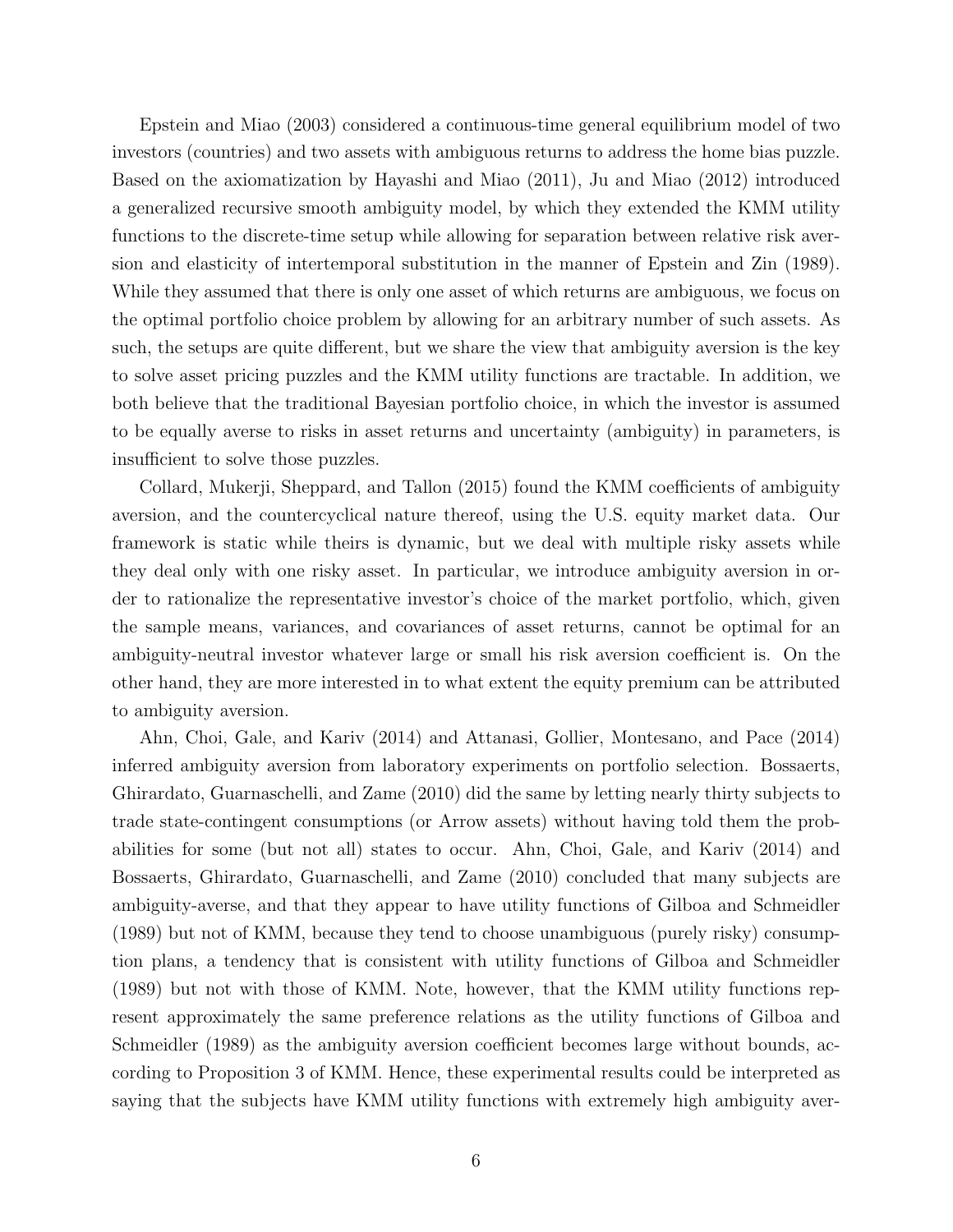sion coefficients. Indeed, in this paper, we deduce from the generalized mutual fund theorem (Theorem 1) that the demand for portfolios with ambiguous returns diminishes to zero, while the demand for a portfolio with unambiguous returns remains constant, as the ambiguity aversion coefficient diverges to infinity. Moreover, using the U.S. equity market data we identify a portfolio with unambiguous returns, as well as the portfolio with the most ambiguous returns.

#### **1.4 Organization of the paper**

The rest of this paper is organized as follows. Section 2 sets up the model. Section 3 presents the generalized mutual fund theorem and some of its implications. Section 4 shows how to find an ambiguity-averse investor for whom a given portfolio is optimal. Section 5 calculates the ambiguity covariance matrices and ambiguity aversion coefficients that are implied by the U.S. equity market data. Section 6 concludes and suggests directions of future research. All proofs and most lemmas are given in the appendix.

## **2 Setup**

#### **2.1 Formulation and interpretation**

The setup of this paper is essentially a special case of those of KMM and MMR and especially close to that of Section 6 of MMR, but we lay it out in a manner that is more suitable to accommodate the additional parametric assumptions we will impose on ambiguity in the expected asset returns. Let  $(\Omega, \mathscr{F}, P)$  be a probability space. Let *M* be a random vector defined on Ω. We will later see that *M* describes the ambiguity in the mind of investors.

For each  $\theta > 0$ , define  $u_{\theta} : \mathbf{R} \to \mathbf{R}$  by letting  $u_{\theta}(x) = -\exp(-\theta x)$  for every  $x \in \mathbf{R}$ . This felicity function exhibits constant absolute risk aversion (CARA) and its coefficient is equal to  $\theta$ . For each  $\gamma > 0$  and each  $\theta > 0$ , define a utility function  $U_{\gamma,\theta}$  over a set of random variables  $Z$  on  $\Omega$  by

$$
U_{\gamma,\theta}(Z) = E\left[u_{\gamma}\left(u_{\theta}^{-1}\left(E\left[u_{\theta}(Z)\,|\,M\right]\right)\right)\right].\tag{3}
$$

If we write  $\varphi_{\gamma,\theta} = u_{\gamma} \circ u_{\theta}^{-1}$  and  $\eta = \gamma/\theta - 1$ , then

$$
\varphi_{\gamma,\theta}(z) = -(-z)^{\gamma/\theta - 1} = -(-z)^{1+\eta} \tag{4}
$$

for every  $z < 0$ , and

$$
U_{\gamma,\theta}(Z) = E\left[\varphi_{\gamma,\theta}\left(E\left[u_{\theta}(Z)\,|\,M\right]\right)\right].
$$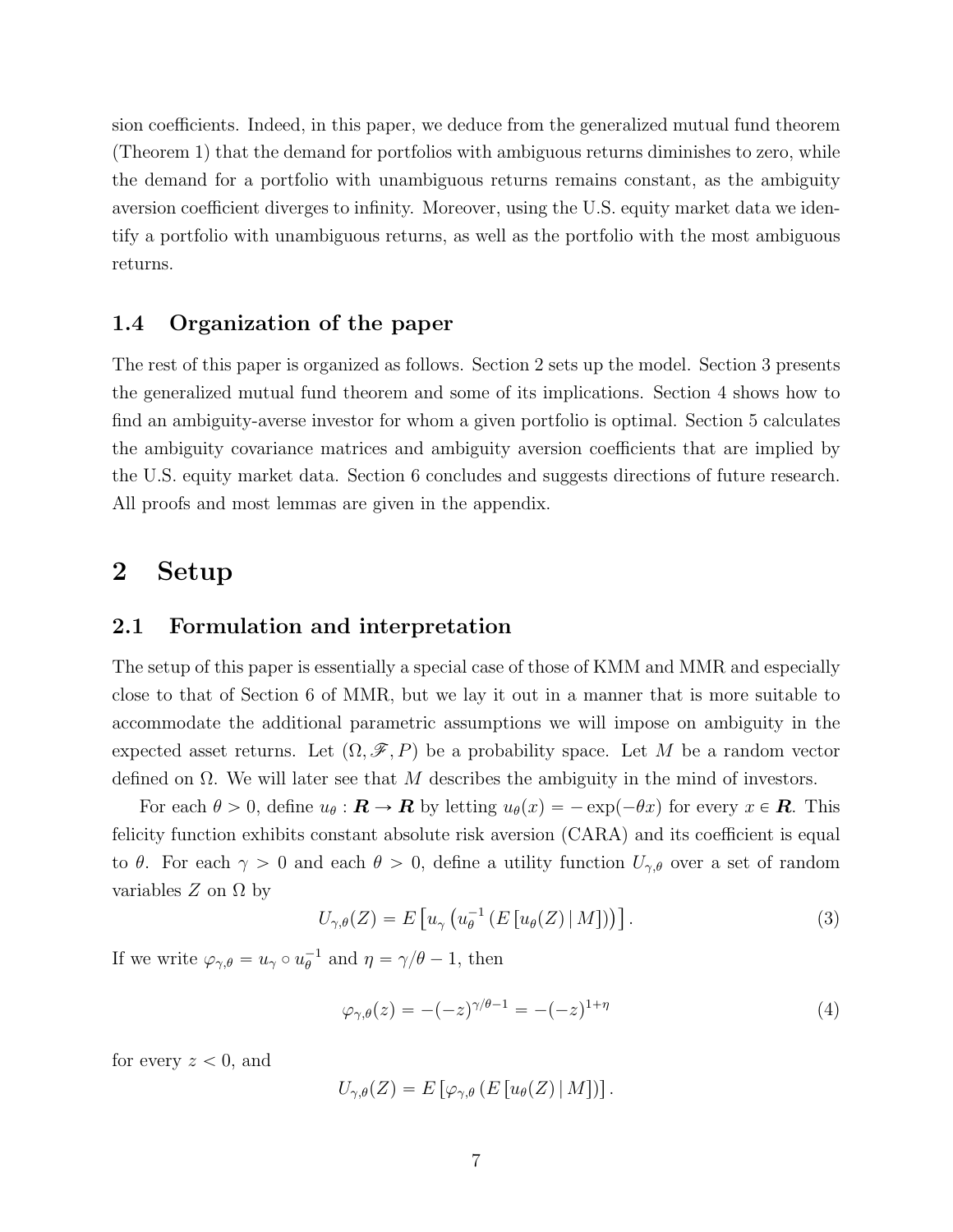Since

$$
-\frac{\varphi_{\gamma,\theta}''(z)(-z)}{\varphi_{\gamma,\theta}'(z)} = \eta
$$
\n(5)

for every  $z < 0$ ,  $\eta$  is equal to the elasticity of the marginal utility from conditional expectations given *M*. We call  $\eta$  the coefficient of ambiguity aversion, because, according to Theorem 2 of KMM, the more concave the function  $\varphi_{\gamma,\theta}$  is, the more ambiguity-averse the investor is, and the larger the value of *η*, the function  $\varphi_{\gamma,\theta}$  is more concave. Our usage of the ambiguity aversion coefficient differs from that of KMM in that they defined the ambiguity aversion coefficient as  $-\varphi''_{\gamma,\theta}(z)/\varphi'_{\gamma,\theta}(z)$ . We opt for the left-hand side of (5) because it is constant (independent of *z*) and still represents the same ranking of concavity as KMM's definition.

If  $\gamma = \theta$ , then  $\eta = 0$  and  $\varphi_{\gamma,\theta}$  is the identity map. Thus, by the law of iterated expectation,  $U_{\gamma,\theta}(Z) = E[u_{\theta}(Z)]$ . In this case, therefore,  $U_{\gamma,\theta}$  is an expected utility function with CARA coefficient  $\theta$ . We then say that the investor is ambiguity-neutral. We say that an investor who has the utility function  $U_{\gamma,\theta}$  with  $\gamma > \theta$ , or  $\eta > 0$ , is ambiguity-averse. If  $\gamma < \theta$ , or  $\eta$   $<$  0, then the investor is ambiguity-loving, though we will not pay much attention to this case.

A couple of remarks will be helpful to understand this specification. First, while the KMM utility functions, in general, may not be concave,  $U_{\gamma,\theta}$  is concave for every  $\gamma > 0$ and every  $\theta > 0$ . The reason is that since the CARA function  $u_{\theta}$  satisfies the condition in Section 3.16 of Hardy, Littlewood, and Polya (1952),<sup>1</sup> the mapping  $Z \mapsto u_{\theta}^{-1} (E [u_{\theta}(Z)|M])$ is a concave function at every realization of *M*. In particular,  $U_{\gamma,\theta}$  is concave even when the investor is ambiguity-loving. This should be contrasted with a fact on the *α*-MEU utility functions of Marinacci (2002), that if the decision maker is ambiguity-loving, then his *α*-MEU utility function is never concave. Second, we could have defined  $U_{\gamma,\theta}$  by  $U_{\gamma,\theta}(Z)$  =  $E[u_{\gamma}(E[u_{\theta}(Z)|M])]$ , that is, we could have used the negative exponential function  $-\exp(-\gamma z)$ in place of the negative power function  $-(-z)^{\gamma/\theta-1}$ . We do not take the negative exponential function for two reasons. The first reason is that, while it represents constant ambiguity aversion and is tractable in general,<sup>2</sup> it does not do so much as the negative power function when combined with the CARA utility function  $u_{\theta}$ . The second reason is that, since we aim to extend the CARA-normal model to a model of ambiguity-averse utility functions and since CARA is defined in terms of consumption levels, we believe that if constant ambiguity

<sup>1</sup>Strictly speaking, we need to reverse the sign condition on the second derivative in paragraph 106 in that section and check that this leads us to the (reversed) necessary and sufficient condition in our casecase, because they dealt with convex, not concave, functions.

<sup>2</sup>For example, Ahn, Choi, Gale, and Kariv (2015) and Collard, Mukerji, Sheppard, and Tallon (2015) assumed constant ambiguity aversion.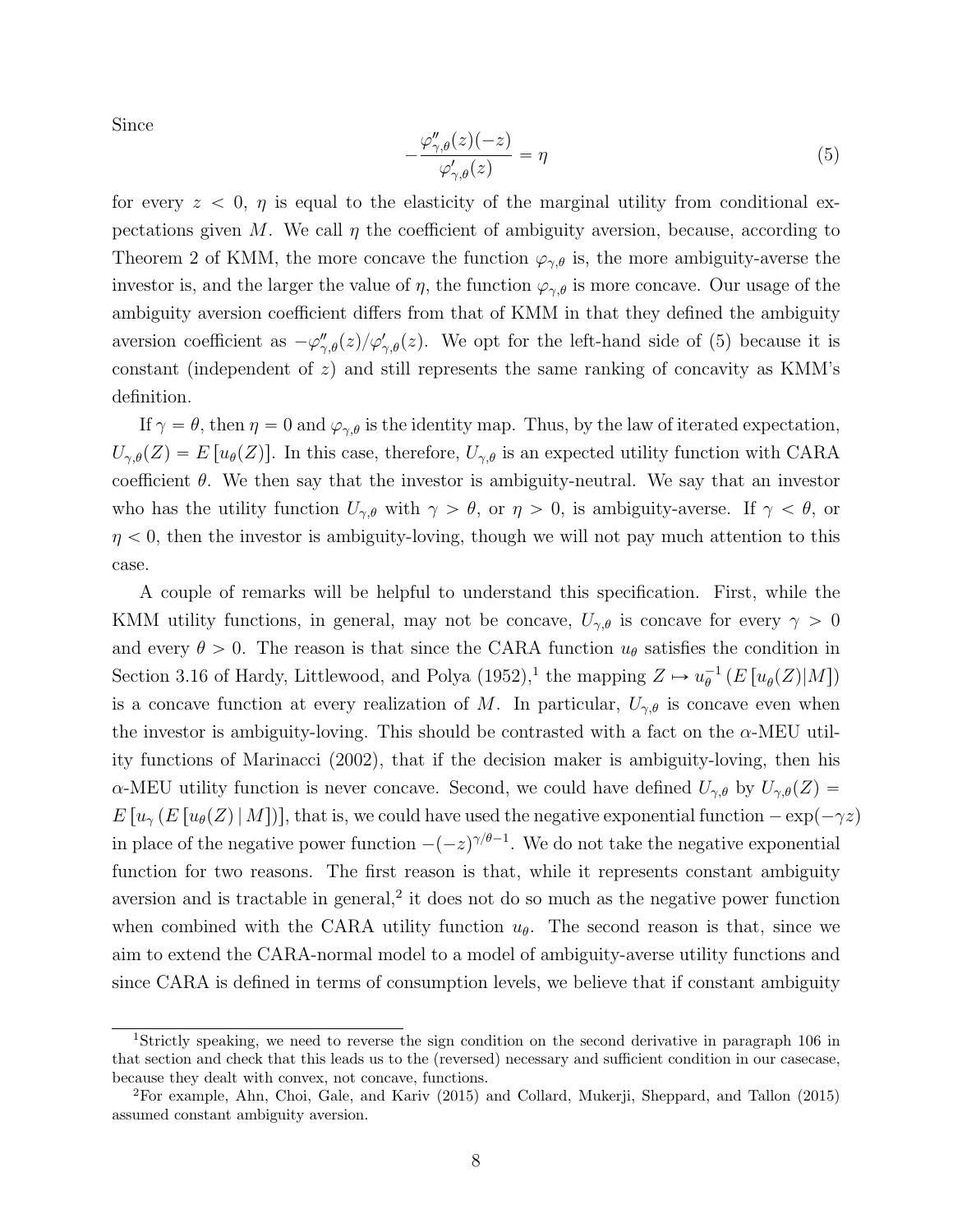aversion is to be imposed, then it should be done so on conditional certainty equivalents  $u_{\theta}^{-1}$  (*E* [ $u_{\theta}(Z) | M$ ]) rather than conditional expected utility levels  $E[u_{\theta}(Z) | M]$ . Then the resultant function  $u_{\gamma} \circ u_{\theta}^{-1}$  must necessarily be a negative power function.

Assume that two types of assets are traded. The first one is composed of *N* assets whose gross returns are represented by an *N*-variate random vector *X* defined on Ω. The second one is the bond whose gross return is deterministic and equal to  $R \in \mathbb{R}$ . We assume also that *M* (as well as *X*) is an *N*-variate random vector, and *M* and *X* are jointly normally distributed. We further assume that  $E[M] = E[X]$  and  $Cov[M, X] = Cov[M, M]$ . We can thus write

$$
\left(\begin{array}{c} M \\ X \end{array}\right) \sim \mathcal{N}\left(\left(\begin{array}{c} \mu_M \\ \mu_M \end{array}\right), \left(\begin{array}{cc} \Sigma_M & \Sigma_M \\ \Sigma_M & \Sigma_X \end{array}\right)\right). \tag{6}
$$

This assumption involves no loss of generality. It can indeed be shown that even if *M* did not satisfy this assumption (possibly with a dimension greater or smaller than *N*), some linear transformation of *M* added by some vector of  $\mathbb{R}^{N}$  would satisfy this assumption.<sup>3</sup>

Then the conditional return of *X* given *M* is normally distributed:

$$
X|M \sim \mathcal{N}(M, \Sigma_{X|M}),
$$

where  $\Sigma_{X|M} = \Sigma_X - \Sigma_M$ . Our utility function, thus, embodies the idea that the investor believes that the expected returns of the risky assets are ambiguous; when the expected excess return vector is equal to  $m \in \mathbb{R}^N$ , the asset returns are distributed according to  $\mathcal{N}(m, \Sigma_{X|M})$ ; and these models of return distributions are distributed according to  $\mathcal{N}(\mu_M, \Sigma_M)$ .

While the setup of this paper may appear to be quite different from those of KMM and MMR, our utility function  $U_{\gamma,\theta}$  in (3) can indeed be obtained in the setup of MMR and, to a lesser extent, that of KMM as well. We now show how this can be done, taking  $\mu_M$ ,  $\Sigma_X$ , and  $\Sigma_M$  with the properties assumed in our setup as given. The difference between KMM and MMR setups lies in whether we take the space of objectively defined probability distributions inside or outside the state space. A consequence of this difference is that in the KMM setup, there are so-called roulette lotteries, that is, acts that give rise to single probability distributions of consequences regardless of the choice of second-order beliefs, but there is no such acts in the MMR setup.

<sup>3</sup>This point can be articulated as follows. Suppose that *F* is a *K*-dimensional random vector and

$$
\left(\begin{array}{c} F \\ X \end{array}\right) \sim \mathcal{N}\left(\left(\begin{array}{c} \mu_F \\ \mu_X \end{array}\right), \left(\begin{array}{cc} \Sigma_F & \Sigma_{FX} \\ \Sigma_{XF} & \Sigma_X \end{array}\right)\right)
$$

Then there is a  $D \in \mathbb{R}^{K \times N}$  such that  $\Sigma_{XF} = D^{\top} \Sigma_F$ . Define  $M = D^{\top} F + (\mu_X - D^{\top} \mu_F)$ . Then  $(M, X)$  has the same distribution as assumed in (6).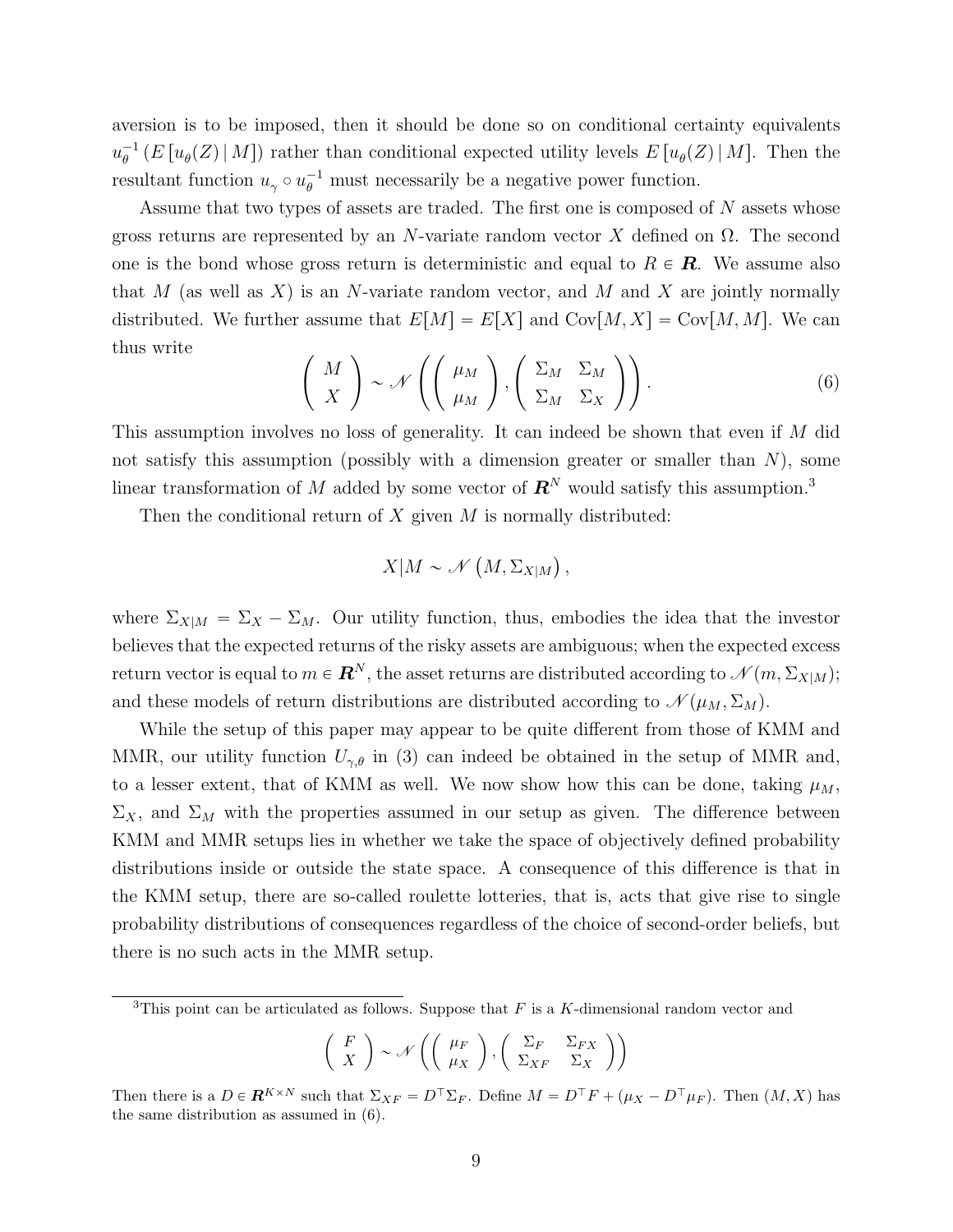First, we show that our utility function can be obtained in the setup of MMR. As in our model, let  $\Omega$  be a measurable space, representing physical uncertainty. Denote by  $\Delta$  the set of all probability distributions on  $\Omega$ , representing the set of probability distributions that the investor perceive as possible models of the physical uncertainty. Let  $\mu$  be a probability distribution on  $\Delta$ , which KMM call the second order belief, representing the subjective likelihood of these models. Let  $X : \Omega \to \mathbb{R}^N$  be an *N*-dimensional random vector, representing the returns of *N* assets. Now, suppose that  $\Omega = \mathbf{R}^N$ . For each measurable subset  $\Psi$  of  $\Omega$ , write  $\Delta_{\Psi} = {\mathcal{N}(\omega, \Sigma_X - \Sigma_M) \in \Delta \mid \omega \in \Psi}$ . Suppose that for every measurable subset  $\Psi$ of  $\Omega$ ,  $\mu(\Delta_{\Psi})$  is equal to the measure that  $\mathcal{N}(\mu_M, \Sigma_M)$  gives to  $\Psi$ . Suppose that X is the identity map on  $\Omega$ . Write, for each  $\omega \in \Omega$ , an integral of a random variable with respect to  $\mathcal{N}(\omega, \Sigma_X - \Sigma_M)$  using its Radon-Nikodym derivative with respect to, say,  $\mathcal{N}(0, \Sigma_X)$  (of which the support coincides with  $\mathbf{R}^{N}$ . Then the utility function derived from  $\mu$ ,  $u_{\theta}$ , and  $\varphi_{\gamma,\theta}$  in the manner of equality (9) of MMR coincides with our utility function  $U_{\gamma,\theta}$  in (3). The second order belief in this setup coincides with the (marginal) distribution of *M* in our setup, and, for each  $\omega \in \mathbb{R}^N$ , the distribution of X with respect to the probability distribution  $\mathcal{N}(\omega, \Sigma_X - \Sigma_M)$  in this setup coincides with the conditional distribution of X given  $M = \omega$  in our setup. Hence, the ambiguity-averse mean-variance utility function derived from this specification coincides with the ambiguity-averse mean-variance utility function  $V_{\gamma,\theta}$ , which will be defined in (8).

Next, we show that our utility function can be obtained in the setup that is identical, in spirit, to the setup of KMM. Let  $\Omega$  be a measurable space, representing physical uncertainty to which the investor is unsure of the probability distribution to attach. Let  $\Upsilon$  be another measurable space, representing physical uncertainty to which the investor is sure of the probability distribution to attach. Denote the probability distribution on Υ by *λ*. We deviate from the setup of KMM in that  $\Upsilon$  and  $\lambda$  are different from the unit interval [0, 1] and the Lebesgue measure on it, though  $\lambda$  is still interpreted as an objective probability distribution. Write  $S = \Omega \times \Upsilon$ . Denote by  $\Delta$  the set of all product (joint and yet independent) distributions of a probability distribution on  $\Omega$  and  $\lambda$ . Then  $\Delta$  is a subset of the set of all probability distributions on *S*, representing the set of probability distributions that the investor perceive as possible models of the physical uncertainty. Let  $\mu$  be a probability distribution on  $\Delta$ , which KMM call the second order belief, representing the subjective likelihood of these models. Let  $X : S \to \mathbb{R}^N$  be an *N*-dimensional random vector, representing the returns of *N* assets. Now, suppose that  $\Omega = \mathbf{R}^N$ ,  $\Upsilon = \mathbf{R}^N$ , and  $\lambda = \mathcal{N}(0, \Sigma_X - \Sigma_M)$ . For each  $\omega \in \Omega$ , denote by  $\delta_{\omega}$  the (degenerate) probability distribution on  $\Omega$  such that  $\delta_{\omega}(\{\omega\}) = 1$ . Then  $\delta_\omega \otimes \lambda \in \Delta$ . For each measurable subset  $\Psi$  of  $\Omega$ , write  $\Delta_\Psi = {\delta_\omega \otimes \lambda \in \Delta \mid \omega \in \Psi}$ . Recalling that  $\Omega = \mathbb{R}^N$ , suppose that for every measurable subset  $\Psi$  of  $\Omega$ ,  $\mu(\Delta_{\Psi})$  is equal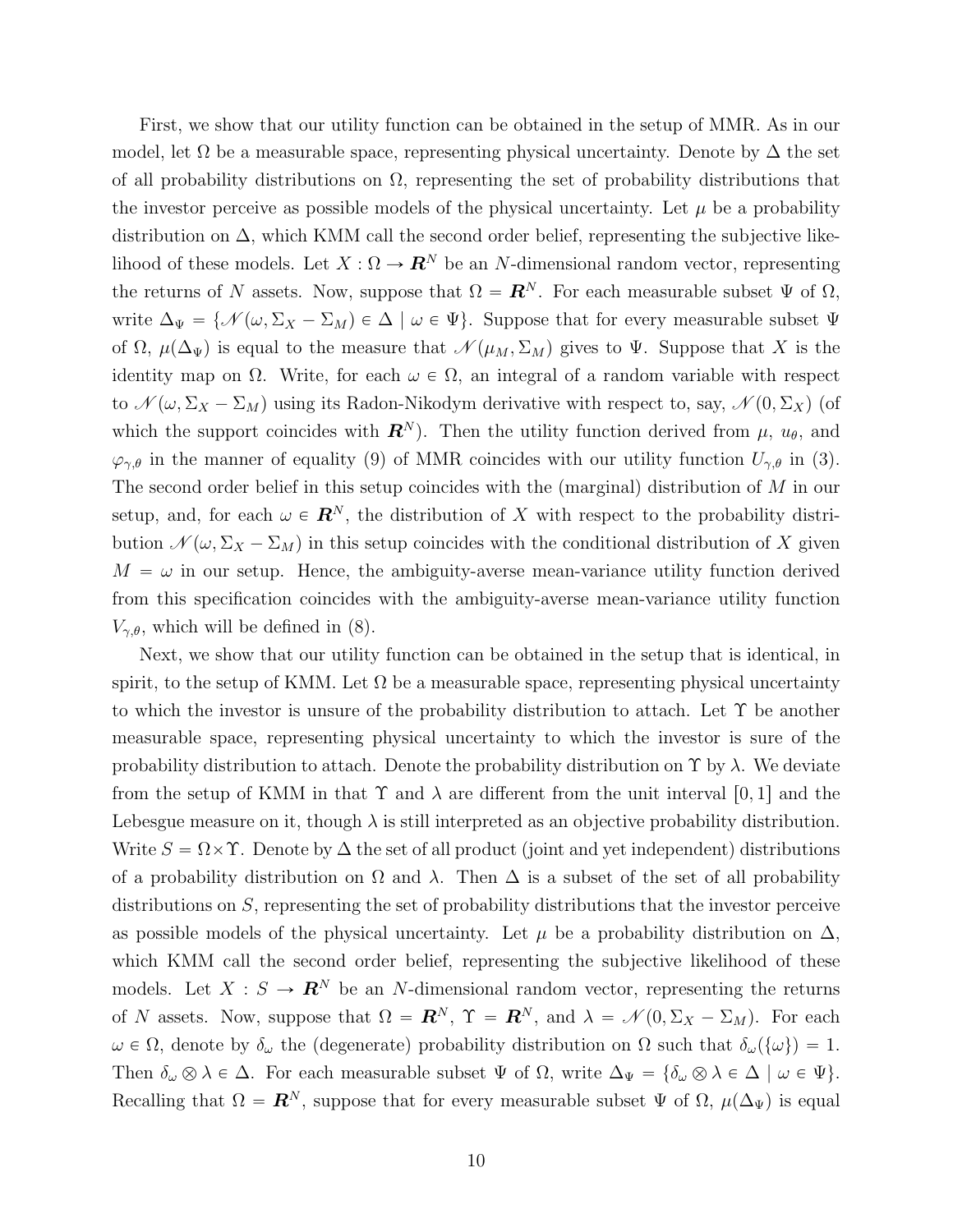to the measure that  $\mathcal{N}(\mu_M, \Sigma_M)$  gives to  $\Psi$ . Denote by M the projection of *S* onto  $\Omega$  and by *L* the projection of *S* onto  $\Upsilon$ . Recalling that  $\Omega = \Upsilon = \mathbb{R}^N$ , suppose that  $X = M + L$ . Then the utility function derived from  $\mu$ ,  $u_{\theta}$ , and  $\varphi_{\gamma,\theta}$  in the manner of equality (2) of KMM coincides with our utility function  $U_{\gamma,\theta}$  in (3). The second order belief in this setup coincides, via the isomorphism  $\omega \mapsto \delta_{\omega} \otimes \lambda$ , with the (marginal) distribution of *M* in our setup, and, for each  $\omega \in \mathbf{R}$ , the distribution of *X* with respect to the probability distribution  $\delta_{\omega} \otimes \lambda$  in this setup coincides with the conditional distribution of *X* given  $M = \omega$  in our setup. Hence, the ambiguity-averse mean-variance utility function derived from this specification coincides with the ambiguity-averse mean-variance utility function  $V_{\gamma,\theta}$ , which will be defined in (8).

Even on the interpretative side, our setup is not different from that of KMM. Indeed, when justifying the use of second order acts (acts that are defined on  $\Delta$ ) in their axioms, they claimed that in a portfolio choice problem, second order acts could be bets about parameter values that characterizes the asset returns and be determined, among others, by events that take place inside the firm and in the wider market. In our notation, the randomness of such events is captured by the distribution  $\mathcal{N}(\mu_M, \Sigma_M)$ , while the remaining randomness is captured by the conditional distribution  $\mathcal{N}(m, \Sigma_X - \Sigma_M)$  given  $M = m$ , which is understood to be unambiguous, because it is presumably quantifiable by a sufficiently large set of historical return data with stationarity.

#### **2.2 Preliminary analysis**

Denoted by  $\mathscr{S}^N$  the set of all  $N \times N$  symmetric matrices. Denote by  $\mathscr{S}^N_{++}$  the set of all symmetric and positive definite  $N \times N$  matrix, and by  $\mathscr{S}_{+}^{N}$  the set of all symmetric positive semidefinite  $N \times N$  matrix. Then  $\mathscr{S}_{++}^N \subset \mathscr{S}_+^N \subset \mathscr{S}^N$ . We assume that the total covariance  $\text{matrix }\Sigma_X \in \mathscr{S}_{++}^N \text{ but allow for the ambiguity covariance matrix } \Sigma_M \in \mathscr{S}_{++}^N \backslash \mathscr{S}_{++}^N \text{ and } \Sigma_{X|M} \in \mathscr{S}_{++}^N \backslash \mathscr{S}_{++}^N$  $\mathscr{S}_{+}^{N} \backslash \mathscr{S}_{++}^{N}$ . Note that for every  $\Sigma \in \mathscr{S}^{N}$ , Row  $\Sigma = \text{Col } \Sigma$  and  $\text{Ker } \Sigma = (\text{Row } \Sigma)^{\perp} = (\text{Col } \Sigma)^{\perp}$ and that, for every  $\Sigma \in \mathcal{S}_+^N$  and every  $v \in \mathbb{R}^N$ ,  $v \in \text{Ker } \Sigma$  if and only if  $v^\top \Sigma v = 0$ .

While our assumption excludes perfect correlation between any pair of linear combinations of the returns of the *N* assets with respect to the total covariance matrix  $\Sigma_X$ , it allows for perfect correlation with respect to the ambiguity covariance matrix  $\Sigma_M$  and the purerisk covariance matrix  $\Sigma_X - \Sigma_M$ . In particular, each coordinate (a random variable) of the *N*-dimensional random vector *M* is a linear combination of some collection of rank  $\Sigma_M$  coordinates (random variables) of *M*. From the investor's viewpoint, therefore, rank  $\Sigma_M$  is the essential number of the sources of ambiguity in the *N*-asset markets. We will see in Section 4 that many seemingly suboptimal portfolios are in fact optimal for some ambiguity-averse investor even when there is essentially only one source of ambiguity, no matter how large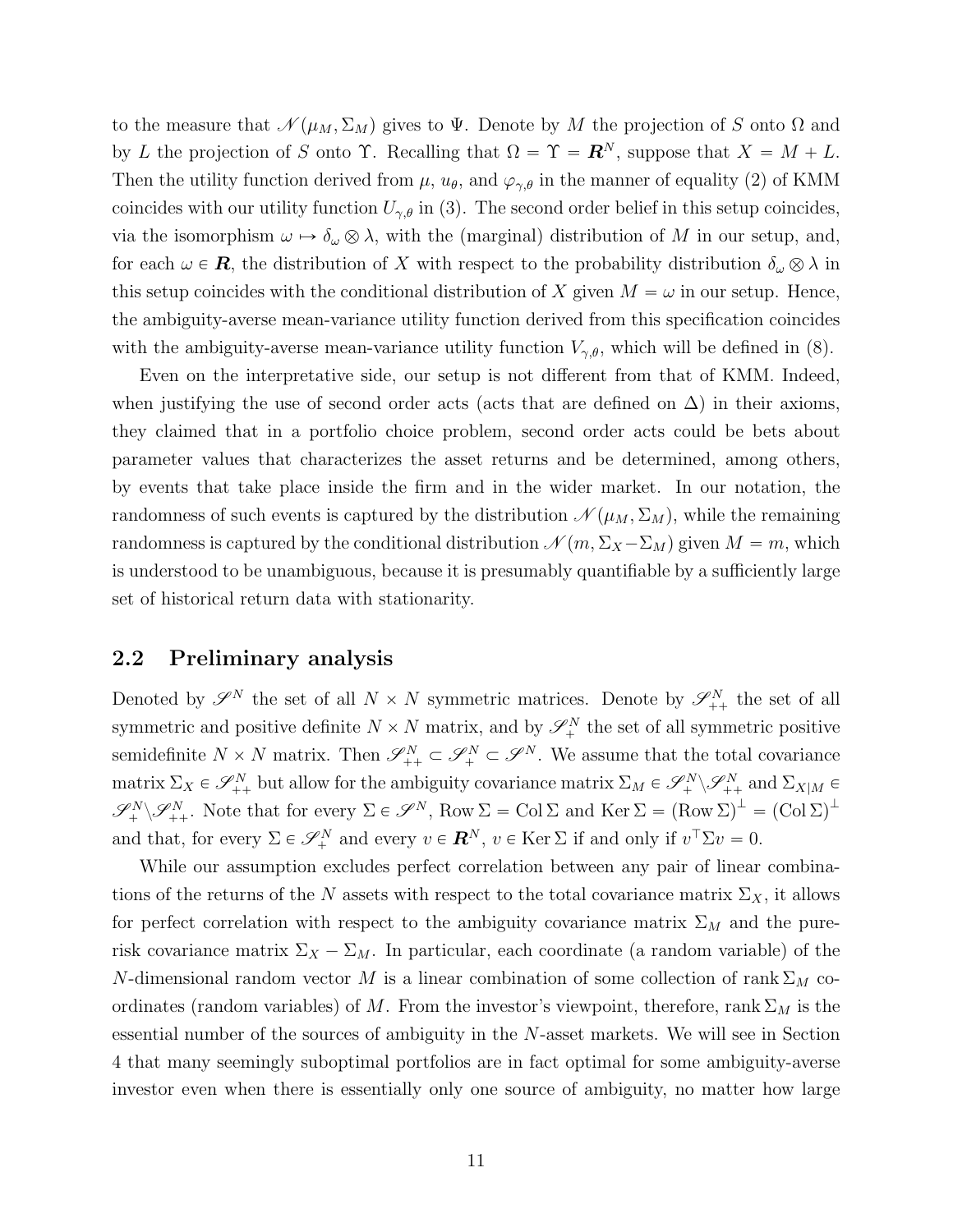the number *N* of assets may be.

Denote by  $(a, b) \in \mathbb{R}^N \times \mathbb{R}$  a portfolio of these  $N + 1$  assets, representing the monetary amounts invested in each of these assets. Once the state is realized, the portfolio pays out  $a^{\top}X + bR$ . Denote the initial wealth by  $W \in \mathbf{R}$ . Let 1 be the vector in  $\mathbf{R}^N$  of which the *N* coordinates are all equal to one. Then the budget constraint on the portfolio  $(a, b) \in \mathbb{R}^N \times \mathbb{R}$ is  $\mathbf{1}^\top a + b \leqslant W$ . The decision maker's utility maximization problem is given by

$$
\max_{(a,b)\in\mathbf{R}^N\times\mathbf{R}} U_{\gamma,\theta}(a^{\top}X + bR)
$$
  
subject to  $\mathbf{1}^{\top}a + b \leq W.$  (7)

Define  $V_{\gamma,\theta}: \mathbf{R}^N \times \mathbf{R} \to \mathbf{R}$  by letting

$$
V_{\gamma,\theta}(a,b) = \mu_M^{\top} a + Rb - \frac{1}{2} a^{\top} \left( \gamma \Sigma_M + \theta \Sigma_{X|M} \right) a \tag{8}
$$

for every  $(a, b) \in \mathbb{R}^N \times \mathbb{R}$ . Since  $\Sigma_{X|M} = \Sigma_X - \Sigma_M$ , this can be rewritten as

$$
V_{\gamma,\theta}(a,b) = \mu_M^{\top} a + Rb - \frac{\theta}{2} a^{\top} \Sigma_X a - \frac{\gamma - \theta}{2} a^{\top} \Sigma_M a.
$$

Thus, it is what MMR calls a robust mean-variance utility function. The following lemma shows that  $V_{\gamma,\theta}$  represents the same preference ordering over the portfolios as  $U_{\gamma,\theta}$ .

**Lemma 1** *For every*  $(a, b) \in \mathbb{R}^N \times \mathbb{R}$ ,  $U_{\gamma, \theta}(a^{\top}X + bR) = u_{\gamma}(V_{\gamma, \theta}(a, b)).$ 

If  $(a, b)$  is a solution to the utility maximization problem (7), then  $\mathbf{1}^{\top}a + b = W$ . Hence, by Lemma 1, for every  $(a, b) \in \mathbb{R}^N \times \mathbb{R}$ ,  $(a, b)$  is a solution to (7) if *a* is a solution to

$$
\max_{a \in \mathbb{R}^N} V_{\gamma, \theta}(a, W - \mathbf{1}^\top a) \tag{9}
$$

and  $b = W - \mathbf{1}^\top a$ . Since  $\gamma \Sigma_M + \theta \Sigma_{X|M} \in \mathscr{S}_{++}^N$ , the first-order condition gives the solution to the problem (7):

$$
a = (\gamma \Sigma_M + \theta \Sigma_{X|M})^{-1} (\mu_M - R\mathbf{1})
$$
  
\n
$$
= (\theta \Sigma_X + (\gamma - \theta) \Sigma_M)^{-1} (\mu_M - R\mathbf{1})
$$
  
\n
$$
= \frac{1}{\theta} (\Sigma_X + \eta \Sigma_M)^{-1} (\mu_M - R\mathbf{1}).
$$
\n(11)

The equality (24) of MMR is an equivalent characterization of the optimal portfolio. (11) shows that for any two pairs  $(\Sigma_M, \eta)$  and  $(\Sigma'_M, \eta')$  of an ambiguity covariance matrix and an ambiguity aversion coefficient, they share the same optimal portfolio if  $\eta \Sigma_M = \eta' \Sigma'_M$ . If the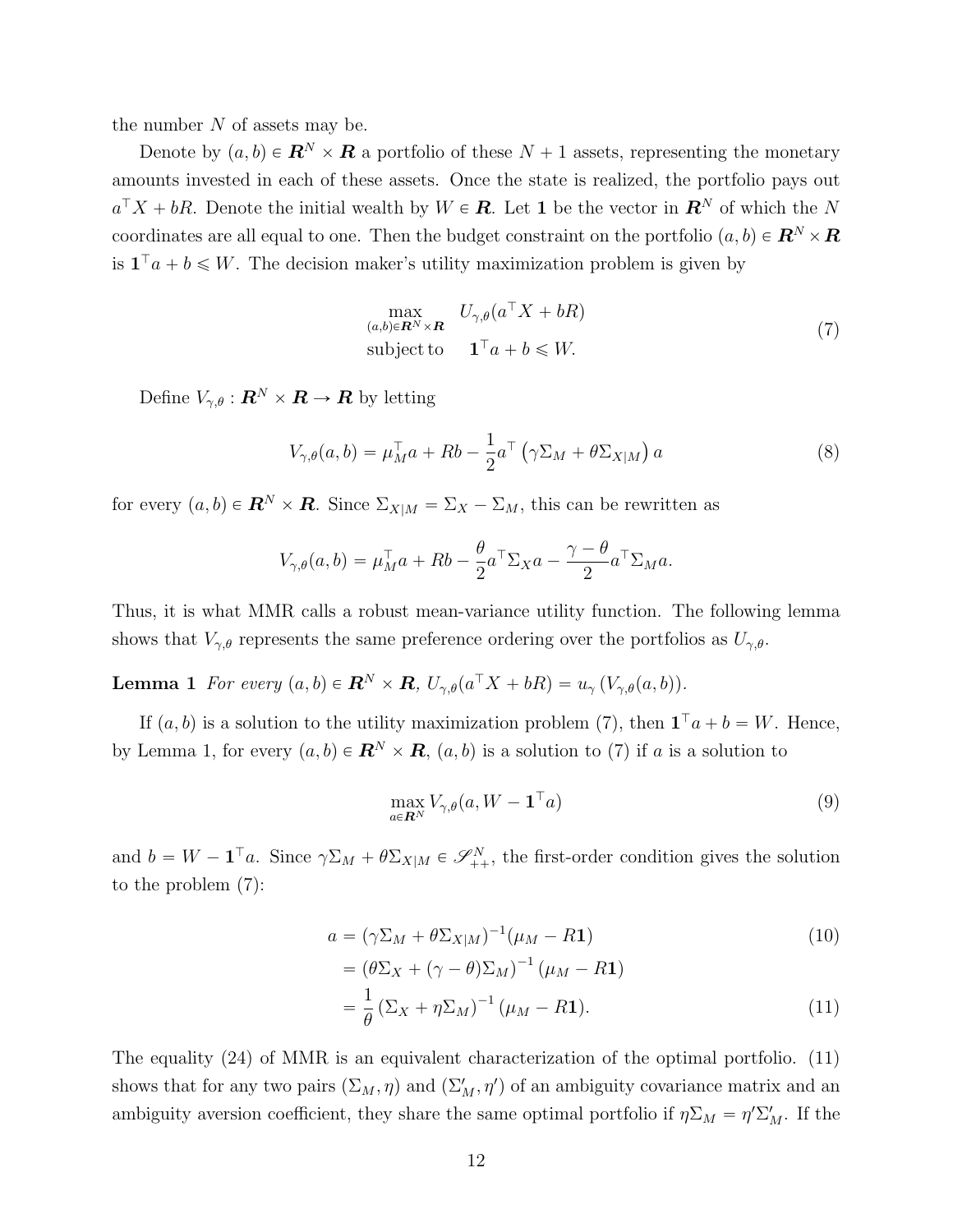investor is ambiguity-neutral, that is,  $\gamma = \theta$ , then

$$
a = \frac{1}{\theta} \Sigma_X^{-1} (\mu_M - R\mathbf{1}),
$$

and *a* is mean-variance efficient, that is, it attains the maximum of the expected excess return  $(\mu_M - R\mathbf{1})^\top a$  of a portfolio *a* subject to the variance constraint of the form  $a^\top \Sigma_X a \leq \sigma$  for any  $\sigma > 0$ . However, if the investor is ambiguity-averse, that is,  $\gamma > \theta$ , then *a* need not be mean-variance efficient. In Section 4, we examine to what extent ambiguity aversion can justify the investor's choice of a portfolio that is not mean-variance efficient.

We write  $Q = \sum_{X}^{-1} \sum_{M}$  and define  $\zeta : (-1, \infty) \to \mathbb{R}^{N}$  by letting

$$
\zeta(\eta) = (I + \eta Q)^{-1} \sum_{X}^{-1} (\mu_M - R\mathbf{1}) \tag{12}
$$

for every  $\eta \in (-1, \infty)$ . Then the solution (10) to the problem (7) satisfies  $a = \theta^{-1}\zeta(\eta)$ . In other words, the function *ζ* tells us how the investor's portfolio depends on *η*. In particular,  $\zeta(0) = \sum_{X}^{-1}(\mu_M - R\mathbf{1}),$  and  $\theta^{-1}\zeta(0)$  coincides with the optimal portfolio for the ambiguityneutral investor.

The following characterization of eigenvectors of *Q* will be illustrative. Take any portfolio  $v \in \mathbf{R}^N$ . Then  $(v^\top \Sigma_M v) / (v^\top \Sigma_X v)$  is the fraction of the variance of the return  $v^\top X$  of the portfolio *v* that can be accounted for by the ambiguity *M*. This fraction lies between zero and one. Consider, then, the problem of finding a portfolio that minimizes this fraction:

$$
\min_{v \in \mathbf{R}^N \setminus \{0\}} \quad \frac{v^\top \Sigma_M v}{v^\top \Sigma_X v}.\tag{13}
$$

Denote a solution by  $v_1$ . Next, let  $n \geq 2$  and  $v_1, v_2, \ldots v_{n-1}$  be portfolios, and consider the problem of finding a portfolio that minimizes the fraction, subject to the constraint that the returns of the portfolios must be uncorrelated with every preceding portfolio  $v_m$  with  $m \leq n - 1$ :

$$
\min_{v \in \mathbf{R}^N \setminus \{0\}} \quad \frac{v^\top \Sigma_M v}{v^\top \Sigma_X v} \tag{14}
$$
\n
$$
\text{s.t.} \quad v_m^\top \Sigma_X v = 0 \text{ for every } m \leq n - 1.
$$

We say that a sequence  $(v_1, v_2, \ldots, v_N)$  of portfolios is a sequence of solutions to the sequence of problems (14) if  $v_1, v_2, \ldots, v_N$  are obtained iteratively by solving (13) and (14). There is indeed a sequence  $(v_1, v_2, \ldots, v_N)$  of solutions to the sequence of problems (14), because the objective functions are continuous and the domains can further be restricted to  $\{v \in \mathbb{R}^N \mid$  $v^{\top} \Sigma_X v = 1$ . Moreover, for every such sequence  $(v_1, v_2, \ldots, v_N)$ , the returns of the portfolios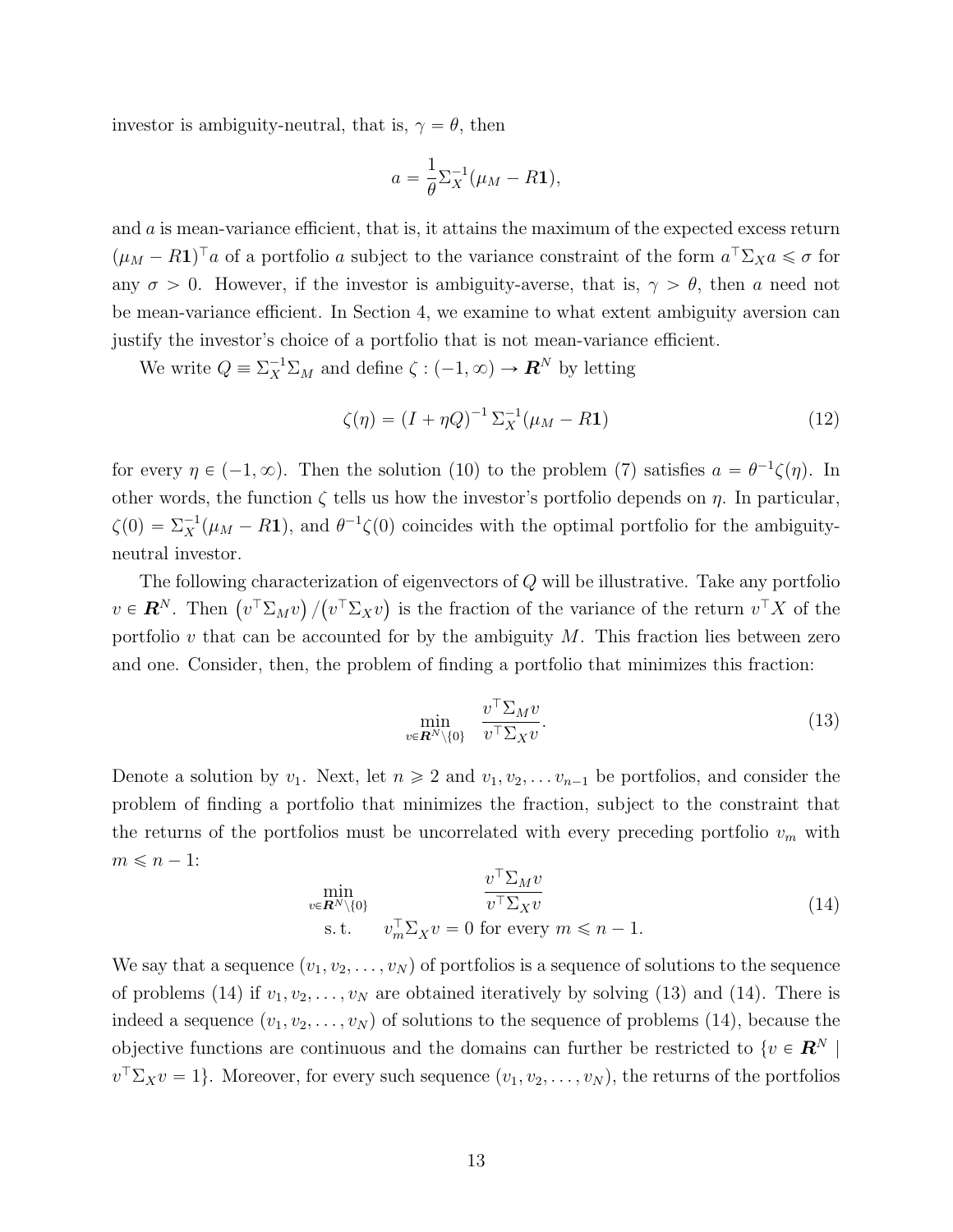in the sequence are uncorrelated with each other and satisfy

$$
\frac{v_1^\top \Sigma_M v_1}{v_1^\top \Sigma_X v_1} \leqslant \frac{v_2^\top \Sigma_M v_2}{v_2^\top \Sigma_X v_2} \leqslant \cdots \leqslant \frac{v_N^\top \Sigma_M v_N}{v_N^\top \Sigma_X v_N}.
$$

The following proposition characterizes the eigenvalues and eigenvectors of *Q* as the sequences of solutions to the sequence of problems (14).

- **Proposition 1** *1. For every sequence*  $(v_1, v_2, \ldots, v_N)$  of solutions to the sequence of prob*lems* (14) *and for every n, v<sup>n</sup> is an eigenvector of Q and its corresponding eigenvalue*  $\int v_n^T \Sigma_M v_n \int f(v_n^T \Sigma_X v_n) \, dv_n$ .
	- 2. For every sequence  $(v_1, v_2, \ldots, v_N)$  of eigenvectors of Q, if their returns are uncorrelated *with each other and the sequence of the corresponding eigenvalues is non-decreasing, then it is a sequence of solutions to the sequence of problems* (14)*.*
	- *3. The returns of the eigenvectors of Q that correspond to distinct eigenvalues are uncorrelated with each other.*
	- 4. All eigenvalues of  $Q$  belong to the closed unit interval  $[0,1]$ .

This proposition states that the eigenvectors of *Q* can be obtained with the non-decreasing order of the corresponding eigenvalues by iteratively minimizing the fraction of variance of portfolio returns that can be accounted for by the ambiguity. It also implies that *Q* is, though not necessarily symmetric, diagonalizable.

# **3 Generalized mutual fund theorem**

#### **3.1 Theorem**

The following theorem is a generalized version of the mutual fund theorem, which is applicable to the utility functions  $U_{\gamma,\theta}$  with  $\gamma \neq \theta$  and clarifies how the original version of the mutual fund theorem fails for investors who are not ambiguity-neutral. Mathematically, it expresses how the value  $\zeta(\eta)$  of the function  $\zeta$  defined by (12) depend on  $\eta$ . Since the optimal portfolio for the investor with the risk aversion coefficient  $\theta$  and the ambiguity aversion coefficient *η* (whence  $\gamma = (1+\theta)\eta$ ) coincides with  $\theta^{-1}\zeta(\eta)$ , it shows how the optimal portfolio changes as the ambiguity aversion coefficient changes, while the risk aversion coefficient is fixed. The total covariance matrix  $\Sigma_X$  and the ambiguity covariance matrix  $\Sigma_M$  are also fixed as they are embedded in the definition of *ζ*. In the language of KMM on page 1869, therefore, the theorem measures the pure effect of introducing greater ambiguity aversion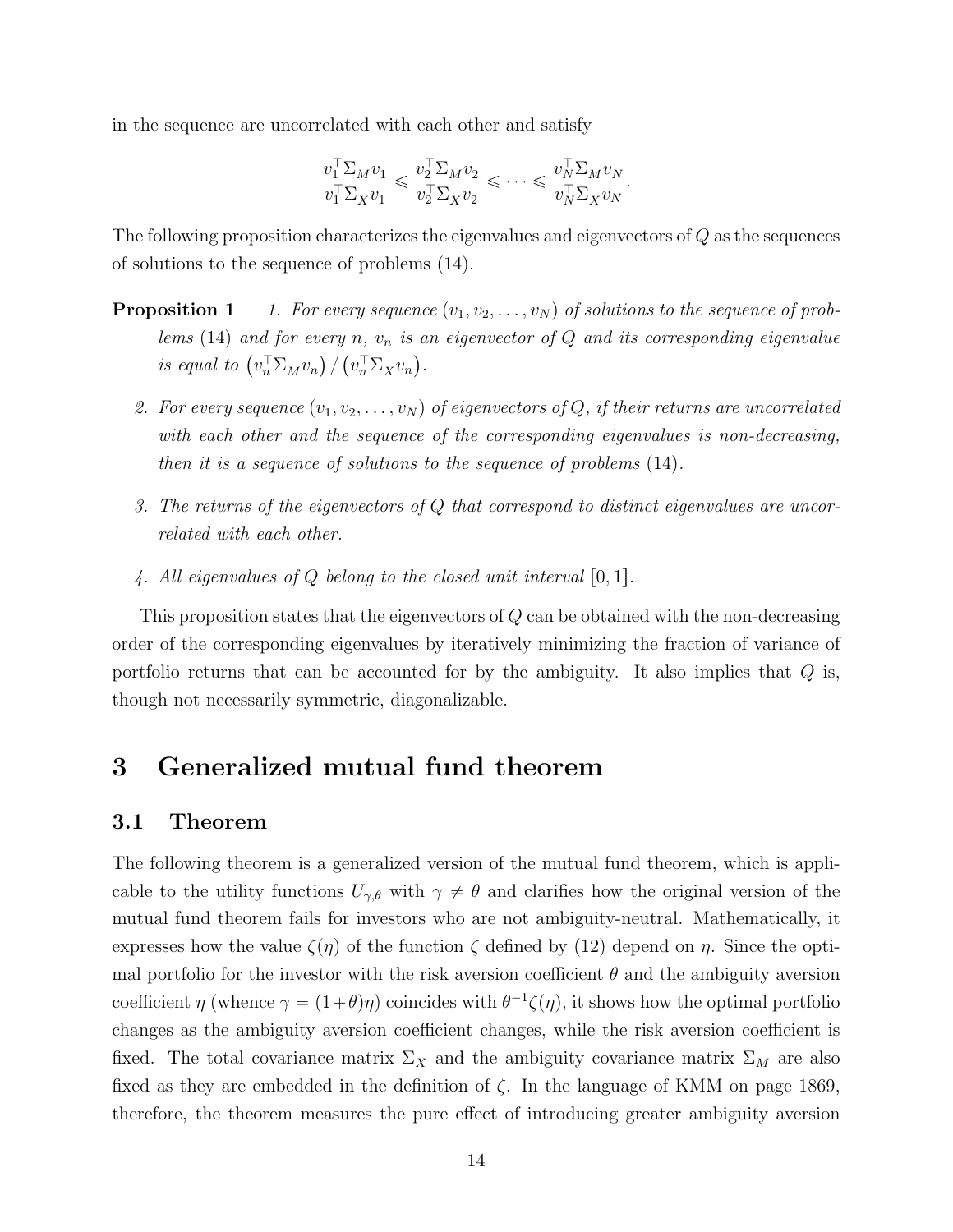into a given economic situation. We eliminate the case where  $\mu_M - R\mathbf{1} = 0$ , because the portfolio demand is, then, equal to zero for all values of  $\gamma$  and  $\theta$ .

**Theorem 1 (Generalized Mutual Fund Theorem)** *Suppose that*  $\mu_M - R\mathbf{1} \neq 0$ . Then *there are a positive integer*  $K$  *and*  $K$  *eigenvectors*  $v_1, v_2, \ldots, v_K$  *of*  $Q$  *with distinct eigenvalues*  $\lambda_1, \lambda_2, \ldots, \lambda_K$  *such that for every*  $\eta > -1$ *,* 

$$
\zeta(\eta) = \sum_{k=1}^{K} \frac{1}{1 + \lambda_k \eta} v_k.
$$
\n(15)

Since the eigenvalues  $\lambda_1, \lambda_2, \ldots, \lambda_K$  are distinct, it follows from part 3 of Proposition 1 that the returns of the portfolios  $v_1, v_2, \ldots, v_K$  are uncorrelated with each other, that is,  $v_k^{\top} \Sigma_X v_{\ell} = 0$  whenever  $k \neq \ell$ . Thus, the number *K* of mutual funds cannot be greater than the number of distinct eigenvalues of *Q*, which cannot be greater than *N*. The theorem, thus, represents the optimal portfolios for all ambiguity-averse investors in terms of *K* mutual funds of which the returns are uncorrelated with each other.

This theorem is rich in interpretation. First, it is a generalized mutual fund theorem: there are *K* mutual funds, or portfolios of the *N* risky assets,  $v_1, v_2, \ldots, v_K$ , that cater for all investors who exhibit any degrees of ambiguity aversion. Second, if  $K = 1$ , that is,  $\zeta(0)$  is an eigenvector of *Q*, then the original mutual fund theorem holds: a single mutual fund  $v_1$  is sufficient to satisfy all investors' portfolio demands, regardless of whether they are ambiguity-neutral or not. Third, if  $\lambda_k > 0$ , then the demand for the *k*-th mutual fund  $v_k$  decreases and converges to zero as the coefficient  $\eta$  of ambiguity aversion diverges to the infinity; but if  $\lambda_k = 0$ , then the demand for the *k*-th mutual fund does not depend on *η*. This should come as no surprise because, then,  $v_k \in \text{Ker } \Sigma_M$  and the return of  $v_k$  involves no ambiguity. Finally, since

$$
\frac{(1+\lambda_k\eta)^{-1}}{(1+\lambda_\ell\eta)^{-1}} = \frac{1+\lambda_\ell\eta}{1+\lambda_k\eta} = \frac{\lambda_\ell}{\lambda_k} + \left(1-\frac{\lambda_\ell}{\lambda_k}\right)\left(\frac{1}{1+\lambda_k\eta}\right),
$$

if  $\lambda_k > \lambda_{\ell}$ , then  $(1 + \lambda_k \eta)^{-1}/(1 + \lambda_{\ell} \eta)^{-1}$  is a strictly decreasing function of  $\eta$  and converges to  $\lambda_{\ell}/\lambda_{k}$ . Therefore, as  $\eta \to \infty$ ,  $\zeta(\eta)$  converges to  $v_{k}$  if  $\lambda_{k} = 0$ , and  $\zeta(\eta)$  converges to 0 but tends to be proportional to  $(\lambda_1^{-1}, \lambda_2^{-1}, \dots, \lambda_K^{-1})$  if  $\lambda_k > 0$  for every *k*.

The theorem also allows us to decompose the expected excess return  $\mu_N - R$ **1** into two parts, one due to pure risks and the other due to ambiguity. Indeed, it follows from the definition of  $\zeta(\eta)$  and  $\theta a = \zeta(\eta)$  that

$$
\mu_M - R\mathbf{1} = (\Sigma_X - \Sigma_M)\zeta(\eta) + (1+\eta)\Sigma_M\zeta(\eta). \tag{16}
$$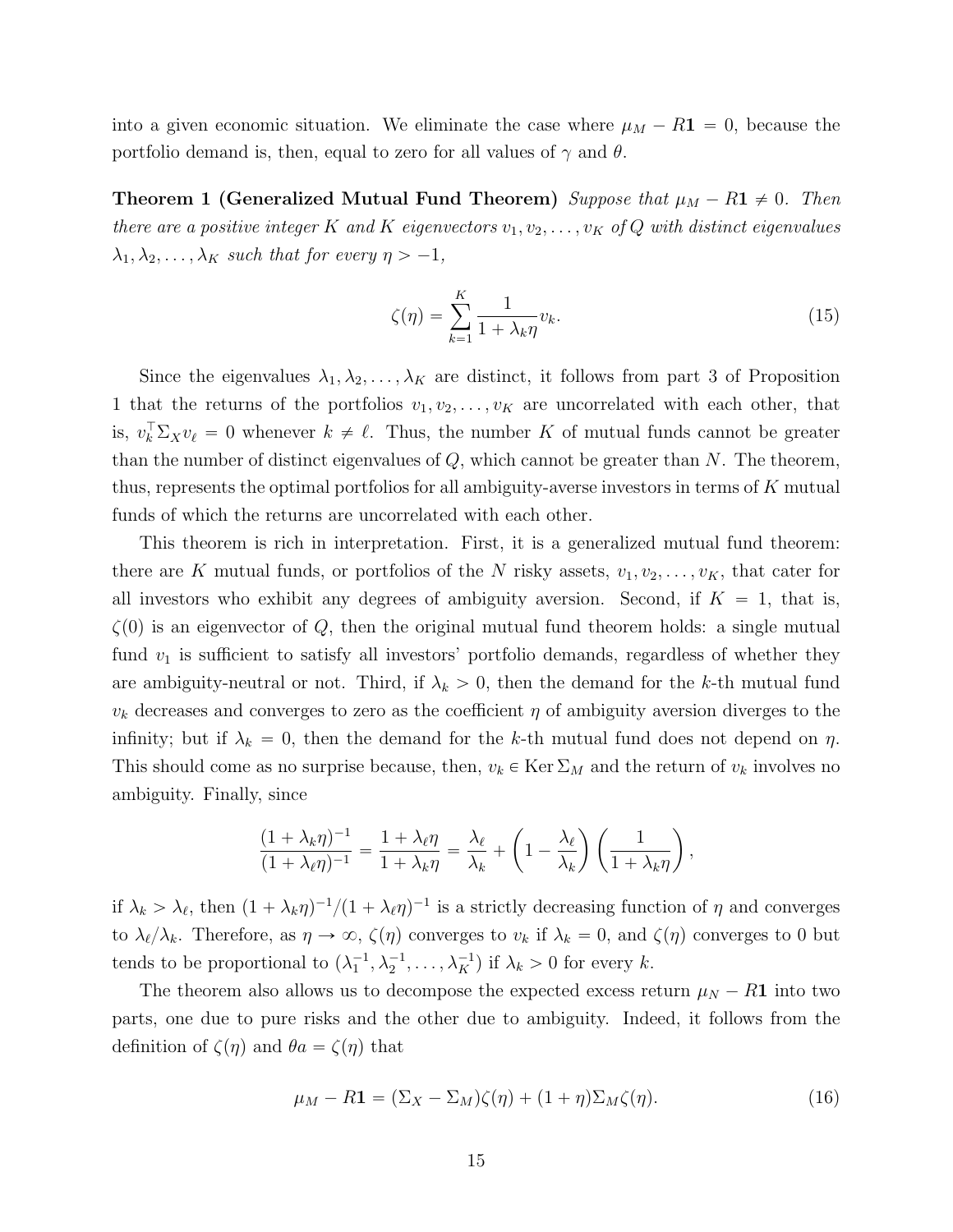The first term in the right-hand side of (16) is the expected excess return that would induce the (ambiguity-neutral or not) investor to hold  $\zeta(\eta)$  if the ambiguity were completely removed,<sup>4</sup> and the second term in the right-hand side of  $(16)$  is the expected excess return that would induce the ambiguity-averse investor to hold  $\zeta(\eta)$  if the pure risks were completely removed.<sup>5</sup> Our contention here is that of the expected excess returns, the first term should be attributed to pure risks and the second to ambiguity, and each should be quantified based on empirical data, as we shall do in Section 5. By substituting the decomposition (15) into (16), we can rewrite the decomposition (16) as

$$
\mu_M - R\mathbf{1} = \left(\sum_{k=1}^K \frac{1}{1 + \lambda_k \eta} (\Sigma_X - \Sigma_M) v_k\right) + \left(\sum_{k=1}^K \frac{1 + \eta}{1 + \lambda_k \eta} \Sigma_M v_k\right),
$$

which we can further rewrite as

$$
\mu_M - R\mathbf{1} = \left(\sum_{k=1}^K \frac{1-\lambda_k}{1+\lambda_k \eta} \Sigma_X v_k\right) + \left(\sum_{k=1}^K \frac{\lambda_k + \lambda_k \eta}{1+\lambda_k \eta} \Sigma_X v_k\right),
$$

because  $\Sigma_M v_k = \lambda_k \Sigma_X v_k$ . This decomposition implies that if  $\lambda_k > 0$  for every *k*, then as  $\eta \rightarrow \infty$ , the right-hand side converges to

$$
0 + \left(\sum_{k=1}^K \Sigma_X v_k\right) = 0 + (\mu_M - R\mathbf{1}).
$$

That is, when the investor is extremely ambiguity-averse, the expected excess returns are entirely attributed to ambiguity. If  $\lambda_k = 0$  for some k, then let, say,  $\lambda_1 = 0$ . Then, as  $\eta \to \infty$ , the right-hand side converges to

$$
\Sigma_X v_1 + \Sigma_X \left( \sum_{k=2}^K v_k \right) = (\Sigma_X - \Sigma_M) v_1 + \Sigma_M \left( \sum_{k=2}^K \frac{1}{\lambda_k} v_k \right).
$$

That is, if there is a portfolio that involves no ambiguity, then there is a nonzero part of the expected excess returns that can be attributed to pure risk, even when the investor is extremely ambiguity-averse.

<sup>&</sup>lt;sup>4</sup>In this hypothetical situation, the ambiguous mean vector is deterministic and the covariance matrix of asset returns, as well as its conditional covariance matrix given the ambiguous mean vector, coincides with  $\Sigma_X - \Sigma_M$ .

<sup>&</sup>lt;sup>5</sup>In this hypothetical situation, the covariance matrix of the ambiguous mean vector coincides with  $\Sigma_M$ and the asset returns, once conditioned on the ambiguous mean vector, are deterministic.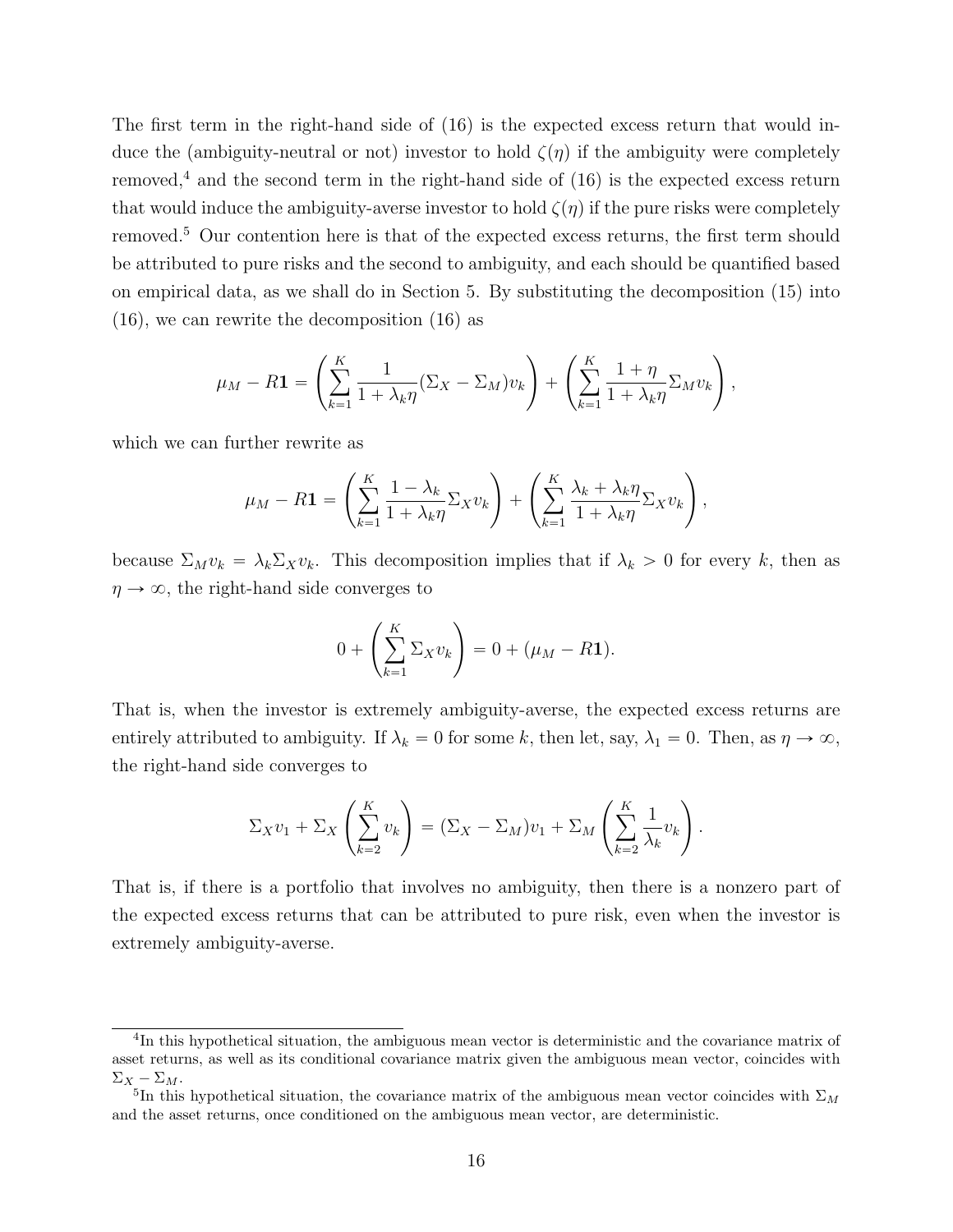#### **3.2 Special cases of one or two mutual funds**

As we noted right after Theorem 1, the number *K* of mutual funds is bounded from above by the number of distinct eigenvalues of *Q*. In this subsection, we give sufficient conditions, in terms of  $\Sigma_X$  and  $\Sigma_M$ , for there to exist at most two distinct eigenvalues.

**Proposition 2** *1. Let K be a positive integer and suppose that there are K distinct nonnegative numbers*  $\lambda_1, \lambda_2, \ldots, \lambda_K$  *such that* rank  $(\lambda_k \Sigma_X - \Sigma_M) < N$  for every *k* and

$$
\sum_{k=1}^{K} \text{rank} \left( \lambda_k \Sigma_X - \Sigma_M \right) = (K - 1)N.
$$

*Then, for every k, there exists a*  $v_k \in \text{Ker}(\lambda_k \Sigma_X - \Sigma_M)$  *such that, for every*  $\eta > -1$ *,* 

$$
\zeta(\eta) = \sum_{k=1}^K \frac{1}{1 + \lambda_k \eta} v_k.
$$

*2. If there is a*  $\lambda \geq 0$  *such that*  $\lambda \Sigma_X = \Sigma_M$ *, then there is a*  $v \in \mathbb{R}^N$  *such that, for every*  $\eta > -1$ ,

$$
\zeta(\eta) = \frac{1}{1 + \lambda \eta} v.
$$

*3. If*  $0 < \text{rank } \Sigma_M < N$  *and there is a*  $\lambda > 0$  *such that*  $\text{rank } \Sigma_M + \text{rank } (\lambda \Sigma_X - \Sigma_M) = N$ , *then there are a*  $v_R \in \text{Ker } \Sigma_M$  *and a*  $v_A \in \text{Ker } (\Sigma_X - \Sigma_M)$  *such that, for every*  $\eta > -1$ *,* 

$$
\zeta(\eta) = v_{\mathcal{R}} + \frac{1}{1 + \lambda \eta} v_{\mathcal{A}}.
$$

*4.* If  $1 = \text{rank } \Sigma_M < N$ , then there are  $a \lambda > 0$ ,  $a v_R \in \text{Ker } \Sigma_M$ , and  $a v_A \in \text{Ker } (\Sigma_X - \Sigma_M)$ *such that, for every*  $\eta > -1$ ,

$$
\zeta(\eta) = v_{\mathcal{R}} + \frac{1}{1 + \lambda \eta} v_{\mathcal{A}}.
$$

Part 1 of Proposition 2 is similar to, but different from, Theorem 1 in that it is stated in terms of  $\Sigma_X$  and  $\Sigma_M$  and that Q is assumed to be diagonalizable, while proved to be so in Theorem 1 via Proposition 1. It serves as a general fact from which the mutual funds in the special cases of parts 2 and 3 are derived. Part 2 shows that if  $\Sigma_M$  is a scaled down version of  $\Sigma_X$ , then a single mutual fund is sufficient. Part 3 gives a sufficient condition under which two mutual funds are sufficient. The subscripts R and A of  $v_R$  and  $v_A$  stand for risk and ambiguity. They do indeed make sense, because the demand for  $v_R$  does not depend on the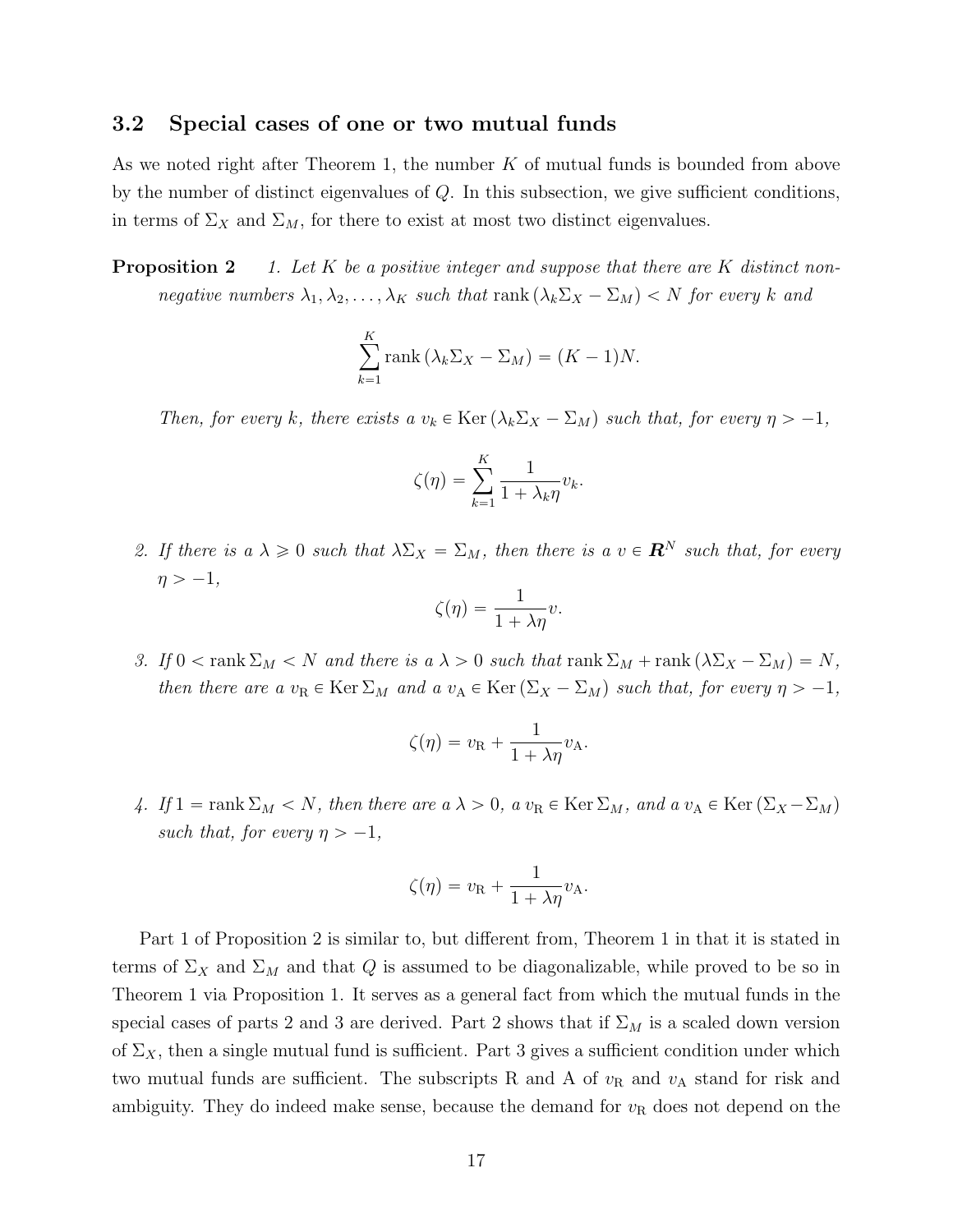coefficient  $\eta$  of ambiguity aversion, while the demand for  $v_A$  vanishes as  $\eta$  becomes large without bounds. Part 4 is a special case of part 3, which shows that the condition of part 3 is met whenever there is essentially only one source of ambiguity.

It is worthwhile to dwell on the special case of parts 3 and 4 of Proposition 2 in which  $\lambda = 1$ . The result can then be simplified to

$$
\zeta(\eta) = v_{\mathcal{R}} + \frac{1}{1+\eta}v_{\mathcal{A}}.
$$

Moreover, the decomposition (16) can be rewritten as

$$
\mu_M - R\mathbf{1} = \Sigma_X v_R + \Sigma_X v_A = (\Sigma_X - \Sigma_M)v_R + \Sigma_M v_A,
$$

which has the virtue of being independent of *η*. This special case with  $\lambda = 1$  can be used in factor models, in which the factors are traded assets and purely ambiguous (that is, ambiguous but not risky) and the idiosyncratic shocks are purely risky (that is, risky but not ambiguous).<sup>6</sup> The single-factor model of this type is a special case of part 4 with  $\lambda = 1$ .

The following corollary of Proposition 2 shows how an increase in the coefficient *η* of ambiguity aversion affect optimal portfolios. Denote by  $\zeta_n(\eta)$  the *n*-the coordinate of  $\zeta(\eta)$ .

- **Corollary 1** *1. If there is a*  $\lambda \geq 0$  *such that*  $\lambda \Sigma_X = \Sigma_M$ *, then, for every n, the sign of*  $\zeta_n(\eta)$  does not depend on  $\eta > -1$ . If, in addition,  $\lambda \neq 0$ , then  $|\zeta_n(\eta)|$  converges strictly *decreasingly to* 0 *as*  $\eta \rightarrow \infty$ .
	- 2. Let L be a positive integer smaller than N. Write  $X = (\check{X}, \hat{X})$  with  $\check{X}$  being L*dimensional and*  $\hat{X}$  *being*  $(N - L)$ -dimensional. Write

$$
\Sigma_X = \left( \begin{array}{cc} \Sigma_{\check{X}} & \Sigma_{\check{X}\hat{X}} \\ \Sigma_{\hat{X}\check{X}} & \Sigma_{\hat{X}} \end{array} \right),
$$

*and similarly for M. Suppose that*  $\Sigma_{\widetilde{M}} = 0$  *and there is a*  $\lambda \geq 0$  *such that*  $\Sigma_{\widehat{M}} =$  $\lambda \left( \Sigma_{\hat{X}} - \Sigma_{\hat{X}\check{X}}\Sigma_{\check{X}\hat{X}}^{-1}\Sigma_{\check{X}\hat{X}} \right)$ . Then, for every  $n > L$ , the sign of  $\zeta_n(\eta)$  does not depend *on*  $\eta > -1$ . If, in addition,  $\lambda \neq 0$ , then  $|\zeta_n(\eta)|$  converges strictly decreasingly to 0 as  $\eta \rightarrow \infty$ .

<sup>&</sup>lt;sup>6</sup>To see this point more formally, let  $X \sim \mathcal{N}(\mu_X, \Sigma_X)$  with  $\Sigma_X \in \mathcal{S}_{++}^N$ , and  $A \in \mathbb{R}^{N \times L}$  with rank  $A = L$ . We take the returns  $A^{\top}X$  of *L* portfolios as factor returns. Define  $B = (A^{\top}\Sigma_X A)^{-1} A^{\top}\Sigma_X \in \mathbf{R}^{L \times N}$ . Then *B* represents the factor loadings of the *N* assets. Define  $M = (AB)^{T}X + (I_N - (AB))^{T}\mu_X$ . Then *M* represents the parts of the asset returns that can be accounted for by the factor returns. Let  $\mu_M = \mu_X$  and  $\Sigma_M = \Sigma_X A \left( A^\top \Sigma_X A \right)^{-1} A^\top \Sigma_X$ . Then (6) is met. Moreover, the factor returns are purely ambiguous and the idiosyncratic shocks, which are the parts of asset returns that cannot be attributed to the factor returns, are purely risky. Furthermore, since  $\Sigma_M A = \Sigma_X A$ , rank  $\Sigma_M + \text{rank} (\Sigma_X - \Sigma_M) = N$  and part 3 is applicable.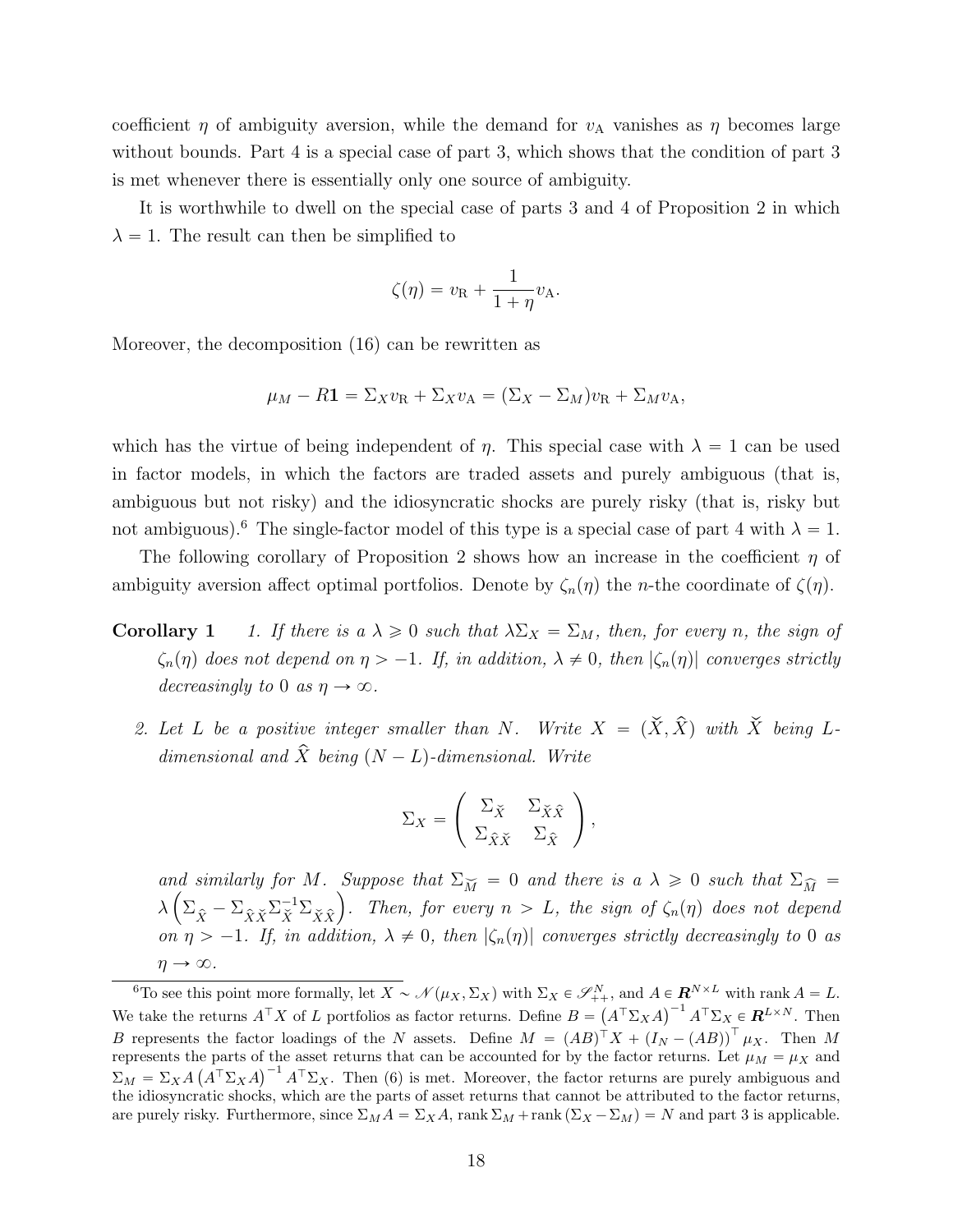Part 1 of Corollary 1 states that when a single mutual fund is sufficient, the sign of the holding in any asset does not depend on the ambiguity aversion coefficients and, unless it is equal to zero, its absolute value converges to zero as the coefficient becomes large without bounds. Part 2 of Corollary 1 obtains the same result in a more complicated case, in which two mutual funds are sufficient, as can be seen in the proof. To see what the case is like, note that the assumption that  $\Sigma_{\widetilde{M}} = 0$  means that the returns of the first *L* assets are unambiguous and that  $\Sigma_{\hat{X}} - \Sigma_{\hat{X}\check{X}}\Sigma_{\check{X}}^{-1}\Sigma_{\check{X}\hat{X}}$  is the conditional (total) covariance matrix of the returns of the last  $N - L$  assets given the returns of the first *L* assets. Thus,  $\Sigma_{\hat{X}} - \Sigma_{\hat{X}\check{X}} \Sigma_{\check{X}}^{-1} \Sigma_{\check{X}\hat{X}}$  is the conditional (total) covariance matrix of the returns of the ambiguous assets given the returns of the unambiguous assets. The existence of a  $\lambda > 0$  such that  $\Sigma_{\widehat{M}} = \lambda \left( \Sigma_{\widehat{X}} - \Sigma_{\widehat{X}} \widetilde{X} \Sigma_{\widehat{X}}^{-1} \Sigma_{\widehat{X} \widehat{X}} \right)$  means that the parts of the returns of the ambiguous assets that cannot be accounted for by the returns of the unambiguous assets is, up to scalar multiplication, due solely to the ambiguity of the expected returns of the ambiguous assets. This part is applicable whenever  $L = N - 1$ , because, then,  $\Sigma_{\widehat{M}}$  and  $\lambda \left( \Sigma_{\widehat{X}} - \Sigma_{\widehat{X}} \widetilde{X} \Sigma_{\widehat{X}}^{-1} \Sigma_{\widehat{X} \widehat{X}} \right)$ are scalars. This part, therefore, generalizes Proposition 8 of MMR, which concentrates on the case where  $N = 2$  and  $L = 1$ , in two respects. First, the number of assets (and those of purely risky assets and ambiguous assets) is arbitrary. Second, the assumption is given only in terms of the sings of optimal holdings for the ambiguous assets.

# **4 Implied ambiguity covariance matrix and ambiguity aversion**

#### **4.1 Paradox on the market portfolio**

As we noted in the introduction, many empirical studies have found that, unlike the market portfolio, the mean-variance efficient portfolios typically involve large short positions. On a more analytical note, Brennan and Lo (2010) proved that if the covariance matrix is randomly chosen from some parameterized family of positive definite matrices according to some probability distribution, then the probability that every portfolio on the mean-variance efficiency frontier involves at least one short position converges to one as the number of assets increases without bounds.<sup>7</sup> Since an ambiguity-neutral investor would optimally choose a mean-variance efficient portfolio, these findings are not consistent with the hypothesis that the representative investor, being the holder of the market portfolio, is ambiguity-neutral. On the other hand, Theorem 1 shows that the optimal portfolio for an ambiguity-averse

<sup>7</sup>Note that the random choice of covariance matrices is devoid of equilibrium consideration. This was a point of the subsequent discussions by Levy and Roll (2014), Ingersoll (2014), and Brennan and Lo (2014).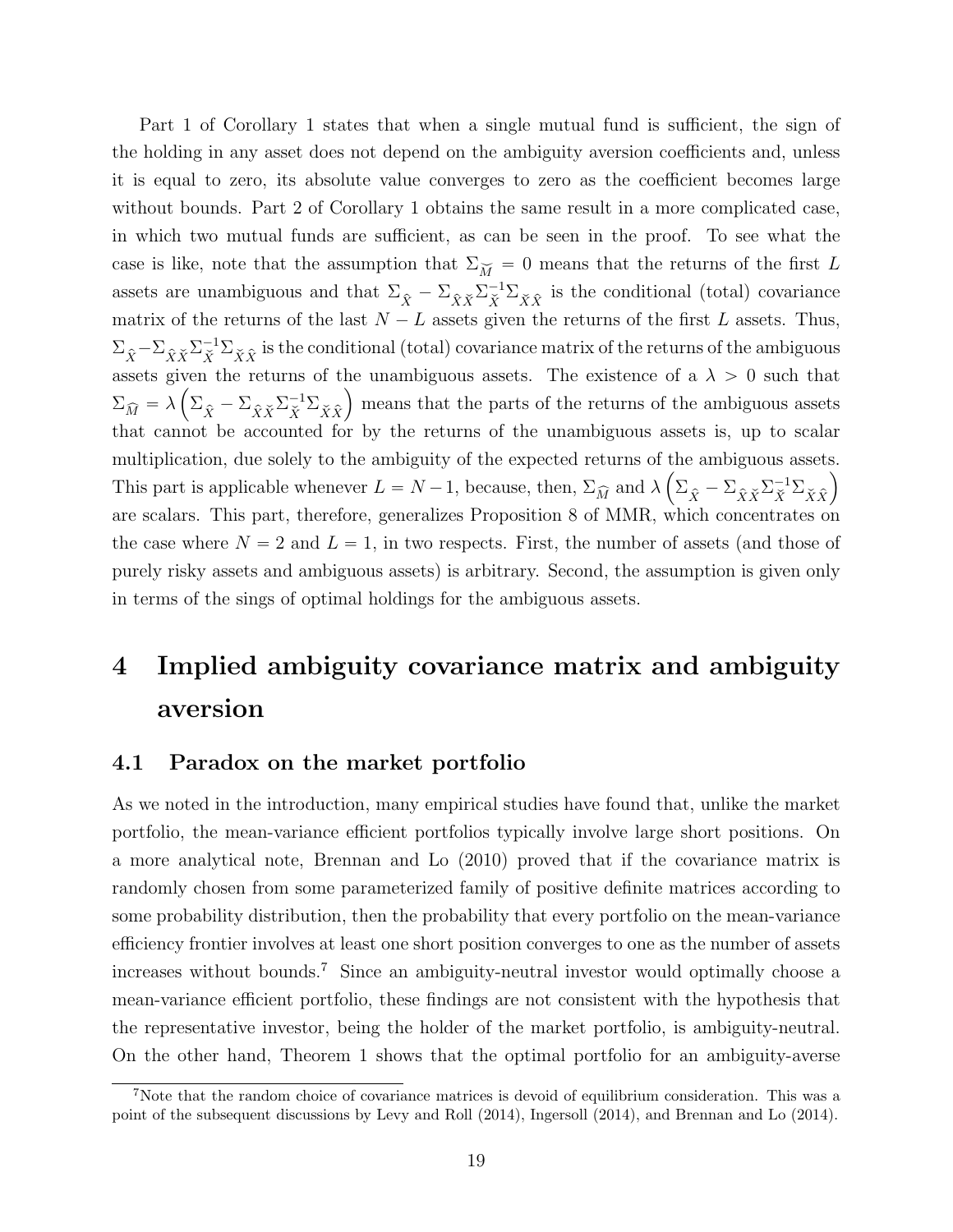investor may not be mean-variance-efficient. We are thus led to ask whether and to what extent ambiguity aversion solves the apparent paradox that the market portfolio is not meanvariance-efficient.

We give two answers in this section. The first one is a simple equivalent condition for a given portfolio, of which the market portfolio is our prime example, to be optimal for some pair of an ambiguity covariance matrix and an ambiguity aversion coefficient. As it turns out, whenever there is one such pair, there are more than one. The second answer is, in senses to be made precise later, the minimal ambiguity covariance matrix and the minimal ambiguity aversion coefficient with which the given portfolio is optimal. Finding these minimal ones is important as they measure the minimal deviation from ambiguity neutrality that is necessary to justify the optimality of the market portfolio.

In the subsequent analysis, we first take the total covariance matrix  $\Sigma_X$ , the mean vector  $\mu_M$ , the risk-free rate *R*, and a particular portfolio *a* as given. Then we infer a coefficient  $\theta$ of absolute risk aversion, a coefficient *η* of ambiguity aversion, and an ambiguity covariance matrix  $\Sigma_M$  that together make a given portfolio *a* optimal for the ambiguity-averse investor, so that

$$
a = \frac{1}{\theta} (\Sigma_X + \eta \Sigma_M)^{-1} (\mu_M - R\mathbf{1}).
$$
 (17)

From a mathematical viewpoint, we solve equation (17) for  $\theta$ ,  $\Sigma_M$ , and  $\eta$ , with a given portfolio *a* and given parameter values  $R$ ,  $\mu_M$ , and  $\Sigma_X$ . From a decision-theoretic viewpoint, we show how much of the total covariance matrix  $\Sigma_X$  the investor attributes to ambiguity. We further show what extent the investor is averse to risk and ambiguity if portfolio *a* is optimal for him.

As we already noted after (11), we cannot disentangle ambiguity from ambiguity aversion, as Epstein (2010) claimed. In fact, if a pair  $(\Sigma_M, \eta)$  is a solution to (17), then another pair  $(\Sigma'_M, \eta')$  is also a solution to (17) whenever  $\eta \Sigma_M = \eta' \Sigma'_M$ . However, we cannot treat  $\Sigma_M$ and  $\eta$  completely symmetrically, in the following sense: if  $\alpha$  is optimal with the ambiguity covariance matrix  $\Sigma_M$  and the ambiguity aversion coefficient *η*, then, for every  $\tau \in (0,1)$ , *a* is also optimal with the ambiguity covariance matrix  $\tau \Sigma_M$  and the ambiguity aversion coefficient  $\tau^{-1}\eta$ , but *a* need not be optimal with the ambiguity covariance matrix  $\tau^{-1}\Sigma_M$  and the ambiguity aversion coefficient  $\tau \eta$ , because  $\Sigma_X - \tau^{-1} \Sigma_M$  need not be positive semidefinite. For this reason, the smallest ambiguity aversion coefficient  $\eta$  with which  $\alpha$  is optimal is well defined, but the smallest (or minimal) ambiguity covariance matrix  $\Sigma_M$  with which *a* is optimal is not well defined.

We could instead take, say, the covariance matrix  $\Sigma_{X|M} = \Sigma_X - \Sigma_M$  of unambiguous (purely risky) asset returns as given. But we opt for taking  $\Sigma_X$  as given, because if we fixed  $\Sigma_{X|M}$  and chose  $\Sigma_M$ , then the total covariance matrix  $\Sigma_X = \Sigma_{X|M} + \Sigma_M$  would be changed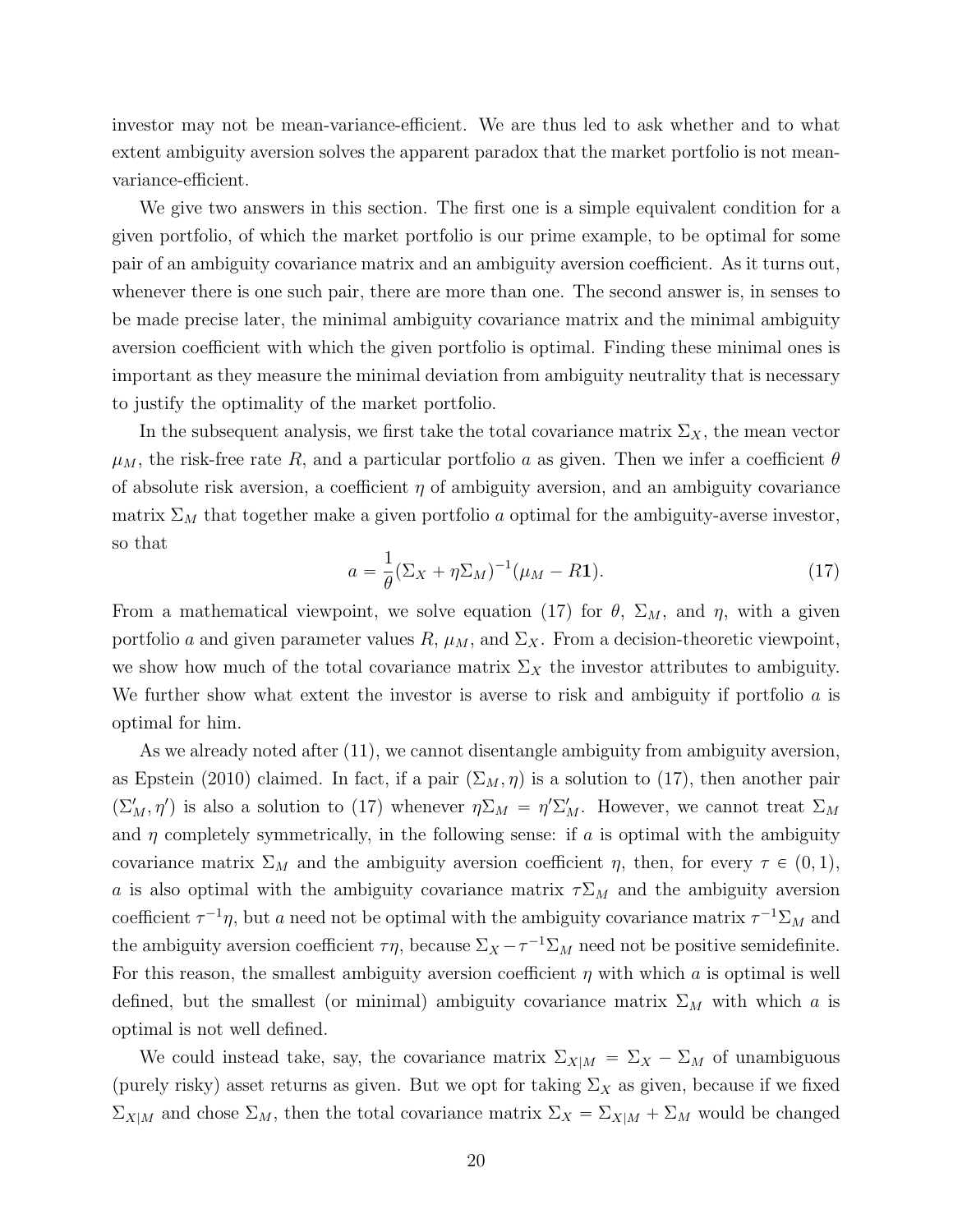according to our choice of  $\Sigma_M$ . This would undermine our argument that ambiguity aversion solves the paradox of the inefficient market portfolio, because our choice of  $\Sigma_M$  changes the set of mean-variance efficient portfolios through changes in  $\Sigma_X$ . A consequence of fixing  $\Sigma_X$  but varying  $\Sigma_M$  is that the covariance matrix  $\Sigma_{X|M}$  of unambiguous asset returns is also changed. In the setup of KMM, to which our setup is shown in Subsection 2.1 to be equivalent, this would mean that a change in the subjective probability distribution on the domain of second-order acts leads to a change in the conditional distributions over consequences given the realizations in the domain of second-order acts. In search for an implied covariance matrix  $\Sigma_M$ , therefore, we need to take this secondary effect into consideration and to see the quantitative implications on implied ambiguity and ambiguity aversion. $8$ 

#### **4.2 When can a given portfolio be optimal?**

The following theorem establishes a necessary and sufficient condition for a given portfolio vector  $a \in \mathbb{R}^N$  to be optimal for some ambiguity-averse investor.

**Theorem 2** *Let*  $\Sigma_X \in \mathscr{S}_{++}^N$ ,  $\mu_M \in \mathbb{R}^N$ ,  $R \in \mathbb{R}$ , and  $a \in \mathbb{R}^N$ . For each  $\theta > 0$ , define

$$
v^{\theta} = \frac{1}{\theta} \Sigma_X^{-1} (\mu_M - R\mathbf{1}) - a \in \mathbf{R}^N
$$
 (19)

*and suppose that there is no*  $\theta > 0$  *for which*  $v^{\theta} = 0$ *. Write* 

$$
\bar{\theta} = \frac{a \cdot (\mu_M - R\mathbf{1})}{a^\top \Sigma_X a} \in \mathbf{R}.
$$
\n(20)

*If*  $\bar{\theta} > 0$ *, define, for each*  $\theta \in (0, \bar{\theta})$ *,* 

$$
\Sigma_M^{\theta} = \frac{1}{\left(v^{\theta}\right)^{\top} \Sigma_X v^{\theta}} \left(\Sigma_X v^{\theta}\right) \left(\Sigma_X v^{\theta}\right)^{\top} \in \mathscr{S}_+^N \quad \text{and} \quad \eta^{\theta} = \frac{\left(v^{\theta}\right)^{\top} \Sigma_X v^{\theta}}{a^{\top} \Sigma_X v^{\theta}} \in \mathbf{R}_{++}.\tag{21}
$$

$$
a = \frac{1}{\theta} \left( \Sigma_{X|M} + (\eta + 1)\Sigma_M \right)^{-1} (\mu - R \mathbf{1}).
$$
 (18)

Comparing the two expressions (17) and (18) of the optimal portfolio, we can see that if we multiply  $1 + \eta^{-1}$ to any ambiguity covariance matrix inferred in the alternative approach, then we can obtain an ambiguity covariance matrix that may be inferred in our approach. Conversely, if we divide by  $1 + \eta^{-1}$  any ambiguity covariance matrix inferred in our approach, then we can obtain an ambiguity covariance matrix that may be inferred in the alternative approach. The factor  $1 + \eta^{-1}$ , therefore, quantifies the secondary effect of taking  $\Sigma_X$  as fixed.

<sup>&</sup>lt;sup>8</sup>To see the difference in quantitative implications, imagine that we wish to estimate  $\Sigma_M$  based on sample means and covariances of asset returns. In our approach, we take  $\Sigma_X$  as the sample covariance matrix and use (17) to infer  $\Sigma_M$ . In the alternative approach, we would take  $\Sigma_{X|M}$  as the sample covariance matrix to infer  $\Sigma_M$ . Note that (17) is equivalent to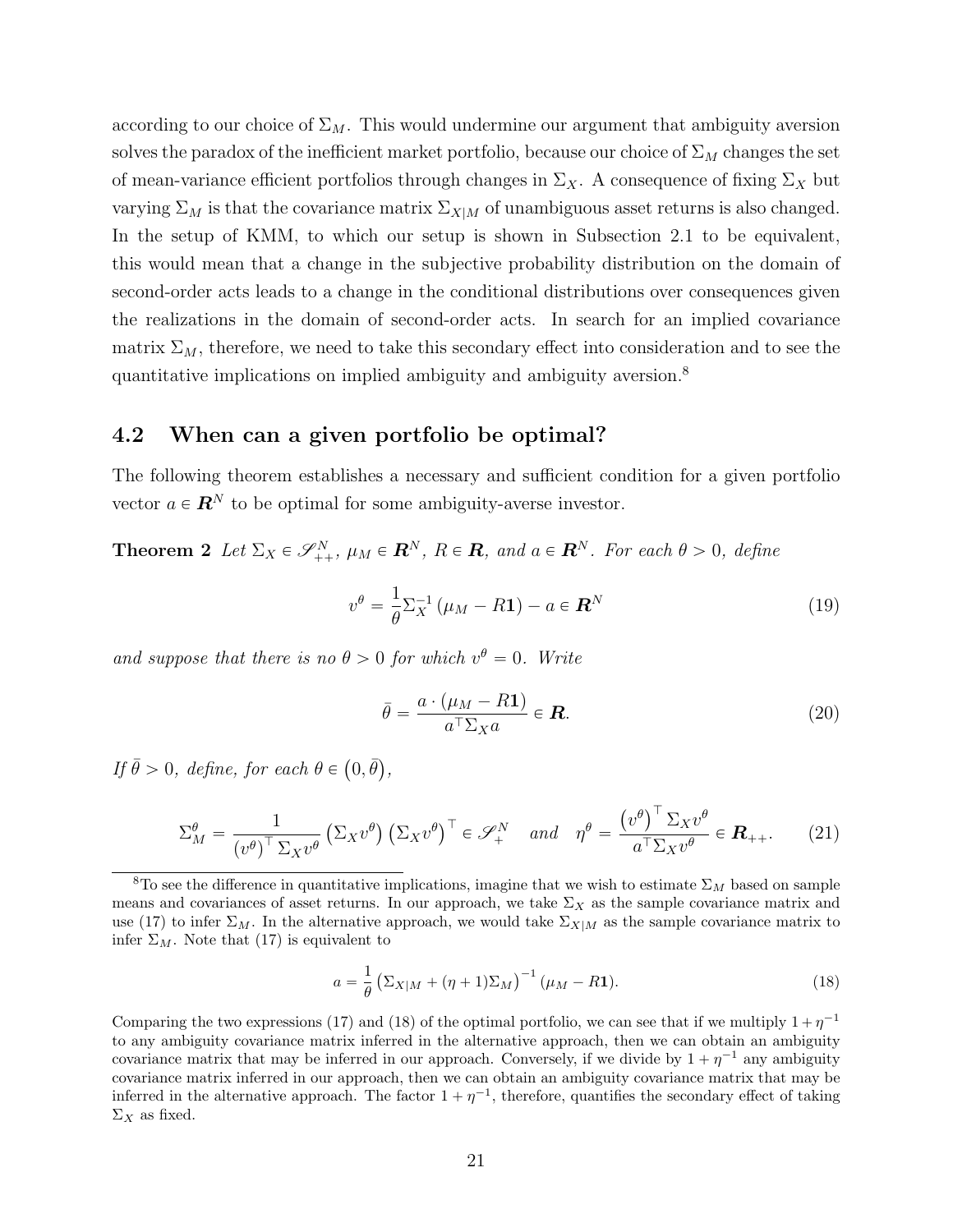- *1.* Assume that  $a \cdot (\mu_M R\mathbf{1}) > 0$ . For every  $(\Sigma_M, \eta, \theta) \in \mathscr{S}_+^N \times \mathbf{R}_{++} \times \mathbf{R}_{++}$ , if  $\theta <$  $\bar{\theta}$ ,  $v^{\top}(\eta \Sigma_M)v \geq v^{\top}(\eta^{\theta} \Sigma_M^{\theta})v$  for every  $v \in \mathbf{R}^N$ , and  $a^{\top}(\eta \Sigma_M)a = a^{\top}(\eta^{\theta} \Sigma_M^{\theta})a$ , then  $(\Sigma_M, \eta, \theta)$  *satisfies* (17)*.*
- *2. Assume that*  $\mu_M R\mathbf{1} \neq 0$ *. For every*  $(\Sigma_M, \eta, \theta) \in \mathscr{S}_+^N \times \mathbf{R}_{++} \times \mathbf{R}_{++}$ *, if*  $(\Sigma_M, \eta, \theta)$ satisfies (17) and  $v^{\top} \Sigma_X v \geq v^{\top} \Sigma_M v$  for every  $v \in \mathbb{R}^N$ , then  $a \cdot (\mu_M - R\mathbf{1}) > 0$ ,  $\theta < \bar{\theta}$ ,  $\eta \geqslant \eta^\theta,\ v^\top\left(\eta\Sigma_M\right)v\geqslant v^\top\left(\eta^\theta \Sigma_M^\theta\right)v\ for\ every\ v\in{\boldsymbol{R}}^N,\ and\ a^\top(\eta\Sigma_M)a=a^\top(\eta^\theta \Sigma_M^\theta)a.$

Part 1 of Theorem 2 shows that *a* is the optimal portfolio of some ambiguity-averse investor whenever  $a \cdot (\mu_M - R\mathbf{1}) > 0$ , that is, the expected excess return of the portfolio *a* is positive. It implies, in particular, that *a* is optimal for an investor with the ambiguity covariance matrix  $\Sigma_M^{\theta}$ , ambiguity aversion coefficient  $\eta^{\theta}$ , and risk aversion coefficient  $\theta$ . Part 2 shows that the sufficient conditions identified in Part 1 for the optimality of *a* for some ambiguity-averse investor are also necessary. Together, they provide the range  $(0, \bar{\theta})$  of risk aversion coefficients with which such an ambiguity-averse investor exists.

Theorem 2 characterizes the ambiguity-covariance matrix  $\Sigma_M$  and ambiguity aversion coefficient  $\eta$  with which the given portfolio *a* is optimal, for each fixed risk aversion coefficient  $\theta \in (0, \bar{\theta})$ . Among these candidates, we shall focus, in the subsequent analysis, on the ambiguity-covariance matrix  $\Sigma_M^{\theta}$  and ambiguity aversion coefficient  $\eta^{\theta}$  that are defined in (21). The main reason is that the aversion-adjusted ambiguity matrix  $\eta^{\theta} \Sigma_M^{\theta}$  is the smallest one in the sense that  $\eta \Sigma_M - \eta^\theta \Sigma_M^\theta$  is positive semidefinite, and the ambiguity aversion coefficient  $\eta^{\theta}$  is the smallest one, for every pair of  $\Sigma_M$  and  $\eta$  that satisfies the condition of the theorem,<sup>9</sup> and we are interested in minimal deviations from the expected utility functions that makes the portfolio *a* optimal.

We now relate the elements of the ambiguity matrix  $\Sigma_M^{\theta}$ , defined by (21), to the means, variances, and covariances of asset returns. Moreover, we characterize the decomposition of the optimal portfolio and the expected excess returns in the forms we represented after the mutual fund theorem (Theorem 1). Furthermore, when the portfolio *a* is the market portfolio, we restate these results in terms of the alphas and betas of the *N* assets.

In order to identify the elements of the ambiguity matrix  $\Sigma_M^{\theta}$ , it is sufficient to know how large each diagonal element is and whether each off-diagonal elements is positive or negative, because  $\Sigma_M^{\theta}$  is of rank one. Indeed, denote the  $(n, m)$ -element of  $\Sigma_M^{\theta}$  by  $\sigma_{nm}^{\theta}$ . Then  $\sigma_{nm}^{\theta} = (\sigma_{nn}^{\theta} \sigma_{mm}^{\theta})^{1/2}$  if it is positive, and  $\sigma_{nm}^{\theta} = -(\sigma_{nn}^{\theta} \sigma_{mm}^{\theta})^{1/2}$  if it is negative. Note also that the sign of  $\sigma_{nm}^{\theta}$  is equal to that of  $\sigma_{nk}^{\theta}\sigma_{km}^{\theta}$  for every *k*. To identify the signs of the off-diagonal elements, therefore, it is sufficient to partition the set  $\{1, 2, \ldots, N\}$  of all assets

<sup>9</sup>Thus, every Schatten norm (of which the spectral norm and the Frobenius norm are special cases) of *η*<sup> $θ$ </sup>Σ<sup>*θ*</sup>*M*</sub> is smaller than or equal to that of *η*Σ*M*.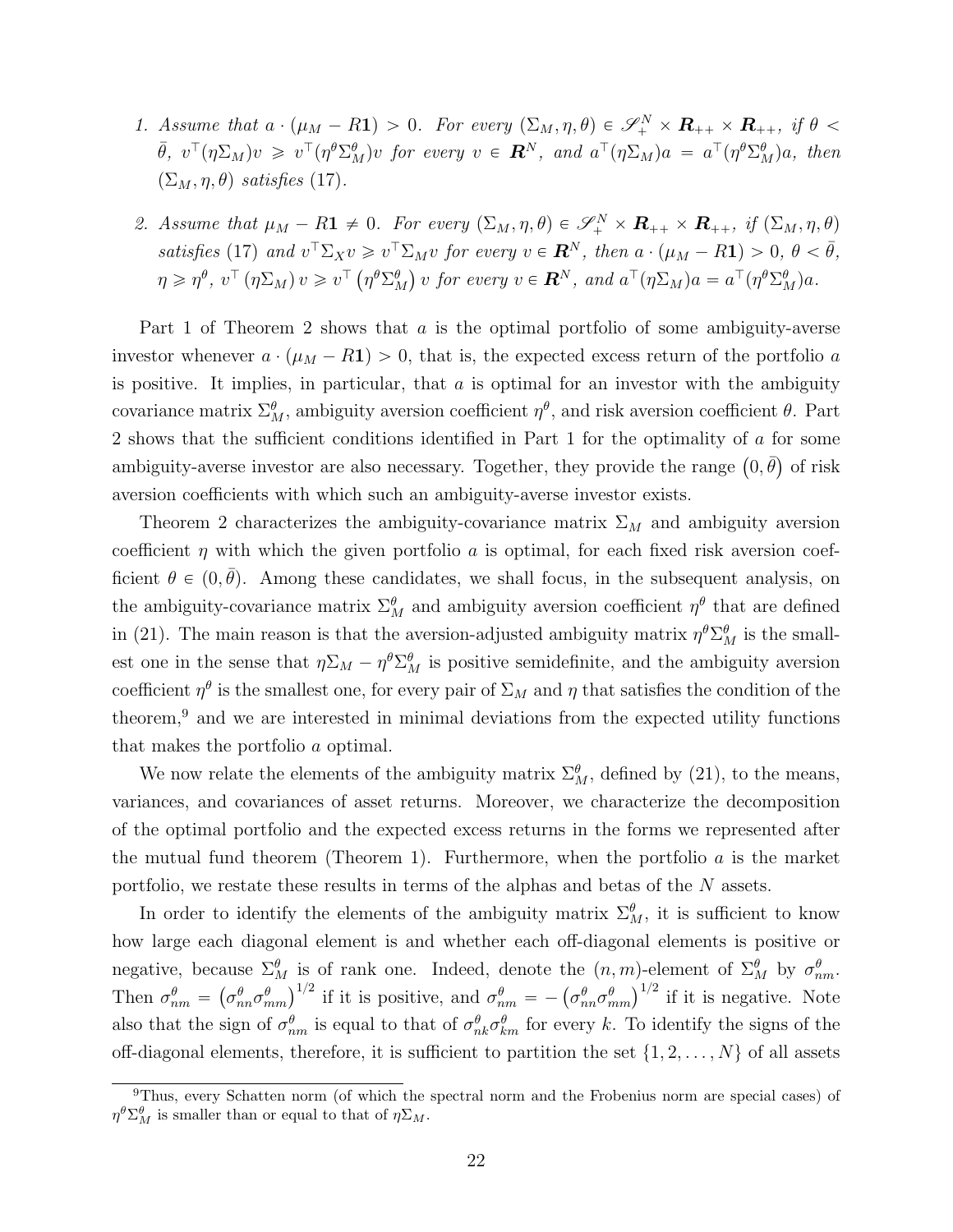into two subsets, within each of which the assets are perfectly positively correlated with each other.

Denote the *n*-th coordinates of  $\mu_M$ , *a*, and  $\Sigma_X a$  by  $\mu_n$ ,  $a_n$ , and  $c_n$ . These are the expected return of asset *n*, the position of asset *n* in the portfolio *a*, and the covariance between the return of portfolio *a* and the return of asset *n*. Define two sets of assets,  $S^{\theta}_{+}$  and  $S^{\theta}_{-}$ , by

$$
S_{+}^{\theta} = \left\{ n \mid \frac{1}{\theta}(\mu_{n} - R) > c_{n} \right\} \quad \text{and} \quad S_{-}^{\theta} = \left\{ n \mid \frac{1}{\theta}(\mu_{n} - R) < c_{n} \right\}.
$$

Since

$$
\Sigma_M^{\theta} v^{\theta} = \frac{1}{\theta} (\mu_M - R\mathbf{1}) - \Sigma_X a,
$$

the following proposition can be easily derived from the definition (21) of  $\Sigma_M^{\theta}$ .

**Proposition 3** Define  $\bar{\theta}$  by (20) and, for each  $\theta \in (0, \bar{\theta})$ , define  $v^{\theta}$ ,  $\Sigma_M^{\theta}$  and  $\eta^{\theta}$  by (19) and (21)*.*

- 1. For every  $\theta \in (0, \bar{\theta})$ , there is a  $\kappa^{\theta} > 0$  such that  $\sigma_{nn}^{\theta} = \kappa^{\theta} (\theta^{-1} (\mu_n R) c_n)^2$  for every *n.*
- 2. If  $n \in S_+^{\theta}$  and  $m \in S_+^{\theta}$ , then  $\sigma_{nm}^{\theta} > 0$ . If  $n \in S_-^{\theta}$  and  $m \in S_+^{\theta}$ , then  $\sigma_{nm}^{\theta} > 0$ . If  $n \in S_+^{\theta}$  $and m \in S^{\theta}_{-}$ , then  $\sigma^{\theta}_{nm} < 0$ .

Part 1 of Proposition 3 shows that the ambiguity of asset *n* is related to the deviation of the covariance of the return of the given portfolio *a* with the return of asset *n* from the expected excess return of asset *n*, divided by the risk aversion coefficient  $\theta$ . Part 2 shows that for any pair of assets, if they both belong to either  $S^{\theta}_{+}$  or  $S^{\theta}_{-}$ , then their returns, as measured by the ambiguity covariance matrix, are perfectly positively correlated, but if one belongs to  $S^{\theta}_{+}$  and the other to  $S^{\theta}_{-}$ , then their returns are perfectly negatively correlated.

The results of Proposition 3 can be better interpreted when *a* is the normalized market portfolio, so that  $\mathbf{1}^\top a = 1$ , that is, each coordinate  $a_n$  represents the proportion of the value (market capitalization) of asset *n* in the market portfolio. Then the beta  $\beta_n$  of asset *n* is defined by  $c_n$  divided by the variance of the market portfolio, and the so called alpha  $\alpha_n$  of the asset *n* is defined as the part of the expected excess return that cannot be explained by its beta:

$$
\beta_n = \frac{c_n}{a^{\top} \Sigma_X a} \quad \text{and} \quad \alpha_n = (\mu_n - R) - (a \cdot (\mu_M - R \mathbf{1})) \beta_n. \tag{22}
$$

There are an asset *n* such that  $\alpha_n > 0$  and another asset *m* such that  $\alpha_m < 0$  unless *a* is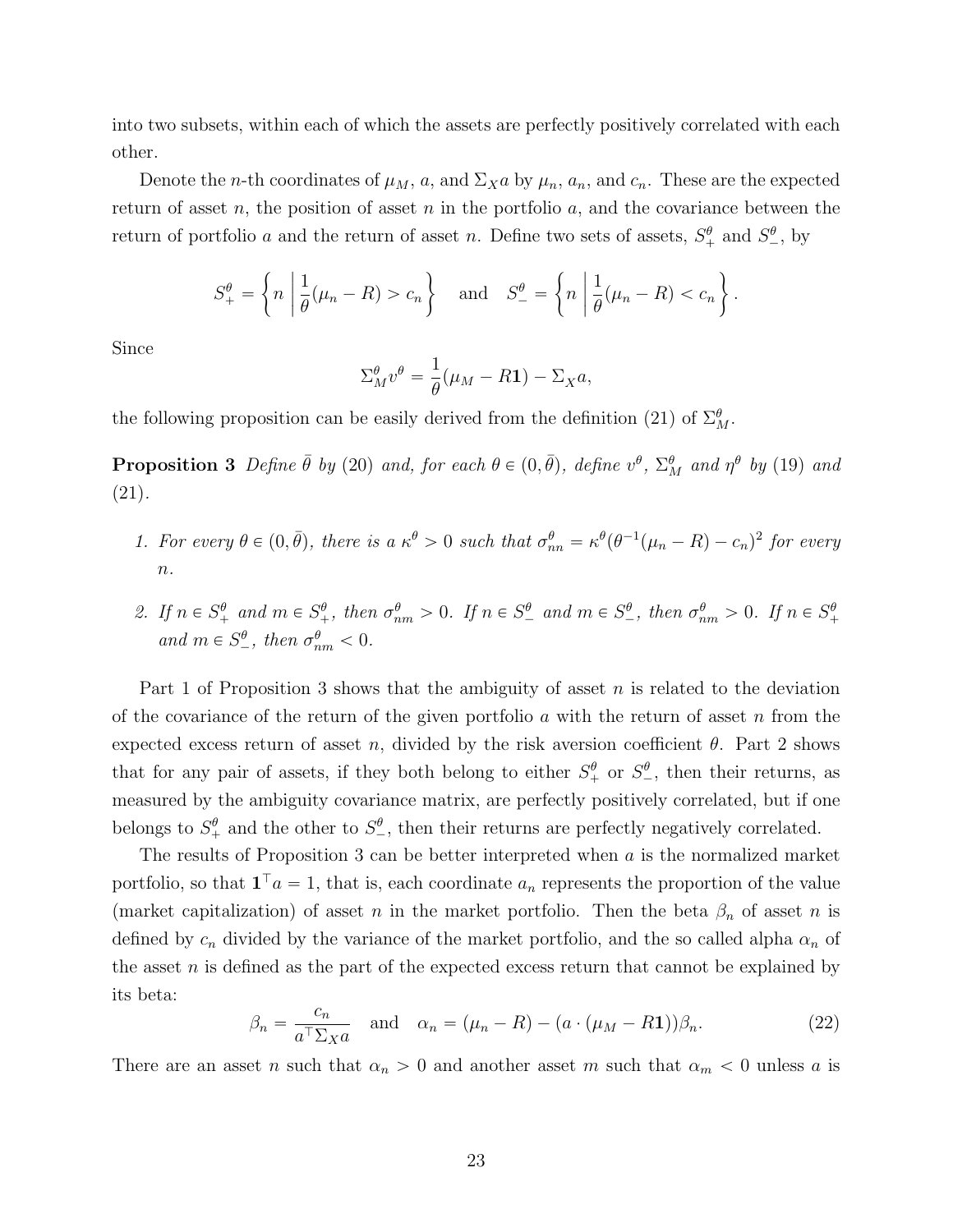mean-variance-efficient. Define two sets of assets,  $T_{+}^{\theta}$  and  $T_{-}^{\theta}$ , by

$$
T_+^{\theta} = \{ n \mid \alpha_n + (a^{\top} \Sigma_X a)(\bar{\theta} - \theta)\beta_n > 0 \},
$$
  

$$
T_-^{\theta} = \{ n \mid \alpha_n + (a^{\top} \Sigma_X a)(\bar{\theta} - \theta)\beta_n < 0 \}.
$$

The following corollary follows from Proposition 3 and the equality

$$
(\mu_n - R) - \theta c_n = \alpha_n + (a^{\top} \Sigma_X a)(\bar{\theta} - \theta) \beta_n.
$$

**Corollary 2** Define  $\bar{\theta}$  by (20) and, for each  $\theta \in (0, \bar{\theta})$ , define  $v^{\theta}$ ,  $\Sigma_M^{\theta}$  and  $\eta^{\theta}$  by (19) and (21)*.*

- 1. For every  $\theta \in (0, \bar{\theta})$ , there is a  $\kappa^{\theta} > 0$  such that  $\sigma_{nn}^{\theta} = \kappa^{\theta}(\alpha_n + (a^{\top} \Sigma_X a)(\bar{\theta} \theta)\beta_n)^2$  for *every n.*
- 2. If  $n \in T_+^{\theta}$  and  $m \in T_+^{\theta}$ , then  $\sigma_{nm}^{\theta} > 0$ . If  $n \in T_-^{\theta}$  and  $m \in T_-^{\theta}$ , then  $\sigma_{nm}^{\theta} > 0$ . If  $n \in T_+^{\theta}$ *and*  $m \in T^{\theta}_{-}$ *, then*  $\sigma^{\theta}_{nm} < 0$ *.*

Part 1 of Corollary 2 presents the diagonal elements of the ambiguity matrix  $\Sigma_M^{\theta}$  in terms of the alphas and betas. It shows that the size of ambiguity of asset *n* depends not only on its alpha  $\alpha_n$  but also its beta  $\beta_n$ . Part 2 identifies the two groups of assets such that the ambiguity of two assets is perfectly positively correlated if they belong to the same group, but it is perfectly negatively correlated if they belong to the different groups. As can be seen from the definitions of  $T^{\theta}_{+}$  and  $T^{\theta}_{-}$ , it is the ratio  $\alpha_n/\beta_n$ , if well defined, that determines to which group the asset belongs.

Having characterized the ambiguity covariance matrix  $\Sigma_M^{\theta}$ , we now characterize the optimal portfolio *a* in the form (15) of the generalized mutual fund theorem (Theorem 1). Define  $Q^{\theta} = \sum_{X}^{-1} \sum_{M}^{\theta}$  and define  $\zeta^{\theta} : (-1, \infty) \to \mathbb{R}^{N}$  by letting

$$
\zeta^{\theta}(\eta) = (I_N + \eta Q^{\theta})^{-1} \Sigma_X^{-1} (\mu_M - R\mathbf{1})
$$

for each  $\eta > -1$ . As we already see in parts 3 and 4 of Proposition 2, the portfolio *a* is decomposed into two mutual funds, which are defined by

$$
v_{\mathbf{A}}^{\theta} = \frac{v^{\theta} \cdot (\mu_M - R\mathbf{1})}{(v^{\theta})^{\top} \Sigma_X v^{\theta}} v^{\theta} \quad \text{and} \quad v_{\mathbf{R}}^{\theta} = \Sigma_X^{-1} (\mu_M - R\mathbf{1}) - v_{\mathbf{A}}^{\theta}, \tag{23}
$$

where subscripts R and A stand for risk and ambiguity. Denote the *n*-th coordinates of  $v_A^{\theta}$ ,  $v_{\rm R}^{\theta}$ , and  $\Sigma_X^{-1}(\mu_M - R\mathbf{1})$  by  $v_{\rm An}^{\theta}$ ,  $v_{\rm R}^{\theta}$ , and  $d_n$ .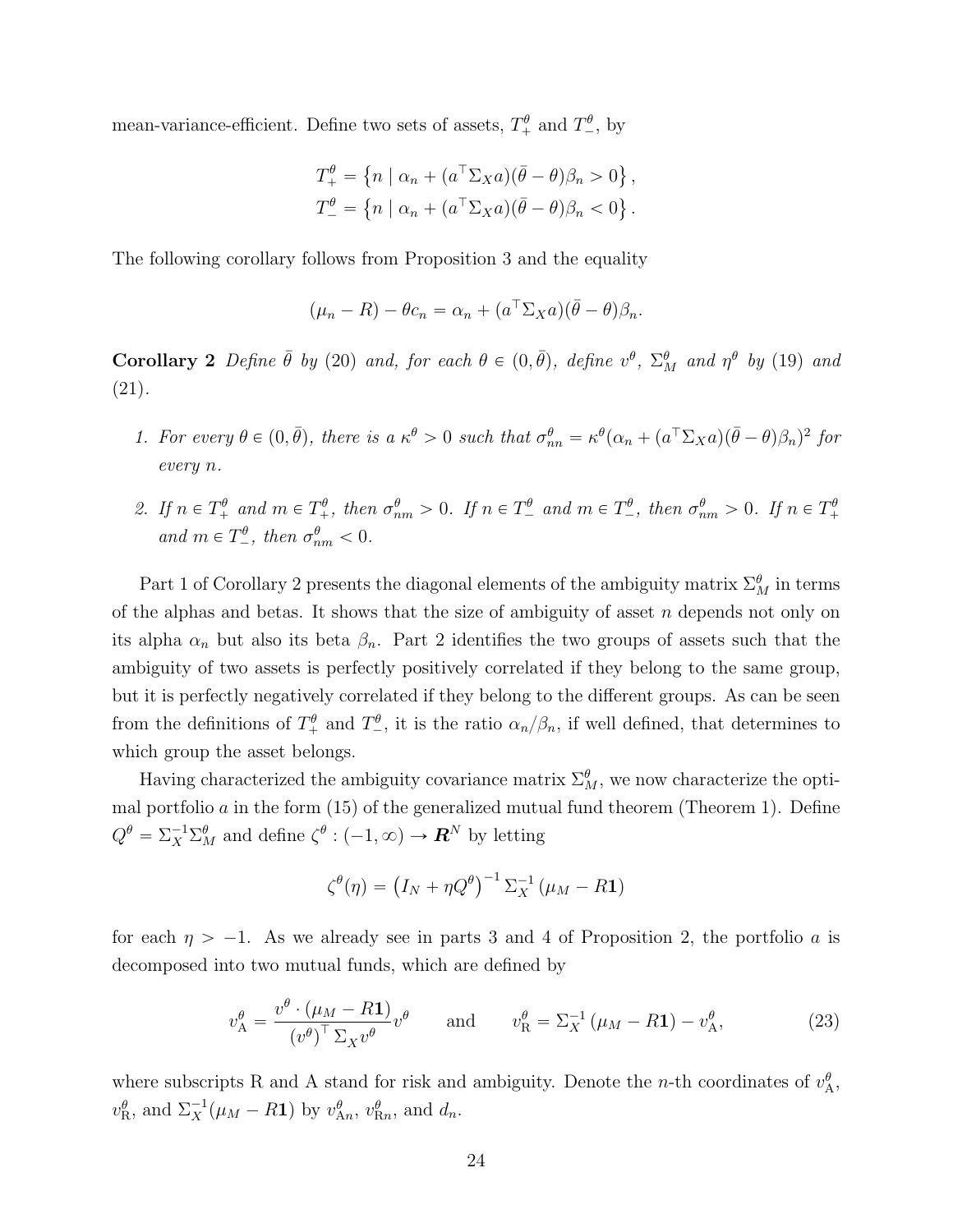**Proposition 4** Define  $\bar{\theta}$  by (20) and, for each  $\theta \in (0, \bar{\theta})$ , define  $v^{\theta}$ ,  $\Sigma_M^{\theta}$  and  $\eta^{\theta}$  by (19) and (21)*.*

*1. For every*  $\eta > -1$ ,

$$
\zeta^{\theta}(\eta) = v_{\mathcal{R}}^{\theta} + \frac{1}{1+\eta} v_{\mathcal{A}}^{\theta}.
$$
\n(24)

2. For every  $\theta \in (0, \bar{\theta})$ , there is  $a \kappa^{\theta} > 0$  such that  $v_{An}^{\theta} = \kappa^{\theta}(\theta^{-1}d_n - a_n)$  for every n.

Part 1 of Proposition 4 gives the decomposition of the optimal portfolio into two mutual funds in the form (15) of the generalized mutual fund theorem (Theorem 1). Part 2 shows that the position of asset *n* in the ambiguity-driven portfolio  $v_A^{\theta}$  is determined by how much the position  $n$  is different from the position  $d_n$  in the mean-variance-efficient portfolio. Since  $v^{\theta}$  ·  $(\mu_M - R\mathbf{1}) > 0$ ,  $v^{\theta}_A$  is a positive multiple of  $v^{\theta}$ . This part, therefore, follows from the definition (19) of  $v^{\theta}$ .

The final result of this subsection is concerned with the decomposition of the expected excess returns  $\mu_M - R$ **1**, stated after Theorem 1:

$$
\mu_M - R\mathbf{1} = \left(\Sigma_X - \Sigma_M^{\theta}\right)v_R^{\theta} + \Sigma_M^{\theta}v_A^{\theta} \tag{25}
$$

The first term on the right-hand side of (25) is the expected excess return that would induce the (ambiguity-neutral or ambiguity-averse) investor to hold the portfolio *a* if the ambiguity were completely removed. The second term is the expected excess return that would induce the ambiguity-averse investor to hold the portfolio *a* if the risk were completely removed. The following proposition gives some important properties of these terms. We denote the *n*-th coordinates of  $\Sigma_M^{\theta} v_A^{\theta}$  by  $(\Sigma_M^{\theta} v_A^{\theta})_n$ .

**Proposition 5** Define  $\bar{\theta}$  by (20) and, for each  $\theta \in (0, \bar{\theta})$ , define  $v^{\theta}$ ,  $\Sigma_M^{\theta}$  and  $\eta^{\theta}$  by (19) and (21)*. Then, for every*  $\theta \in (0, \bar{\theta})$ *, there is a*  $\kappa^{\theta} > 0$  *such that* 

$$
(\Sigma_M^{\theta} v_{\mathcal{A}}^{\theta})_n = \kappa^{\theta}((\mu_n - R) - \theta c_n) = \kappa^{\theta}(\alpha_n + (a^{\top} \Sigma_X a)(\bar{\theta} - \theta)\beta_n)
$$

*for every n.*

Proposition 5 shows the ambiguity-related expected return of asset *n* is proportional to the deviation of the covariance of the portfolio *a* with the return of asset *n* from the expected return of asset *n*. We omit the proof of this proposition.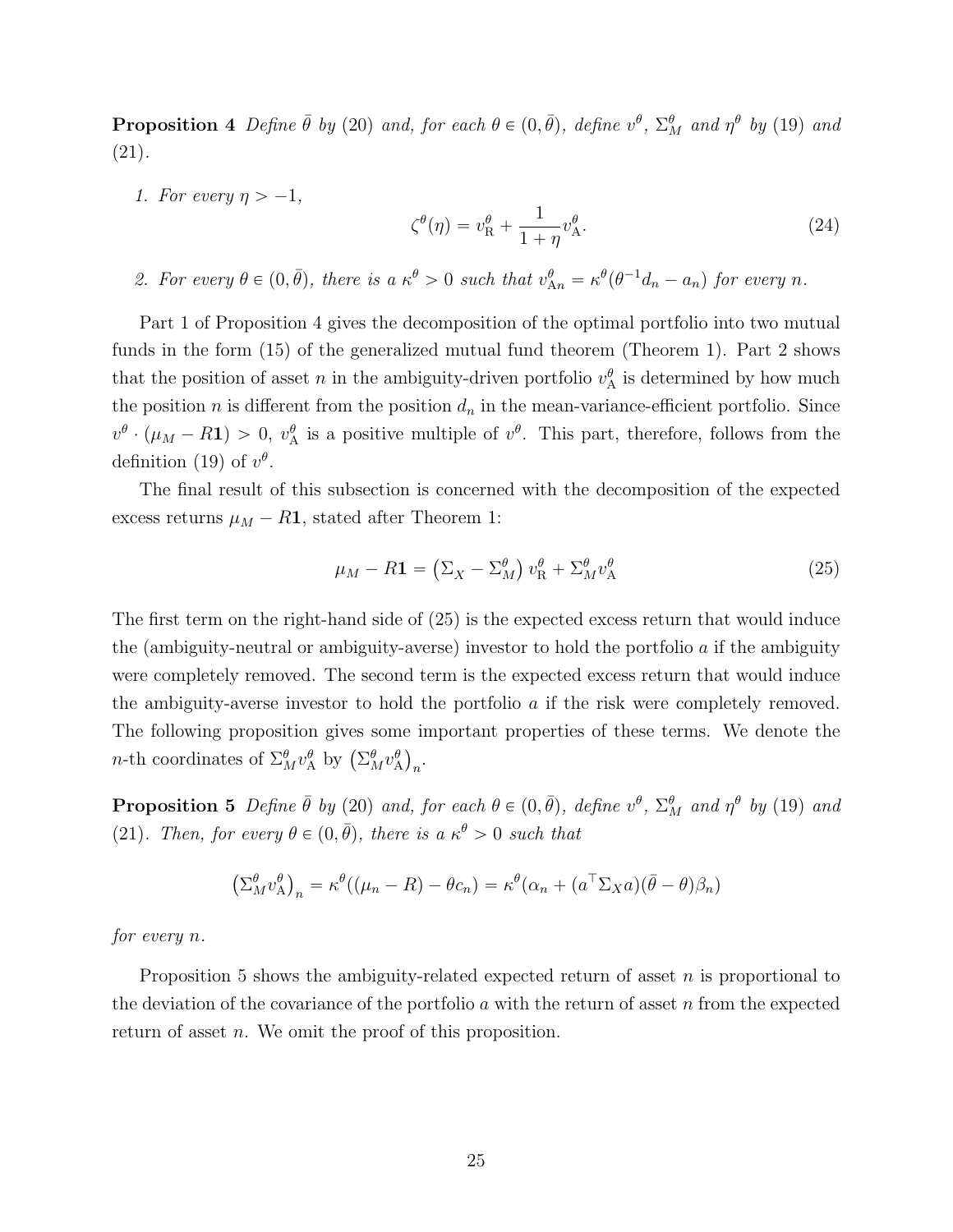# **4.3 Minimal ambiguity and minimal ambiguity aversion that are independent of risk aversion coefficients**

According to Part 2 of Theorem 2, the ambiguity aversion coefficient  $\eta^{\theta}$  and the aversionadjusted ambiguity covariance matrix  $\eta^{\theta} \Sigma_M^{\theta}$  are the smallest ones that make *a* optimal. Note, however, they are smallest within the class of the pairs of  $\Sigma_M$  and  $\eta$  given a risk aversion coefficient  $\theta$ . In this subsection, we consider the problems of minimizing the ambiguity aversion coefficient  $\eta^{\theta}$  and the largest eigenvalue of the aversion-adjusted ambiguity covariance matrix  $\eta^{\theta} \Sigma_M^{\theta}$  by varying  $\theta$ , thereby finding the smallest of the ambiguity aversion coefficients and the smallest of the largest eigenvalues of the aversion-adjusted ambiguity covariance matrices that are independent of the choice of  $\theta \in (0, \bar{\theta})$ . We solve not just one but the two minimization problems because there are two conflicting interpretations of ambiguity covariance matrices and ambiguity aversion coefficients. KMM argued that these two are separable, while Epstein (2010) cast some doubts on their argument. The minimization of the ambiguity aversion coefficient is motivated by KMM's argument, while the minimization of the largest eigenvalue of the aversion-adjusted ambiguity covariance matrix is motivated by Epstein's counterargument.

We should add a caveat to this exercise. As we mentioned in Subsection 2.1, Theorem 2 of KMM showed that an investor is more ambiguity-averse than another if and only if the function  $\varphi_{\gamma,\theta}$  is more concave for the first one than for the second. As KMM repeatedly emphasized, however, the theorem is valid only when the two investors are assumed to have the same risk attitude. Thus, although their Theorem 2 is valid to Theorem 2 of this paper, it is not applicable to our Theorem 3 below. In particular, even when  $\eta^{\theta} > \eta^{\theta'}$  for two risk aversion coefficients  $\theta$  and  $\theta'$ , we cannot say that the investor with the utility function  $U_{(1+\eta^{\theta})\theta,\theta}$  is more ambiguity-averse than the investor with the utility function  $U_{(1+\eta^{\theta})\theta',\theta'}$ . Nonetheless, we shall consider the problem of minimizing  $\eta^{\theta}$  (and the largest eigenvalue of  $\eta^{\theta} \Sigma_M^{\theta}$ ) by varying  $\theta$  for two reasons. First, as our generalized mutual fund theorem (Theorem 1) shows that the composition of investment among the *N* assets with random returns, which is of our prime concern, is determined by the ambiguity aversion coefficient *η* and independent of the risk aversion coefficient *θ*. Second, since the ambiguity aversion coefficient *η* can be interpreted as the elasticity of marginal utilities, we can, as we will do in Subsection 5.1, assess whether a particular value of *η* is reasonable based on this interpretation.

**Theorem 3** Let  $\Sigma_X$ ,  $\mu_M$ , a,  $v^{\theta}$ ,  $\bar{\theta}$ ,  $\Sigma_M^{\theta}$ , and  $\eta^{\theta}$  be as in Theorem 2. Assume that  $a \cdot (\mu_M R$ **1** $) > 0$ *.*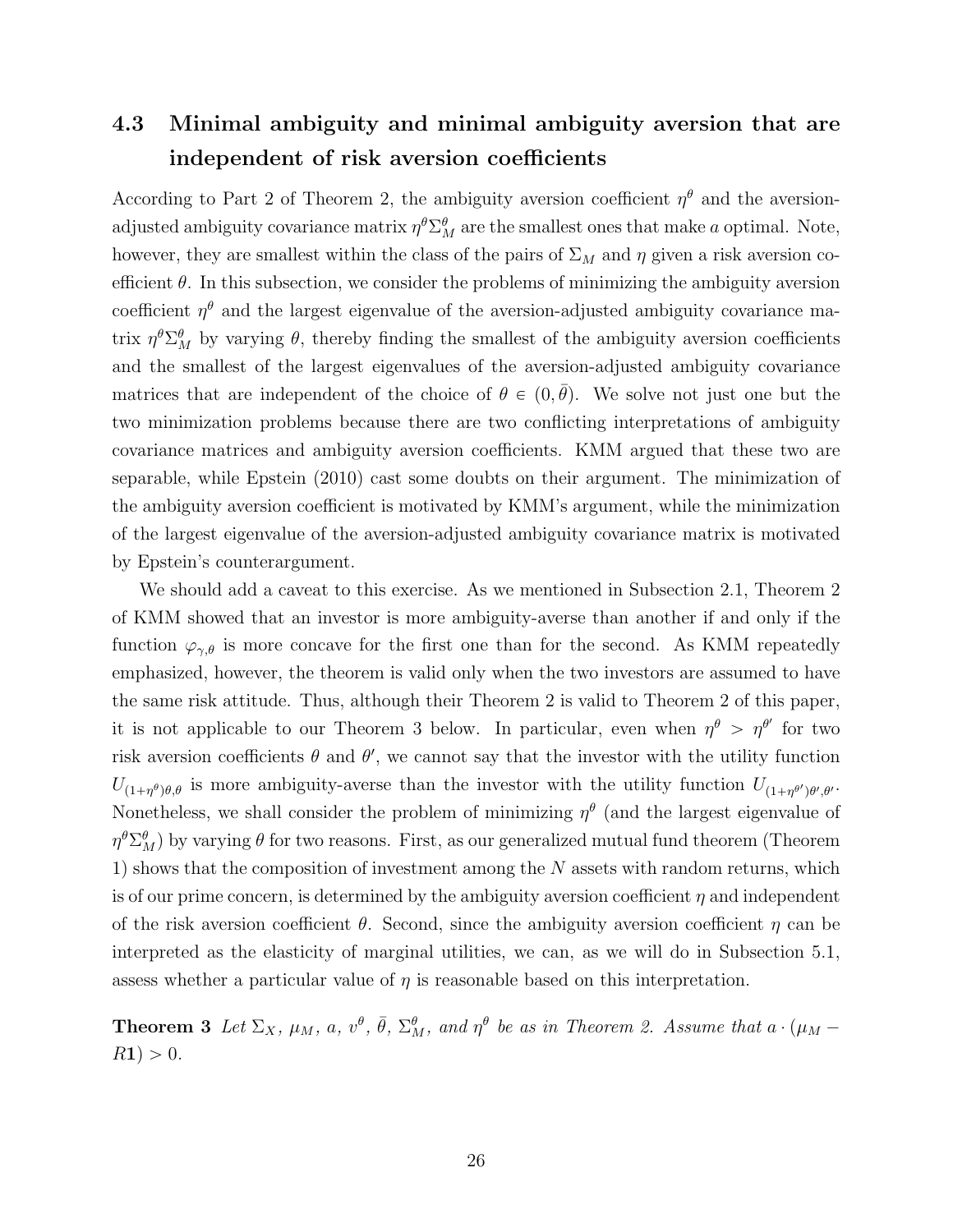*1.* As a function of  $\theta \in (0, \bar{\theta})$ , the largest eigenvalue of  $\eta^{\theta} \Sigma_M^{\theta}$  is minimized at

$$
\theta^* = \left( \bar{\theta}^{-1} + \frac{\left\| \bar{\theta}^{-1} (\mu_M - R\mathbf{1}) - \Sigma_X a \right\|}{\left\| \mu_M - R\mathbf{1} \right\|} \right)^{-1},
$$

*and, at*  $\theta = \theta^*$ *, it is equal to* 

$$
\frac{2}{a\cdot(\mu_M - R\mathbf{1})} \left( \left\| \bar{\theta}^{-1}(\mu_M - R\mathbf{1}) - \Sigma_X a \right\| \|\mu_M - R\mathbf{1}\| - \left( \bar{\theta}^{-1}(\mu_M - R\mathbf{1}) - \Sigma_X a \right) \cdot (\mu_M - R\mathbf{1}) \right).
$$
\n(26)

2. As a function of  $\theta \in (0, \bar{\theta})$ ,  $\eta^{\theta}$  is minimized at

$$
\theta^{**} = \left( \bar{\theta}^{-1} + \left( \frac{(\bar{\theta}^{-1}(\mu_M - R\mathbf{1}) - \Sigma_X a)^{\top} \Sigma_X^{-1} (\bar{\theta}^{-1}(\mu_M - R\mathbf{1}) - \Sigma_X a)}{(\mu_M - R\mathbf{1})^{\top} \Sigma_X^{-1}(\mu_M - R\mathbf{1})} \right)^{1/2} \right)^{-1},
$$

*and*  $\eta^{\theta^{**}}$  *is equal to* 

$$
\frac{2}{a \cdot (\mu_M - R\mathbf{1})} \times \left[ \left( \left( \bar{\theta}^{-1} (\mu_M - R\mathbf{1}) - \Sigma_X a \right)^\top \Sigma_X^{-1} \left( \bar{\theta}^{-1} (\mu_M - R\mathbf{1}) - \Sigma_X a \right) \right)^{1/2} \left( (\mu_M - R\mathbf{1})^\top \Sigma_X^{-1} (\mu_M - R\mathbf{1}) \right)^{1/2} - \left( \bar{\theta}^{-1} (\mu_M - R\mathbf{1}) - \Sigma_X a \right)^\top \Sigma_X^{-1} (\mu_M - R\mathbf{1}) \right].
$$
\n(27)

Theorem 3 gives the minimum of the largest eigenvalue of the averion-adjusted ambiguity matrix  $\eta \Sigma_M$  and the minimum of the ambiguity aversion  $\eta$ . Since  $\eta^{\theta} \Sigma_M^{\theta}$  is of rank one, the largest eigenvalue is the only strictly positive eigenvalue (and zero is the other eigenvalue, with multiplicity  $N-1$ ), the spectral norm of  $\eta^{\theta^*} \Sigma_M^{\theta^*}$  is smaller than or equal to that of *η* $\Sigma_M$ , even when (17) holds for  $(\Sigma_M, \eta, \theta)$  with  $\theta \neq \theta^*$ . However, for such a  $(\Sigma_M, \eta, \theta)$ ,  $\eta \Sigma_M - \eta^{\theta^*} \Sigma_M^{\theta^*}$  need not be positive semidefinite.

It is easy to check that  $\bar{\theta}$  in Theorem 2 is homogeneous of degree  $-1$  in *a*, that is, if *a* is multiplied by factor  $\tau > 0$ , then it is multiplied by factor  $\tau^{-1}$ . Thus, by the definition (19),  $v^{\bar{\theta}}$  is homogeneous of degree 1 in *a*. By Theorem 3, both  $\theta^*$  and  $\theta^{**}$  are homogeneous of degree  $-1$  in *a*. On the other hand, none of the ambiguity matrices  $\Sigma_M^{\theta^*}$  and  $\Sigma_M^{\theta^{**}}$  and the ambiguity aversion coefficients  $\eta^{\theta^*}$  and  $\eta^{\theta^{**}}$  is affected by any scalar multiplication to *a*. In particular, any normalization of portfolio *a*, such as  $\mathbf{1}^\top a = 1$ , would not affect any of these ambiguity parameters, although it does change risk aversion parameters  $\theta^*$  and  $\theta^{**}$ . Our numerical results in Section 5, in particular, do not depend on the normalization of the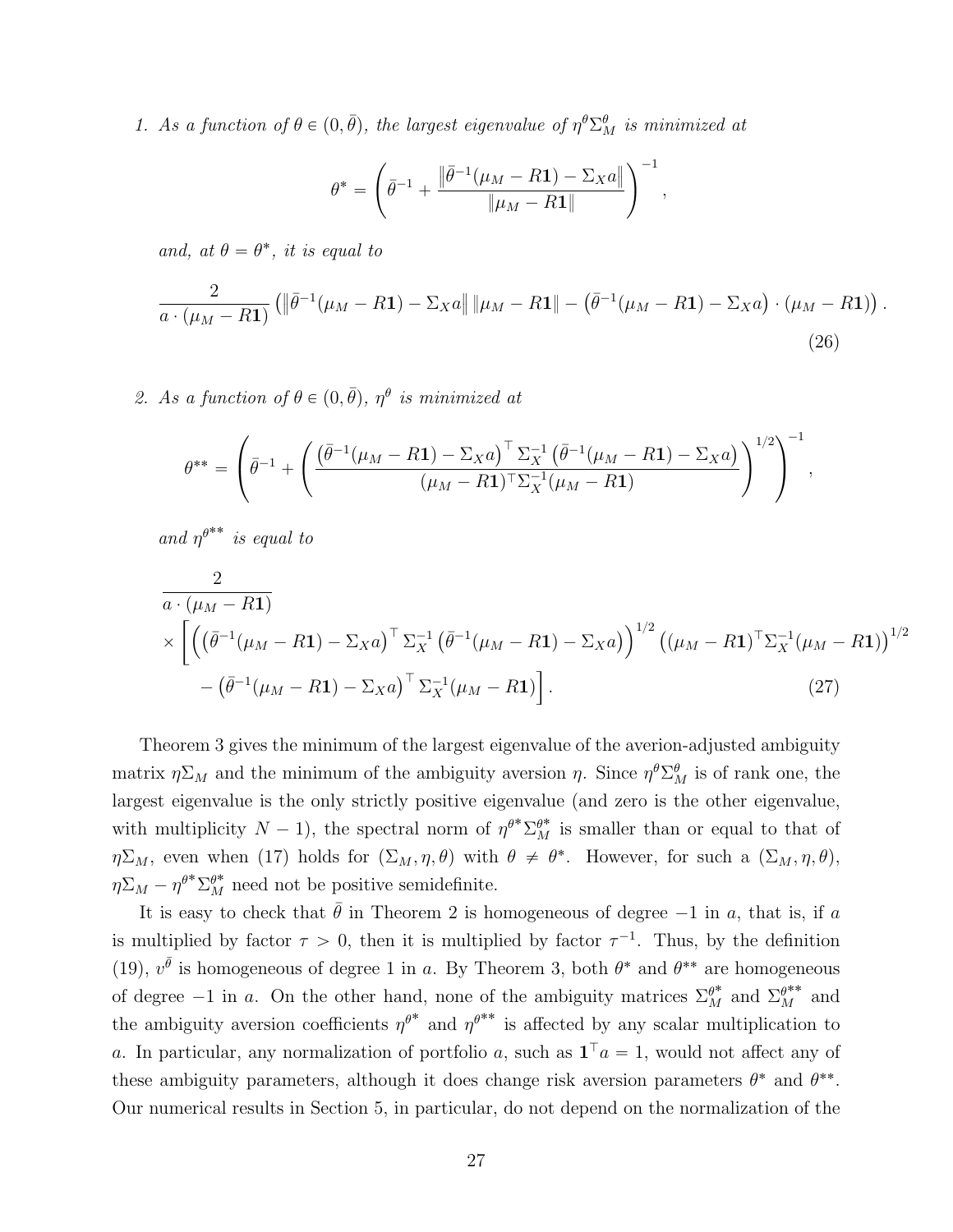market portfolio *a*.

### **5 Examples based on the U.S. equity market data**

#### **5.1 Data**

Tables 1 shows the sample means, variances, and covariances of the FF6 portfolios in the U.S. equity markets, obtained from Ken French's website. Table 2 reports the mean-varianceefficient portfolio, based on the data of Table 1, and the market portfolio, defined as the time-series average of ME weights. Throughout this section, we take the risk-free rate *R*, the expected return vector  $\mu_M$ , and the total covariance matrix  $\Sigma_X$  to be the the sample means and covariances in Table 1. We then find the ambiguity covariance matrix  $\Sigma_M^{\theta}$  and the ambiguity aversion coefficient  $\eta^{\theta}$ , defined in (21), with which the market portfolio weight in Table 2 is optimal.<sup>10</sup>

Theorem 2 shows the necessary and sufficient condition for a portfolio to be optimal for some ambiguity-averse investor. With our data,  $\mu_M - R\mathbf{1} \in \mathbb{R}_{++}^N$ . Moreover, if *a* is the market portfolio in Table 2, then  $a \in \mathbb{R}_{++}^N$ ,  $a \cdot (\mu_M - R\mathbf{1}) > 0$ , and  $\Sigma_X a \in \mathbb{R}_{++}^N$  because all elements of  $\Sigma_X$  are strictly positive. Then the market portfolio *a* satisfies the necessary and sufficient condition  $a \cdot (\mu_M - R\mathbf{1}) > 0$ .

Table 3 reports the CAPM alphas and betas. The distinguish property is that the SN and SH portfolios have significantly positive alphas and the SL portfolio has a significantly negative alpha. Nonzero alphas have been reported in many empirical studies, such as Black, Jensen, and Scholes (1972) and Fama and French (1992).

#### **5.2 Implied coefficients of risk and ambiguity aversion**

Theorem 2 finds the upper the upper bound  $\bar{\theta}$ , defined in (20), on the coefficients of constant absolute risk aversion with which the market portfolio *a* is optimal. With our data, we find the upper bond is equal to  $\bar{\theta} = 0.0226$ .

Theorem 3 find the coefficients  $\theta^*$  and  $\theta^{**}$  of constant absolute risk aversion that minimize the largest eigenvalue of the aversion-adjusted ambiguity covariance matrix  $\eta^{\theta} \Sigma_M^{\theta}$  and the coefficient  $\eta^{\theta}$  of ambiguity aversion. With our sample data, we find these values of absolute risk aversion are  $\theta^* = 0.0192$  and  $\theta^{**} = 0.0124$ . Theorem 3 also shows the corresponding values of ambiguity aversion coefficients  $\eta^{\theta^*}$  and  $\eta^{\theta^{**}}$ . With our data, we find  $\eta^{\theta^*} = 16.69$ and  $\eta^{\theta^{**}} = 9.31$ .

<sup>&</sup>lt;sup>10</sup>We concentrate on these  $(\Sigma_M^{\theta}, \eta^{\theta})$ 's, rather than arbitrary  $(\Sigma_M, \eta)$ 's, because the former represents minimal deviations from the ambiguity-neutral investors, as explained in Section 4.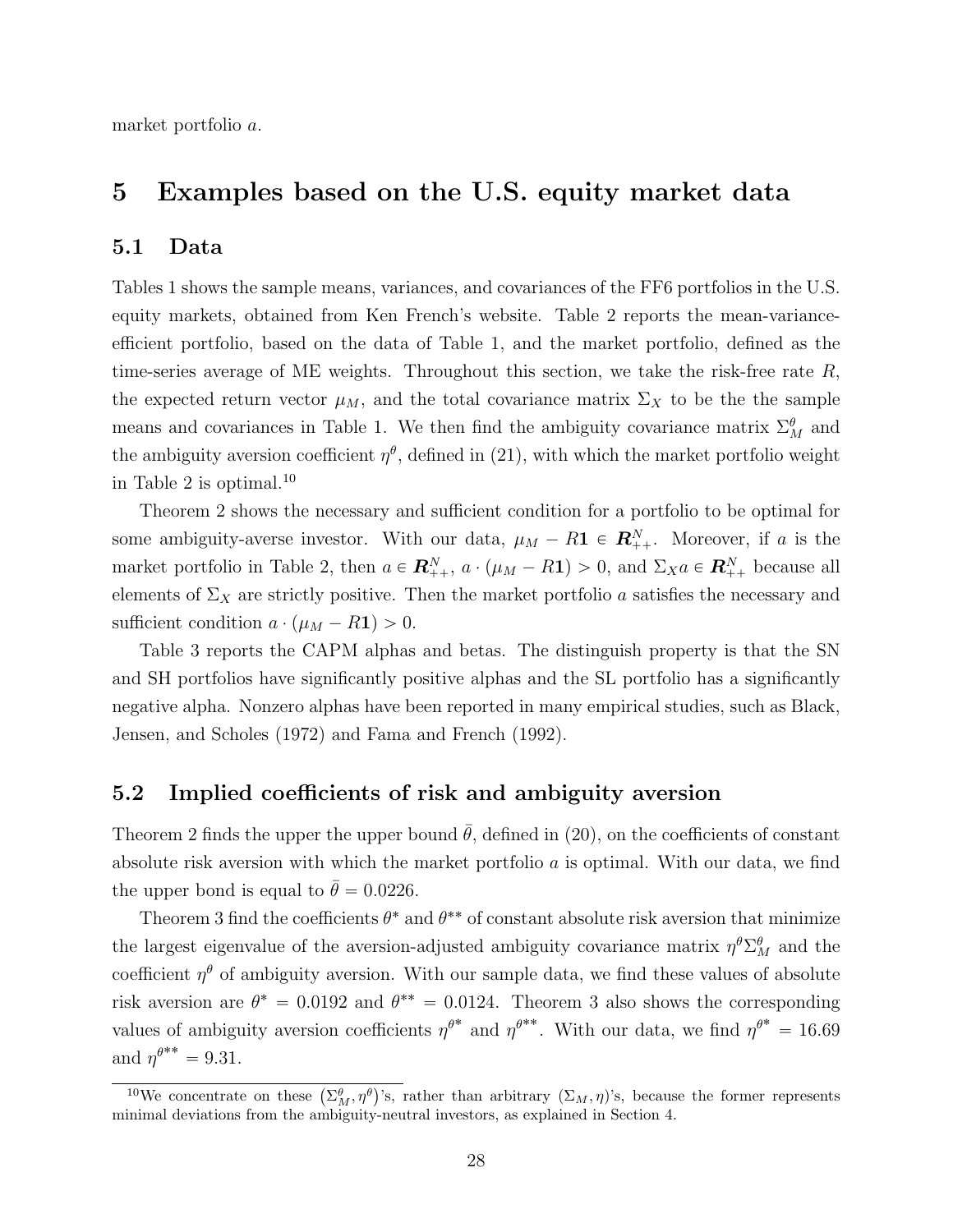The latter  $\eta^{\theta^{**}}$  is the smallest coefficient of ambiguity aversion with which the market portfolio is optimal. Since it is the elasticity of marginal utilities from conditional expected utilities given *M*, whether the value is plausible may be judged based on the literature on the equity premium puzzle of Mehra and Prescott (1985). As put forward by Kocherlakota (1996), the consensus seems that a theoretical model is considered as being consistent with empirical data only if the prediction of the model coincides with the data when involving the coefficient of relative risk aversion, which is nothing but the elasticity of marginal utilities from consumption, is no higher than ten. We can therefore conclude that our model of an ambiguity-averse representative investor is consistent with the U.S. equity market data to the extent that the elasticity of marginal utilities from conditional expected utilities is comparable to that from consumption.

In the next two subsections, we quantitatively determine the ambiguity variances and covariances, as well as the decomposition of the optimal portfolio and the expected excess returns. Before doing so, we relate the obtained value of CARA coefficients to some parameters that characterize FF6 portfolios.

As we did in Section 4, denote the *n*-th coordinates of  $\mu_M$ , *a*,  $\Sigma_X a$ , and  $\Sigma_X^{-1}(\mu_M - R\mathbf{1})$ by  $\mu_n$ ,  $a_n$ ,  $c_n$ , and  $d_n$ . Then  $\mu_n - R > 0$ ,  $a_n > 0$ , and  $c_n > 0$  for every *n*. We can thus define  $\theta_n$  as the ratio of the expected excess return of asset *n* to its covariance with the market portfolio, and  $\hat{\theta}_n$  as the ratio of the position of asset *n* in the mean-variance-efficient portfolio to the position of asset *n* in the optimal portfolio *a*:

$$
\theta_n = \frac{\mu_n - R}{c_n} \in \mathbf{R}_{++} \quad \text{and} \quad \hat{\theta}_n = \frac{d_n}{a_n} \in \mathbf{R}.\tag{28}
$$

Table 3 reports the values of  $\theta_n$ ,  $\hat{\theta}_n$ , and  $a_n$ , from which we can rank the values:

$$
0 < \theta^{**} < \theta_{SL} < \theta^* < \theta_{BL} < \theta_{BN} < \bar{\theta} < \theta_{BH} < \theta_{SN} < \theta_{SH}
$$
\n(29)

$$
\hat{\theta}_{\mathrm{SL}} < \hat{\theta}_{\mathrm{BH}} < \hat{\theta}_{\mathrm{BN}} < 0 < \theta^{**} < \theta^* < \bar{\theta} < \hat{\theta}_{\mathrm{BL}} < \hat{\theta}_{\mathrm{SH}} < \hat{\theta}_{\mathrm{SN}}.\tag{30}
$$

#### **5.3 Implied ambiguity covariance matrices**

Part 1 of Proposition 3 characterizes the ambiguity of each asset, given a particular CARA coefficient  $\theta \in (0, \bar{\theta})$ . For  $\theta = \theta^*$  and  $\theta = \theta^{**}$ , Table 4 shows the values of the diagonal elements  $\sigma_{nn}^{\theta}$  of  $\Sigma_M^{\theta}$ , which are the ambiguity of the FF6 portfolios. According to part 1 of Proposition 3, the diagonal elements  $\sigma_{nn}^{\theta}$  are proportional to the  $c_n^2(\theta_n - \theta)^2$ . However, the orders of diagonal elements  $\sigma_{nn}^{\theta}$  are the same as the order of the values of  $\theta_n$  in (29) for both  $\theta = \theta^*$  and  $\theta = \theta^{**}$ . The result shows, therefore, that the covariances  $c_n$  of the return of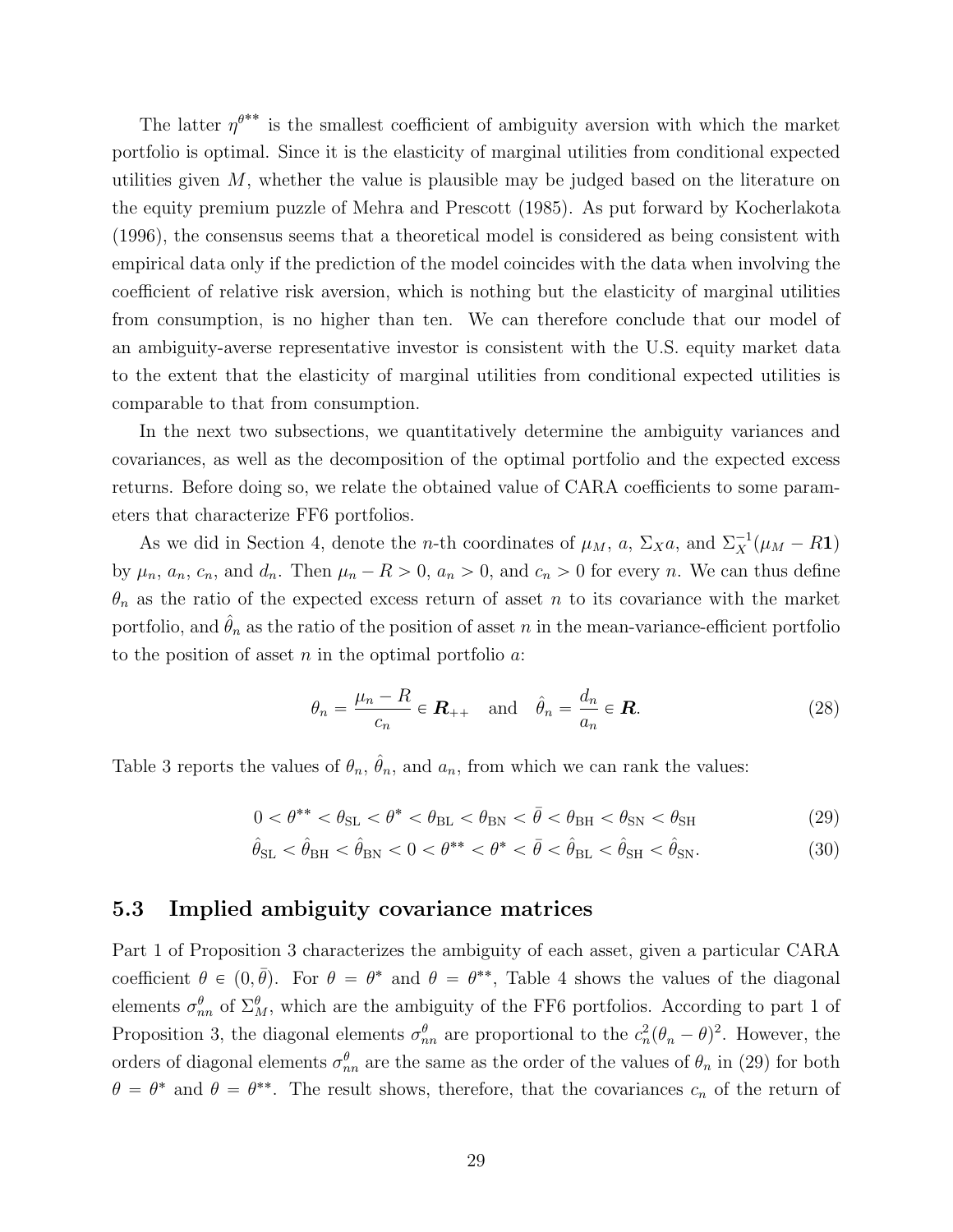the market portfolio *a* with the return of each FF6 portfolio just happen to be irrelevant to determine the order of ambiguity.

Part 2 of Proposition 3 characterizes the correlations of ambiguity. According to the order in (29), if  $\theta = \theta^{**}$ , then the ambiguity of all FF6 portfolios are perfectly positively correlated with each other. That is,  $\sigma_{nm}^{\theta} > 0$  for all  $n, m \in \{SL, SN, SH, BL, BN, BH\}$ . If  $\theta = \theta^*$ , then the ambiguity of the SL portfolio is perfectly negatively correlated with the ambiguity of any other portfolio, and the ambiguity of the SN, SH, BL, BN, and BH portfolios is perfectly positively correlated with each other. That is,  $\sigma_{\text{SL},n}^{\theta} < 0$  for all  $n \in \{\text{SN}, \text{SH}, \text{BL}, \text{BN}, \text{BH}\}.$ 

Although the values of the diagonal elements of  $\Sigma_M^{\theta}$  are reported in Table 4 only for  $\theta = \theta^*$  and  $\theta = \theta^{**}$ , it is illustrative to see how they change as  $\theta$  varies on  $(0, \bar{\theta})$ . We claim that

$$
\sigma_{\text{BL,BL}}^{\theta} < \sigma_{\text{BN,BN}}^{\theta} < \sigma_{\text{SL,SL}}^{\theta} < \sigma_{\text{BH,BH}}^{\theta} < \sigma_{\text{SN,SN}}^{\theta} < \sigma_{\text{SH,SH}}^{\theta}
$$

for every  $\theta$  sufficiently close to 0, and

$$
\sigma_{\text{BN,BN}}^{\theta} < \sigma_{\text{BL,BL}}^{\theta} < \sigma_{\text{BH,BH}}^{\theta} < \sigma_{\text{SL,SL}}^{\theta} < \sigma_{\text{SN,SN}}^{\theta} < \sigma_{\text{SH,SH}}^{\theta}
$$

for every  $\theta$  sufficiently close to  $\bar{\theta}$ . This is because

$$
\mu_{\rm BL} < \mu_{\rm BN} < \mu_{\rm SL} < \mu_{\rm BH} < \mu_{\rm SM} < \mu_{\rm SH},
$$
\n
$$
|\alpha_{\rm BN}| < |\alpha_{\rm BL}| < |\alpha_{\rm SH}| < |\alpha_{\rm SM}| < |\alpha_{\rm SM}| < |\alpha_{\rm SH}|,
$$

and

$$
(\mu_n - R) - \theta a_n = \alpha_n + (a^{\top} \Sigma_X a)(\bar{\theta} - \theta)\beta_n = \begin{cases} \mu_n - R & \text{if } \theta = 0, \\ \alpha_n & \text{if } \theta = \bar{\theta}. \end{cases}
$$
 (31)

Moreover, since the SH and SN portfolios attain the highest expected returns and alphas,  $\sigma_{nn}^{\theta} < \sigma_{SN,SN}^{\theta} < \sigma_{SH,SH}^{\theta}$  for every  $\theta \in (0, \bar{\theta})$  and every  $n \in \{BL, BN, BH, SL\}$ . That is, the SH portfolio has the largest ambiguity and the SN portfolio has the second largest ambiguity regardless of the values of *θ*. Although this is mainly due to the fact that these two portfolios have the highest expected returns and alphas, the role of the beta in affecting the order of the ambiguity variance as  $\theta$  varies should not be missed. In addition, the ambiguity tend to be larger for the portfolios with high B/M's.

This last result should be contrasted with the assumption that Bossaerts, Ghirardato, Guarnaschelli, and Zame (2010) used when they explained the so called value effect. Their argument goes as follows. Value stocks (high  $B/M$ 's) are more like risky securities and growth stocks (low  $B/M$ 's) are more like ambiguous securities. Heterogeneity in ambiguity aversion and positive correlation between ambiguity aversion and risk aversion suggest that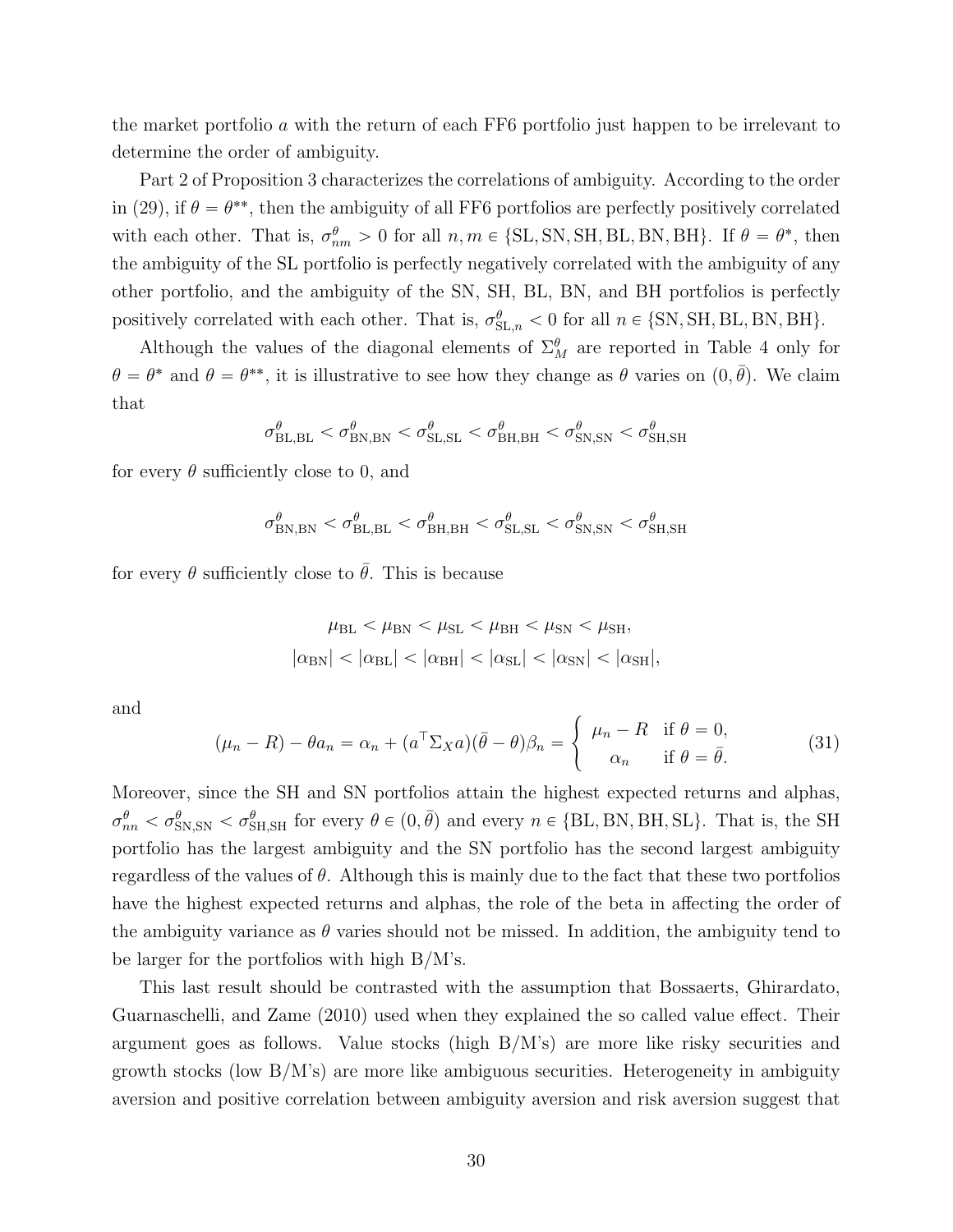the markets for growth and value stocks are segmented. Growth stocks are held and priced primarily by investors who are less ambiguity averse and less risk averse, while value stocks are held and priced by the market as a whole. In our setup with the ambiguity-averse representative agent, the assumption that the returns of the stocks with high B/M's are less ambiguous is simply not supported by our analysis.

#### **5.4 Optimal portfolios and expected excess returns**

Proposition 4 decomposes the optimal portfolio into two mutual funds in the form the generalized mutual fund theorem (Theorem 1). In particular, the portfolio is decomposed into the ambiguity-driven portfolio and the risk-driven portfolio. The decomposition of the optimal portfolio is numerically reported in Table 5.

With our sample data, by (28), the ambiguity-driven portfolio  $v_{\text{A}n}^{\theta}$  is positive for every  $\theta \in (0, \bar{\theta})$  and  $n \in \{SN, SH, BL\}$ , and is negative for every  $\theta \in (0, \bar{\theta})$  and  $n \in \{SL, BN, BH\}$ . In other words, the sign pattern of the ambiguity-driven portfolio  $v_{An}^{\theta}$  is independent of *θ*. **Comment. For the following sentence, which part of the theoretical results, should we refer here?**  $\rightarrow$  They are also proportional to the  $(\theta_n - \theta)a_n$ . Since the  $|\theta_n - \theta|$ are much larger for the Small portfolios and the *a<sup>n</sup>* are much larger for the Big portfolios, there is a much smaller variation in the positions of the portfolio  $v_A^{\theta}$ .

Proposition 5 shows the ambiguity-related expected return of asset *n*. The decomposition is numerically reported in Table 6. Because of the ranking (29), the ambiguity-induced expected excess returns of the SL, BL, and BN portfolios are strictly negative, and those of the BH, SN, and SH portfolios are strictly positive.

As regards to how these positions change as  $\theta$  varies over  $(0, \bar{\theta})$ , we make three claims. First, for every  $\theta$  sufficiently close to 0,

$$
\left(\Sigma_{M}^{\theta}v_{\mathcal{A}}^{\theta}\right)_{\mathrm{BL}} \, < \, \left(\Sigma_{M}^{\theta}v_{\mathcal{A}}^{\theta}\right)_{\mathrm{BN}} \, < \, \left(\Sigma_{M}^{\theta}v_{\mathcal{A}}^{\theta}\right)_{\mathrm{SL}} \, < \, 0 \, < \, \left(\Sigma_{M}^{\theta}v_{\mathcal{A}}^{\theta}\right)_{\mathrm{BH}} \, < \, \left(\Sigma_{M}^{\theta}v_{\mathcal{A}}^{\theta}\right)_{\mathrm{SN}} \, < \, \left(\Sigma_{M}^{\theta}v_{\mathcal{A}}^{\theta}\right)_{\mathrm{SH}} \, .
$$

Second, for every  $\theta$  sufficiently close to  $\bar{\theta}$ ,

$$
\left(\Sigma_M^{\theta} v_{\mathcal{A}}^{\theta}\right)_{\text{SL}} < \left(\Sigma_M^{\theta} v_{\mathcal{A}}^{\theta}\right)_{\text{BL}} < \left(\Sigma_M^{\theta} v_{\mathcal{A}}^{\theta}\right)_{\text{BN}} < 0 < \left(\Sigma_M^{\theta} v_{\mathcal{A}}^{\theta}\right)_{\text{BH}} < \left(\Sigma_M^{\theta} v_{\mathcal{A}}^{\theta}\right)_{\text{SN}} < \left(\Sigma_M^{\theta} v_{\mathcal{A}}^{\theta}\right)_{\text{SH}}.
$$

Third, for every  $\theta \in (0, \bar{\theta})$  and every  $n \in \{BL, BN, SL\}$ ,

$$
(\Sigma_M^{\theta} v_A^{\theta})_n < 0 < (\Sigma_M^{\theta} v_A^{\theta})_{\text{BH}} < (\Sigma_M^{\theta} v_A^{\theta})_{\text{SN}} < (\Sigma_M^{\theta} v_A^{\theta})_{\text{SH}}.
$$

That is, the SH portfolio has the largest ambiguity-induced expected excess return, the SN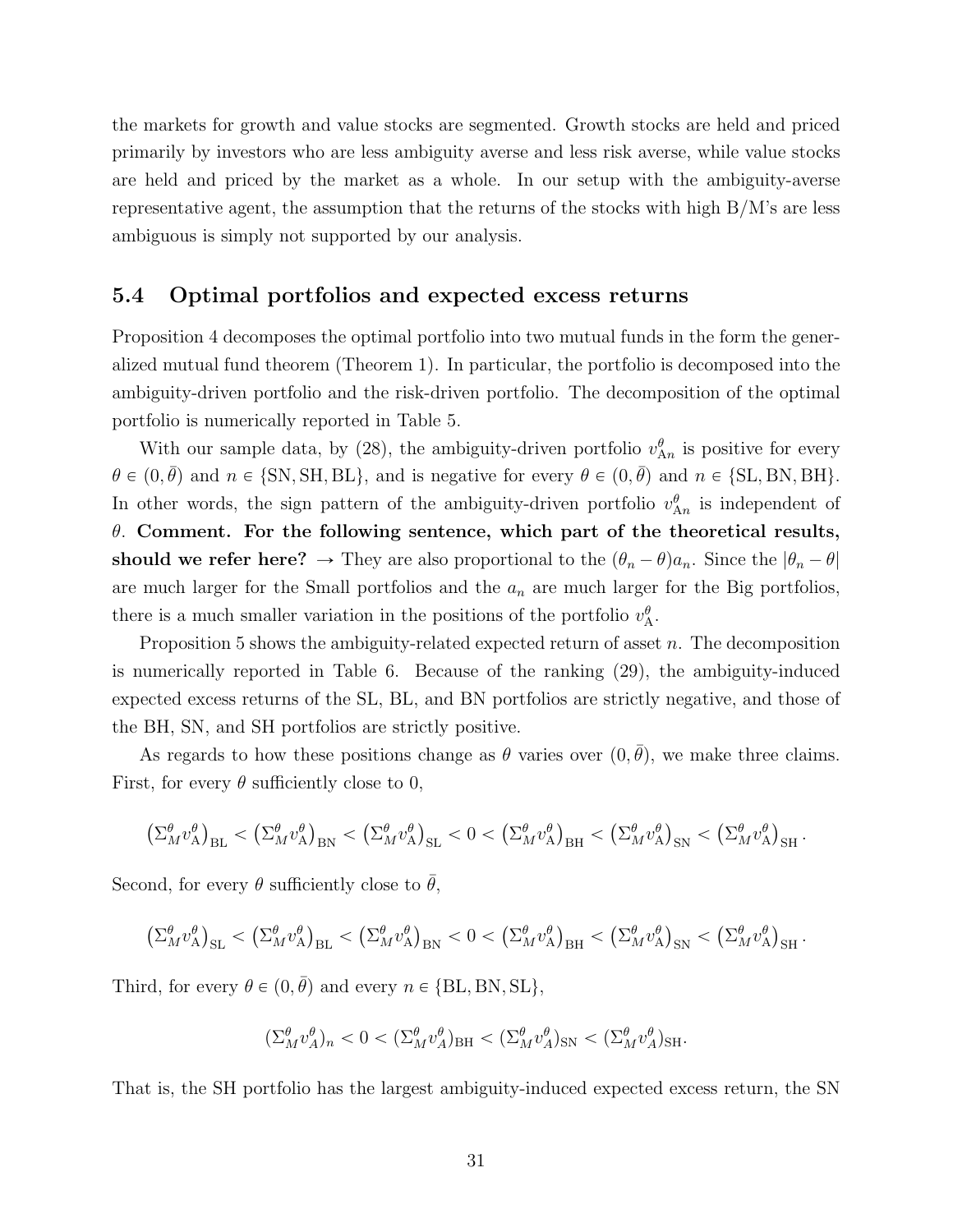portfolio has the second largest one, and the BH has the third largest one, regardless of the values of  $\theta$ . All these results follow from (31) and

$$
\mu_{\rm BL} < \mu_{\rm BN} < \mu_{\rm SL} < \mu_{\rm BH} < \mu_{\rm SN} < \mu_{\rm SH},
$$
  

$$
\alpha_{\rm SL} < \alpha_{\rm BL} < \alpha_{\rm BN} < \alpha_{\rm BH} < \alpha_{\rm SN} < \alpha_{\rm SH}.
$$

This follows from the fact that the top-three rankings in terms of the alphas and expected returns are the same. The bottom-three rankings depends on the value of *θ* because the betas of the BL, BN, and SL portfolios are different.

#### **5.5 Summary of our numerical results**

In this section, we used the data on the FF6 portfolios of the U.S. equity markets to calculate the ambiguity aversion coefficients and the ambiguity covariance matrix with which the market portfolio is optimal. There are two main results obtained from our numerical analysis, one with regards to the minimum ambiguity aversion coefficient and the other with regards to the distributions of ambiguity in expected returns across the FF6 portfolios. First, the minimum ambiguity aversion coefficient (with which the market portfolio is optimal for some specification of the ambiguity covariance matrix) is within the range of values deemed plausible in view of the contributions of the equity premium puzzle. Second, the returns of the portfolios with small market equities, especially those having high and neutral ratios of the book equity to the market equity, tend to be more ambiguous and positively correlated with each other, while they may be negatively correlated with the returns of those with big market equities and neutral or low ratios of book to market equities.

### **6 Conclusion**

Using the ambiguity-inclusive CARA-normal setup of an investor who has an ambiguityaverse utility function of the form of KMM and MMR, we have generalized the mutual fund theorem to accommodate ambiguity; identified necessary and sufficient conditions for a given, not mean-variance efficient, portfolio to be optimal for some ambiguity-averse investor; characterized all the pairs of ambiguity covariance matrices and ambiguity aversion coefficients with which the give portfolio is optimal; and found the minimal ones. We have numerically derived the minimal ambiguity aversion coefficient and the ambiguity covariance matrix based on the U.S. equity market data.

There are a couple of directions of future research. The first one is to rationalize the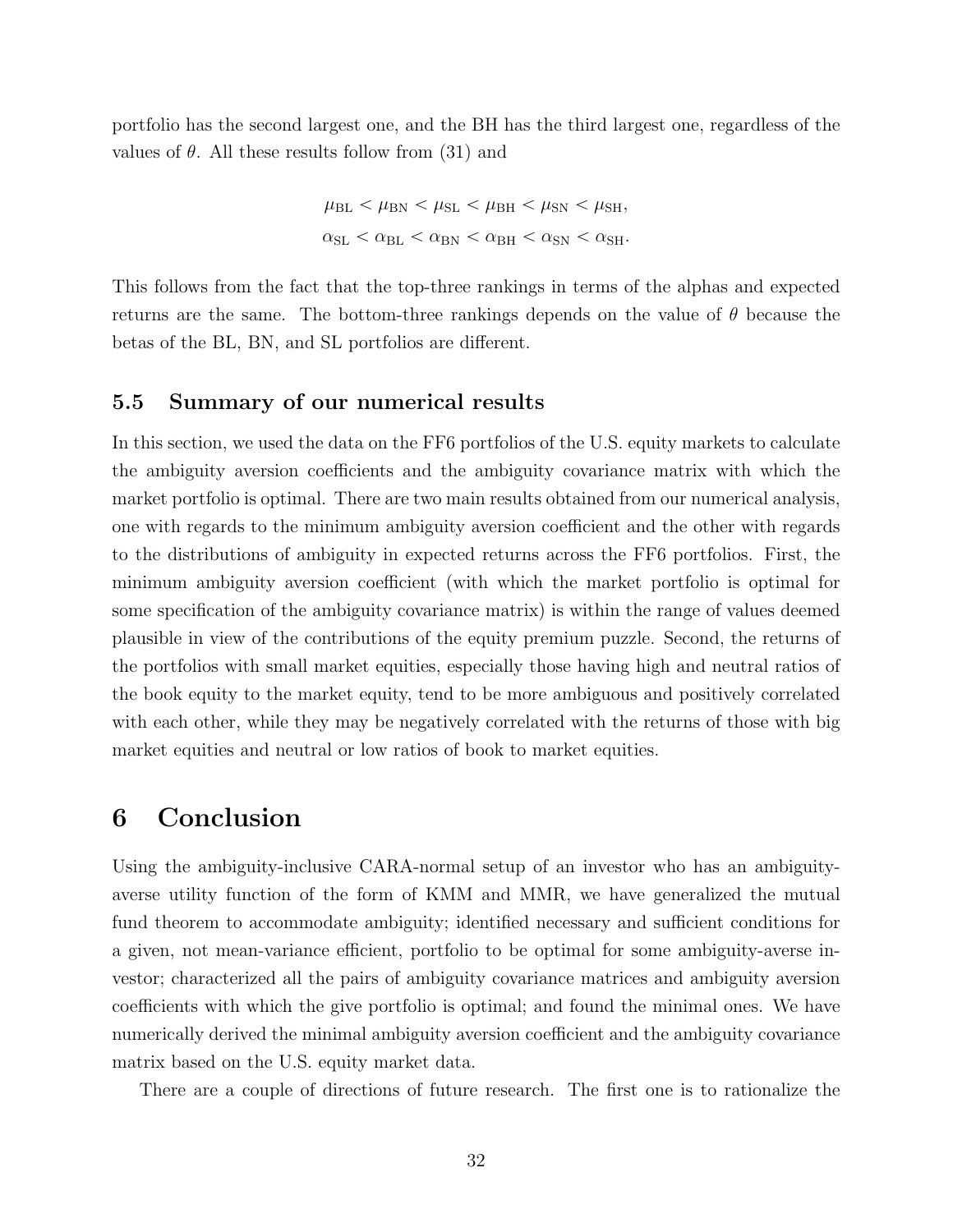so-called 1{*N* portfolio, the portfolio in which the investment is split equally among all the assets by ambiguity aversion. This is important because the  $1/N$  portfolio is often regarded as a rule of thumb, rather than derived from the optimization behavior, but its empirical performance is no worse than the sample-based mean-variance-efficient portfolio, as shown, for example, by DeMiguel, Garlappi, and Uppal (2009). The second one is to develop a factor model that explicitly takes ambiguity of factors and idiosyncratic shocks into account. Incorporating ambiguity into a factor model allows us to analyze the optimal portfolio for an investor who believe the validity of the factor model probabilistically, rather than deterministically. We should aim at generalizing such factor models as those of Pástor  $(2000)$ , Pástor and Stambaugh  $(2000)$ , and Wang  $(2005)$ .

## **A Lemmas and Proofs for Section 2**

**Proof of Lemma 1** By the properties of the moment generating function,

$$
E[u_{\theta} (a^{\top} X + bR) |M]
$$
  
=  $-\exp(-\theta bR)E[\exp((- \theta a)^{\top} X) |M]$   
=  $-\exp(-\theta bR) \exp((- \theta a)^{\top} M + \frac{1}{2} (\theta a)^{\top} \Sigma_{X|M} (\theta a))$   
=  $-\exp(-\theta \left(a^{\top} M + Rb - \frac{\theta}{2} a^{\top} \Sigma_{X|M} a\right)).$ 

Then it follows from (4) that

$$
\varphi_{\gamma,\theta}\left(E\left[u_{\theta}\left(a^{\top}X+bR\right)|M\right]\right)=-\exp\left(-\gamma\left(a^{\top}M+Rb-\frac{\theta}{2}a^{\top}\Sigma_{X|M}a\right)\right).
$$

Thus, again by the properties of the moment generating function,

$$
U_{\gamma,\theta}(a^{\top}X + bR)
$$
  
=  $E\left[-\exp\left(-\gamma\left(a^{\top}M + Rb - \frac{\theta}{2}a^{\top}\Sigma_{X|M}a\right)\right)\right]$   
=  $-\exp\left(-\gamma\left(Rb - \frac{\theta}{2}a^{\top}\Sigma_{X|M}a\right)\right)E\left[\exp\left((-\gamma a)^{\top}M\right)\right]$   
=  $-\exp\left(-\gamma\left(Rb - \frac{\theta}{2}a^{\top}\Sigma_{X|M}a\right)\right)\exp\left(\mu_M^{\top}(-\gamma a) + \frac{1}{2}(-\gamma a)^{\top}\Sigma_M(-\gamma a)\right)$   
=  $u_{\gamma}\left(V_{\gamma,\theta}(a,b)\right).$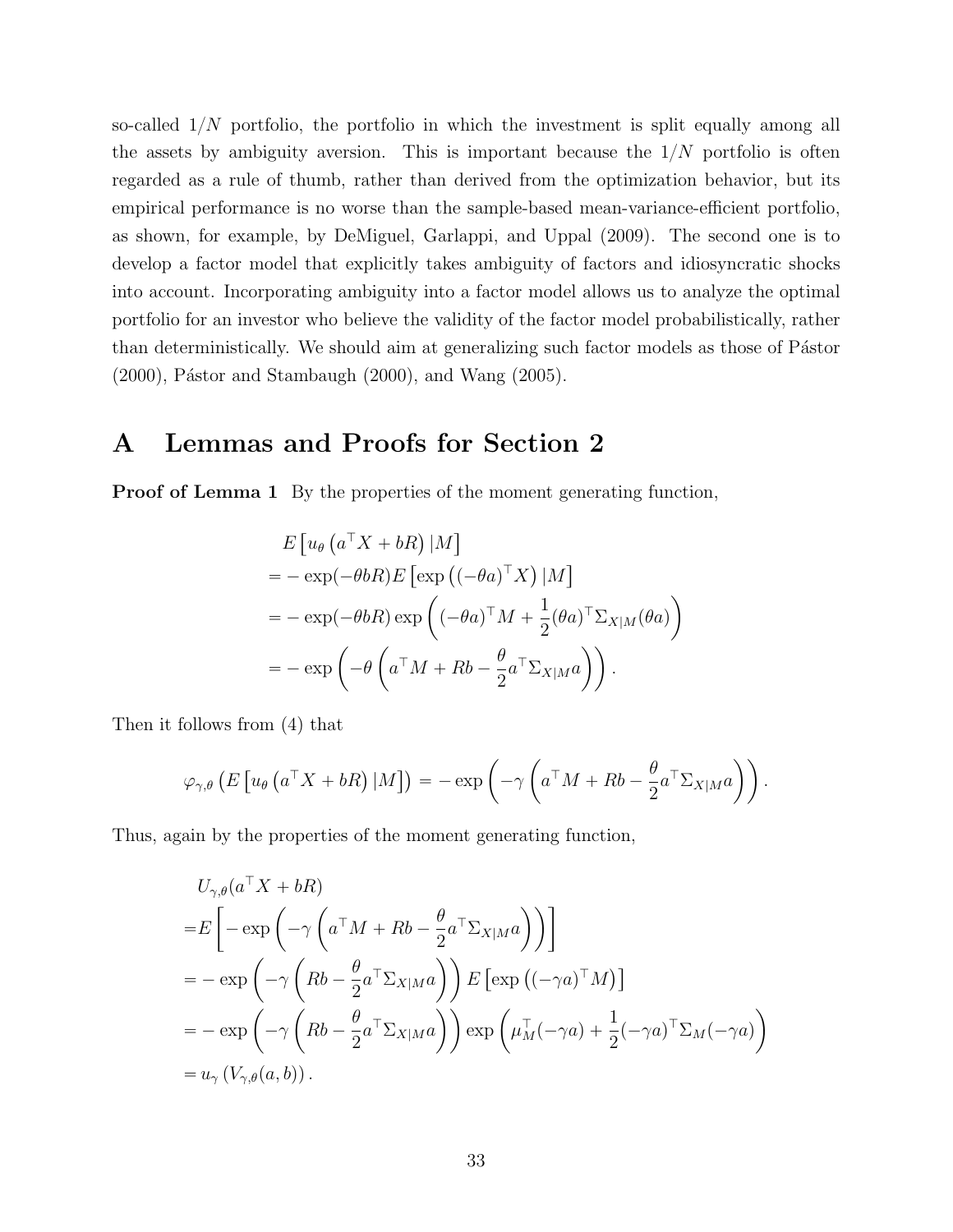///

To prove Proposition 1, we need a lemma. To state it, let  $P \in \mathscr{S}^N$  and consider the problem of minimizing the quadratic form defined by *P*:

$$
\min_{w \in \mathbf{R}^N \setminus \{0\}} \quad \frac{w^\top P w}{\|w\|^2}.\tag{32}
$$

Denote a solution by  $w_1$ . Next, let  $n \geq 2$  and  $w_1, w_2, \ldots w_{n-1}$  belong to  $\mathbb{R}^N$ , and consider the problem of minimizing the quadratic form subject to the constraint that the solution must be orthogonal to  $w_1, w_2, \ldots, w_{n-1}$ :

$$
\min_{w \in \mathbb{R}^N \setminus \{0\}} \frac{w^\top P w}{\|w\|^2}
$$
\n
$$
\text{s.t.} \quad w_m \cdot w = 0 \text{ for every } m \leq n - 1.
$$
\n
$$
(33)
$$

We say that a sequence  $(w_1, w_2, \ldots, w_N)$  of vectors in  $\mathbb{R}^N$  is a sequence of solutions (33) if  $w_1, w_2, \ldots, w_N$  are obtained iteratively by solving (32) and (33). There is a sequence of solutions to the problems (33), because the objective functions are continuous and the domains can be restricted to  $\{w \in \mathbb{R}^N \mid ||w|| = 1\}$ . Moreover, for every sequence  $(w_1, w_2, \ldots, w_N)$  of solutions,  $(w_1, w_2, \ldots, w_N)$  is orthogonal and

$$
\frac{w_1^\top P w_1}{\|w_1\|^2} \leqslant \frac{w_2^\top P w_2}{\|w_2\|^2} \leqslant \cdots \leqslant \frac{w_N^\top P w_N}{\|w_N\|^2}
$$

for every *n*. Since the following lemma, which characterizes the eigenvectors and eigenvalues of  $P$ , is well known,<sup>11</sup> we omit the proof.

- **Lemma 2** *1. For every sequence*  $(w_1, w_2, \ldots, w_N)$  of solutions to the sequence of problems (33) *and for every n, w<sup>n</sup> is an eigenvector of P and its corresponding eigenvalue is equal to*  $w_n^T P w_n / ||w_n||^2$ .
	- 2. For every sequence  $(w_1, w_2, \ldots, w_N)$  of eigenvectors of P that is orthogonal and of *which the sequence of the corresponding eigenvalues is non-decreasing is a sequence of solutions to the sequence of problems* (33)*.*
	- *3.* If  $w_1, w_2, \ldots, w_K$  are eigenvectors of P that correspond to distinct eigenvectors, then  $(w_1, w_2, \ldots, w_K)$  *is orthogonal.*

 $11$ It is used, for example, in Campbell, Lo, and MacKinlay (1997, Section 6.4), in which the minimum is replaced by the maximum.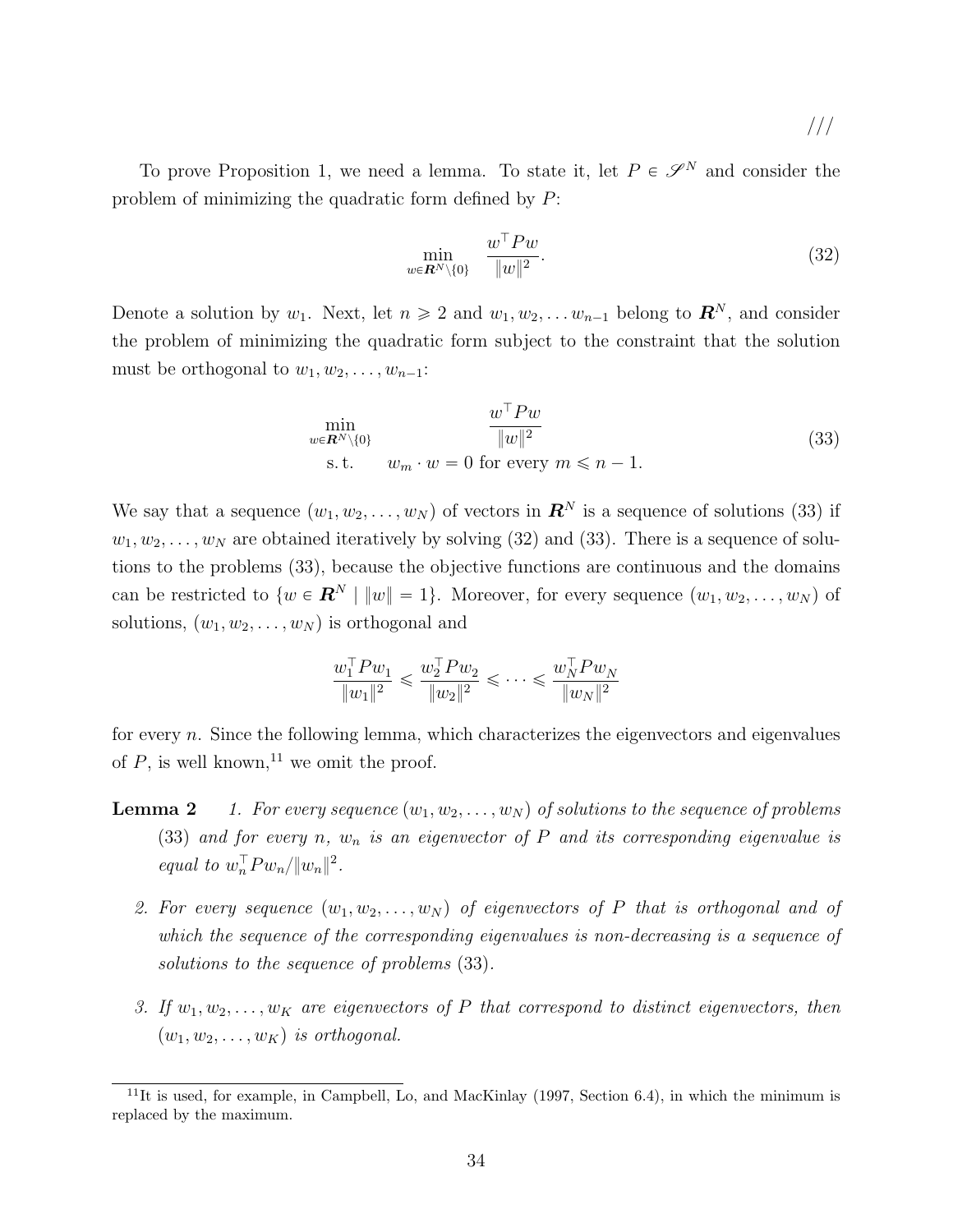Proposition 1 can be proved using this lemma as follows.

**Proof of Proposition 1** Define  $P = \sum_{i=1}^{n} \sum_{i=1}^{n} 2^{i}$ . Since  $\Sigma_M \in \mathscr{S}^N$ ,  $P \in \mathscr{S}^N$ . Moreover, assume that  $w \in \mathbb{R}^N$ ,  $v \in \mathbb{R}^N$ ,  $\lambda \in \mathbb{R}$  and  $v = \Sigma^{-1/2}w$ . Then

$$
\frac{v^\top \Xi v}{v^\top \Sigma v} = \frac{w^\top P w}{\|w\|^2},
$$

and  $(\Sigma^{-1}\Xi)v = \lambda v$  if and only if  $Pw = \lambda w$ . Thus, parts 1 and 2 of this proposition follow from parts 1 and 2 of Lemma 2. If, in addition,  $w' \in \mathbb{R}^N$ ,  $v' \in \mathbb{R}^N$ , and  $v' = \sum_{i=1}^{N} w'$ , then  $v^{\top} \Sigma v = w \cdot w'$ . Thus, part 3 of this proposition follows from part 3 of Lemma 2. It remains to prove part 4. Let  $\lambda$  be an eigenvalue of  $Q$  and  $v$  be a corresponding eigenvector. Then  $\Sigma_M v = \lambda \Sigma_X v$ . Thus  $v^\top \Sigma_M v = \lambda v_n^\top \Sigma_X v$ , that is,

$$
\lambda = \frac{v^\top \Sigma_M v}{v^\top \Sigma_M v + v^\top \Sigma_{X|M} v}
$$

*.*

Since  $v^{\top} \Sigma_{X|M} v \ge 0, 0 \le \lambda \le 1.$  ///

### **B Proofs for Section 3**

**Proof of Theorem 1** Let Λ be the set of all eigenvalues of *Q*. It follows from Proposition 1 that  $\Lambda \subset [0,1]$ . For each  $\lambda \in \Lambda$ , denote by  $V_{\lambda}$  the eigenspace that correspond to  $\lambda$ . It also follows that  $V_{\lambda}$  is a linear subspace of  $\mathbb{R}^{N}$ ,  $(V_{\lambda})_{\lambda \in \Lambda}$  is linearly independent (that is, if  $v_{\lambda} \in V_{\lambda}$ for every  $\lambda \in \Lambda$  and  $\sum_{\lambda \in \Lambda} v_{\lambda} = 0$ , then  $v_{\lambda} = 0$  for every  $\lambda \in \Lambda$ ), and  $\sum_{\lambda \in \Lambda} V_{\lambda} = \mathbf{R}^{N}$ .

Then, for each  $\lambda \in \Lambda$ , there is a  $v_{\lambda} \in V_{\lambda}$  such that  $\zeta(0) = \sum_{\lambda \in \Lambda} v_{\lambda}$ . Since  $\zeta(0) \neq 0$ , there is a  $\lambda \in \Lambda$  such that  $v_{\lambda} \neq 0$ . Let  $\{\lambda_1, \lambda_2, \ldots, \lambda_K\}$  be the set of all such  $\lambda$ 's. For each *k*, write  $v_k = v_{\lambda_k}$ , then  $\zeta(0) = \sum_{k=1}^K v_k$ .

Since  $(I + \eta Q)v_k = (1 + \eta \lambda_k)v_k$ ,  $(I + \eta Q)^{-1}v_k = (1 + \eta \lambda_k)^{-1}v_k$ . Thus,

$$
\zeta(\eta) = (I + \eta Q)^{-1} \zeta(0) = \sum_{k=1}^{K} (I + \eta Q)^{-1} v_k = \sum_{k=1}^{K} \frac{1}{1 + \lambda_k \eta} v_k.
$$

**Proof of Proposition 2** 1. By the definition of *Q*, Ker $(\lambda_k \Sigma_X - \Sigma_M) = \text{Ker}(\lambda_k I_N - Q)$ and

$$
\dim \text{Ker}\left(\lambda_k I_N - Q\right) = N - \text{rank}\left(\lambda_k \Sigma_X - \Sigma_M\right) > 0.
$$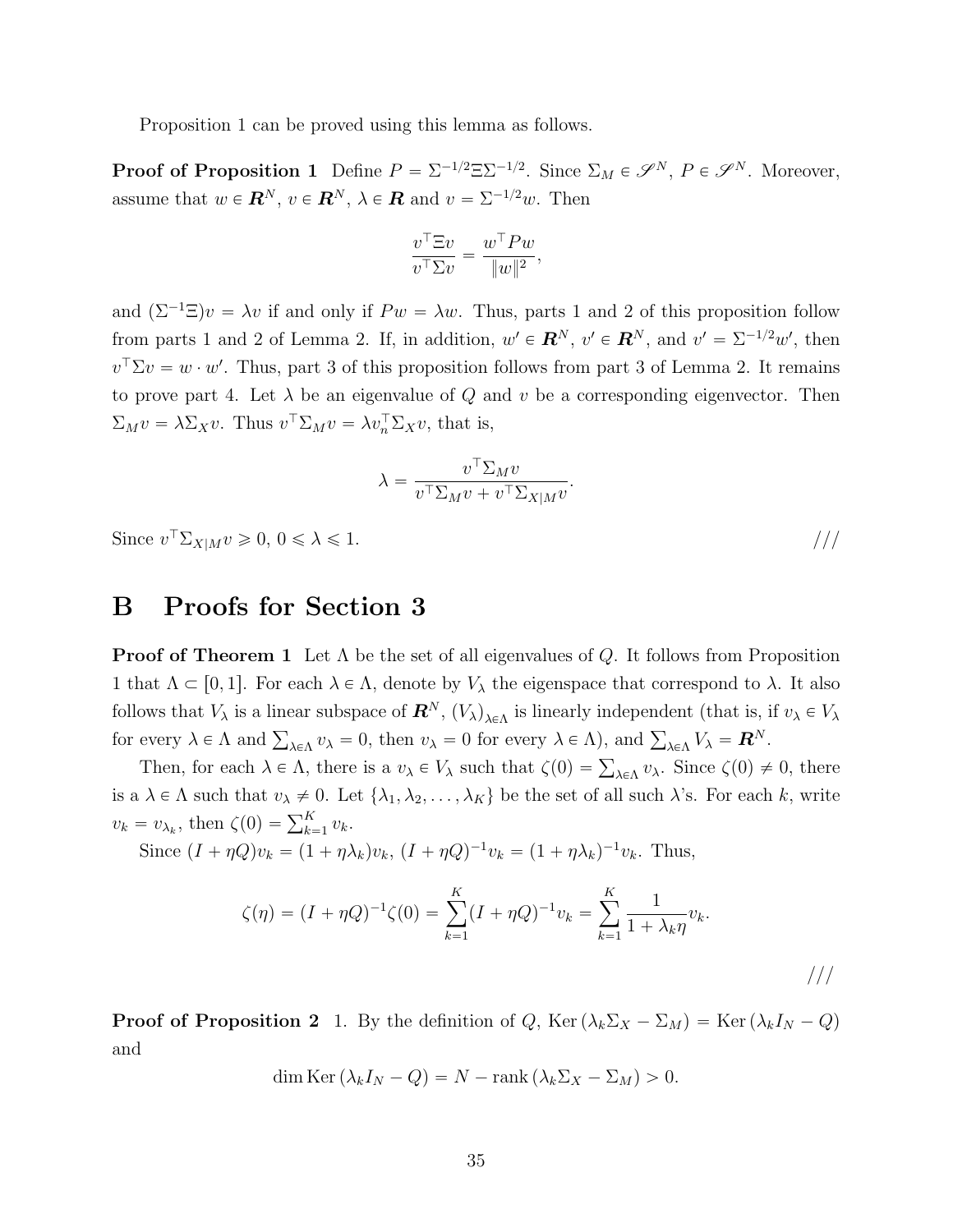Thus Ker  $(\lambda_k \Sigma_X - \Sigma_M)$  is the eigenspace of *Q* that corresponds to eigenvalue  $\lambda_k$ . Moreover,

$$
\sum_{k=1}^{K} \dim \operatorname{Ker} \left(\lambda_k \Sigma_X - \Sigma_M\right)
$$

$$
= \sum_{k=1}^{K} \left(N - \operatorname{rank}\left(\lambda_k \Sigma_X - \Sigma_M\right)\right)
$$

$$
= KN - \sum_{k=1}^{K} \operatorname{rank}\left(\lambda_k \Sigma_X - \Sigma_M\right)
$$

$$
= KN - (K - 1)N = N.
$$

Thus  $\mathbf{R}^N$  coincides with the direct sum of the *K* eigenspaces Ker( $\lambda_k \Sigma_X - \Sigma_M$ ). Thus  $\lambda_1, \lambda_2, \ldots, \lambda_K$  are the eigenvalues of *Q*. Part 1 therefore follows from Theorem 1.

2. This is a special case of part 2 with  $K = 1$ .

3. Since rank  $\Sigma_M < N$  and rank  $(\Sigma_X - \Sigma_M) < N$ , this is a special case of part 1 with *K* = 2 and { $\lambda_1, \lambda_2$ } = {0,  $\lambda$ }.

4. Since rank  $Q = \text{rank } \Sigma_M = 1$ , by Proposition 1, there are a  $\lambda > 0$  and  $v \in \mathbb{R}^N \setminus \{0\}$ such that  $Qv = \lambda v$ , that is,  $(\lambda \Sigma_X - \Sigma_M)v = 0$ . Thus rank  $(\lambda \Sigma_X - \Sigma_M) \le N$ . Hence  $rank(\lambda \Sigma_X - \Sigma_M) + rank \Sigma_M \leq N$ . On the other hand, rank  $(\lambda \Sigma_X - \Sigma_M) + rank \Sigma_M \geq$ rank  $\lambda \Sigma_X = N$ . Thus rank  $(\lambda \Sigma_X - \Sigma_M) + \text{rank } \Sigma_M = N$ . The conclusion follows then from  $\text{part } 3.$  ///

**Proof of Corollary 1** 1. This follows from part 2 of Proposition 2.

2. By assumption, rank  $\Sigma_M = N - L$ . As for rank  $(\lambda \Sigma_X - \Sigma_M)$ , recall from linear algebra that the row space of any matrix will not be changed by subtracting from row vectors any linear combinations of the other vectors. Thus

Row 
$$
(\lambda \Sigma_X - \Sigma_M)
$$
  
\n
$$
= Row \begin{pmatrix} \Sigma_{\check{X}} & \Sigma_{\check{X}\hat{X}} \\ \Sigma_{\hat{X}\check{X}} & \Sigma_{\hat{X}} - \lambda^{-1} \Sigma_{\widehat{M}} \end{pmatrix}
$$
\n
$$
= Row \begin{pmatrix} \Sigma_{\check{X}} & \Sigma_{\check{X}\check{X}} \\ \Sigma_{\hat{X}\check{X}} - \Sigma_{\hat{X}\check{X}}\Sigma_{\check{X}}^{-1} \Sigma_{\check{X}} & \Sigma_{\hat{X}} - \lambda^{-1} \Sigma_{\widehat{M}} - \Sigma_{\hat{X}\check{X}}\Sigma_{\check{X}\check{X}}^{-1} \Sigma_{\check{X}\check{X}} \end{pmatrix}
$$
\n
$$
= Row \begin{pmatrix} \Sigma_{\check{X}} & \Sigma_{\check{X}\hat{X}} \\ 0 & 0 \end{pmatrix}.
$$

Thus rank  $(\lambda \Sigma_X - \Sigma_M) = L$ . By part 2 of Proposition 2, there are a  $v_R \in \text{Ker } \Sigma_M$  and a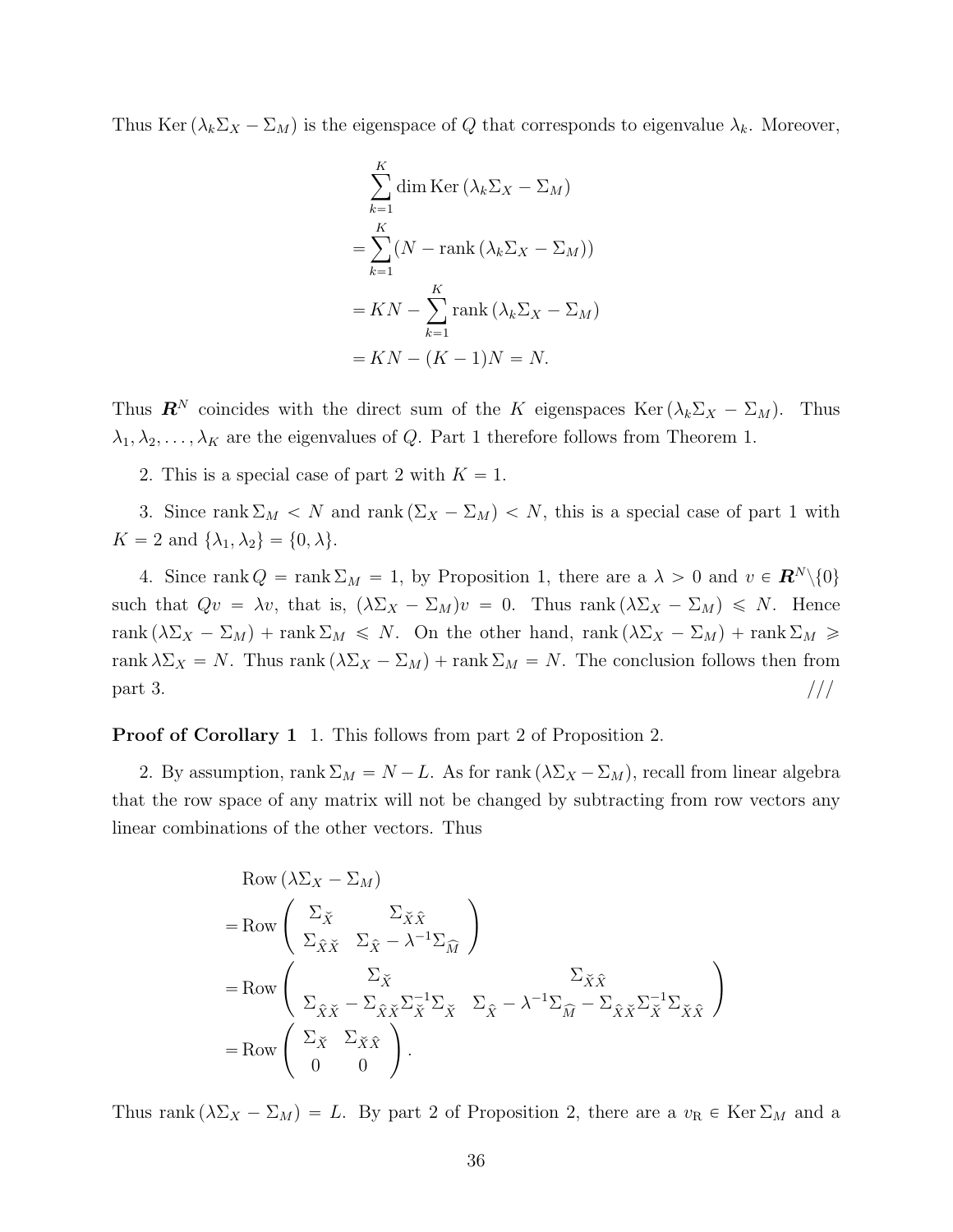$v_A \in \text{Ker}(\Sigma_X - \Sigma_M)$  such that for every  $\eta > -1$ ,

$$
\zeta(\eta) = v_{\mathcal{R}} + \frac{1}{1 + \lambda \eta} v_{\mathcal{A}}.
$$

Since Ker  $\Sigma_M = \mathbb{R}^L \times \{0\}$ , the *n*-th coordinate of  $v_R$  is equal to zero for every  $n > L$ . This part then follows from the above equality.  $\frac{1}{1}$ 

## **C Lemmas and Proofs for Section 4**

Theorems 2 is proved via the following Lemma 3 and 4.

**Lemma 3** Let  $a \in \mathbb{R}^N$  and  $c \in \mathbb{R}^N$ .

*1.* Assume that  $a \cdot c > 0$ . Define

$$
\Xi^* = (a \cdot c)^{-1} c c^\top \in \mathcal{S}_+^N,\tag{34}
$$

*then*  $||c||^2(a \cdot c)^{-1}$  *is an eigenvalue of*  $\Xi^*$  *of multiplicity* 1 *with a corresponding eigenvector c*, and 0 *is an eigenvalue of*  $\Xi^*$  *of multiplicity*  $N - 1$ *.* 

- 2. Assume that  $a \cdot c > 0$ . For every  $\Xi \in \mathscr{S}_+^N$ , if  $v^T \Xi v \geq v^T \Xi^* v$  for every  $v \in \mathbb{R}^N$  and  $a^{\top} \Xi a = a^{\top} \Xi^* a$ , then  $\Xi a = c$ , where  $\Xi^*$  is defined by (34).
- *3.* Assume that  $c \neq 0$ . For every  $\Xi \in \mathcal{S}_+^N$ , if  $\Xi a = c$ , then  $a \cdot c > 0$ ,  $v^T \Xi v \geq v^T \Xi^* v$  for *every*  $v \in \mathbb{R}^N$ , and  $a^T \Xi a = a^T \Xi^* a$ , where  $\Xi^*$  is defined by (34).

The first part of Lemma 3 defines a positive semidefinite matrix  $\Xi^*$  based on two vectors. Using it, the last two parts jointly gives a necessary and sufficient condition for a positive semidefinite matrix to map one of the two vectors to the other.

**Proof of Lemma 3** 1. This is straightforward, possibly except for the statement on multiplicity, but it follows directly from the fact that the column space of Ξ˚ coincides with the line spanned by *c*.

2. Since  $\Xi - \Xi^* \in \mathscr{S}_+^N$ ,  $(\Xi - \Xi^*)^{1/2}$  is well defined. Moreover,  $0 = a^{\top} (\Xi - \Xi^*) a =$  $\left\| (\Xi - \Xi^*)^{1/2} a \right\|$ › <sup>2</sup>. Thus  $(\Xi - \Xi^*)^{1/2} a = 0$ . Hence  $\Xi a = \Xi^* a = c$ .

3. Since  $\Xi a = c \neq 0$ ,  $a \cdot c = a^{\top} \Xi a = ||\Xi^{1/2} a||^2 \geq 0$  and  $\Xi^{1/2} a \neq 0$ . Thus  $||\Xi^{1/2} a|| > 0$  and, hence,  $a \cdot c > 0$ . Since  $\Xi^* a = c$ ,  $a^{\top} \Xi^* a = a \cdot c = a^{\top} \Xi a$ . It remains to prove that  $v^{\top} \Xi v \geqslant v^{\top} \Xi^* v$ for every  $v \in \mathbb{R}^N$ . Note that  $v^\top \Xi v \geq v^\top \Xi^* v$  if and only if  $(v^\top \Xi v)(a \cdot c) \geqslant (c \cdot v)^2$ . Since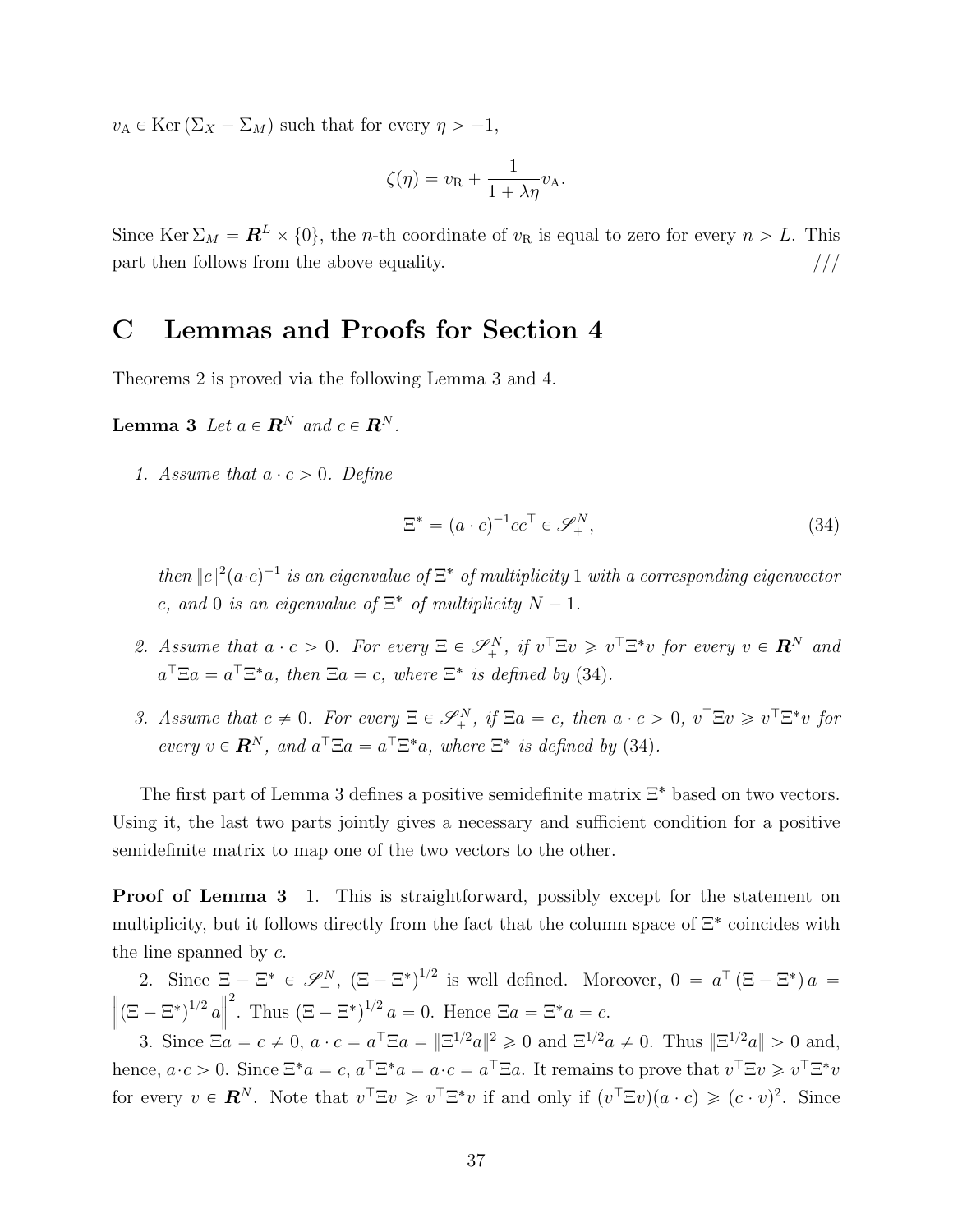$\Xi a = c$ , this is equivalent to  $(v^T \Xi v)(a^T \Xi a) \geqslant (a^T \Xi v)^2$ , which can further be rewritten as  $\|\Xi^{1/2}v\|$ <sup>2</sup>  $\|\Xi^{1/2}a\|$  $\mathcal{L}^2 \geqslant \left( \left( \mathbb{E}^{1/2} v \right) \cdot \left( \mathbb{E}^{1/2} a \right) \right)^2$ . This last inequality follows from the Cauchy-Schwarz inequality.  $/$ //

**Lemma 4** *Let*  $a \in \mathbb{R}^N$ ,  $c \in \mathbb{R}^N$ , and  $\Sigma \in \mathcal{S}_{++}^N$ . For each  $\theta > 0$ , define

$$
v^{\theta} = \frac{1}{\theta} \Sigma^{-1} c - a
$$

*and assume that there is no*  $\theta > 0$  *for which*  $v^{\theta} = 0$ *.* 

*1.* Assume that  $a \cdot c > 0$ . Write  $\bar{\theta} = (a^{\top} \Sigma a)^{-1} (a \cdot c)$ . For each  $\theta \in (0, \bar{\theta})$ , define

$$
\Gamma^{\theta} = \frac{1}{(v^{\theta})^{\top} \Sigma v^{\theta}} (\Sigma v^{\theta}) (\Sigma v^{\theta})^{\top} \in \mathscr{S}_{+}^{N},
$$

$$
\eta^{\theta} = \frac{(v^{\theta})^{\top} \Sigma (v^{\theta})}{a^{\top} \Sigma v^{\theta}} \in \mathbf{R}_{++},
$$

 $\int$ *then*  $\int \Sigma v^{\theta} \vert^{2} (a^{\top} \Sigma v^{\theta})^{-1}$  *is an eigenvalue of*  $\eta^{\theta} \Gamma^{\theta}$  *of multiplicity* 1 *with a corresponding eigenvector*  $\Sigma v^{\theta}$ , and 0 *is an eigenvalue of*  $\eta^{\theta} \Gamma^{\theta}$  *of multiplicity*  $N - 1$ *. Moreover,*  $v^{\top} \Sigma v \geq v^{\top} \Gamma^{\theta} v$  for every  $v \in \mathbf{R}^{N}$ .

- *2. Assume that*  $a \cdot c > 0$ *. For every*  $(\Gamma, \eta, \theta) \in \mathscr{S}_+^N \times \mathbb{R}_{++} \times \mathbb{R}_{++}$ , if  $\theta < \bar{\theta}$ ,  $v^{\top}(\eta \Gamma)v \geq 0$  $v^\top(\eta^\theta\Gamma^\theta)v$  for every  $v\in\mathbf{R}^N$ , and  $a^\top(\eta\Gamma)a=a^\top(\eta^\theta\Gamma^\theta)a$ , then  $\theta(\Sigma+\eta^\theta\Gamma^\theta)a=c$ , where  $\bar{\theta}$ ,  $\Gamma^{\theta}$ *, and*  $\eta^{\theta}$  *are defined as in part 1.*
- *3.* Assume that  $c \neq 0$ . For every  $(\Gamma, \eta, \theta) \in \mathscr{S}_+^N \times \mathbb{R}_{++} \times \mathbb{R}_{++}$ , if  $\theta(\Sigma + \eta \Gamma)a = c$  and  $v^{\top} \Sigma v \geq v^{\top} \Gamma v$  for every  $v \in \mathbf{R}^{N}$ , then  $a \cdot c > 0$ ,  $\theta < \bar{\theta}$ ,  $\eta \geqslant \eta^{\theta}$ ,  $v^{\top}(\eta \Gamma)v \geqslant v^{\top}(\eta^{\theta} \Gamma^{\theta}) v$ for every  $v \in \mathbf{R}^N$ , and  $a^{\top}(\eta \Gamma)a = a^{\top}(\eta^{\theta} \Gamma^{\theta})a$ , where  $\bar{\theta}$ ,  $\Gamma^{\theta}$ , and  $\eta^{\theta}$  are defined as in *part 1.*

**Proof of Lemma 4** 1. For every  $\theta \in (0, \bar{\theta}), a \cdot (\Sigma v^{\theta}) = \theta^{-1}a \cdot c - a^{\top} \Sigma a > 0$ . Moreover,

$$
\eta^{\theta} \Gamma^{\theta} = \frac{1}{a^{\top} \Sigma v^{\theta}} \left( \Sigma v^{\theta} \right) \left( \Sigma v^{\theta} \right)^{\top} \in \mathscr{S}_{+}^{N}.
$$

This part, therefore, follows from part 1 of Lemma 3, except that  $v^{\top} \Sigma v \geq v^{\top} \Gamma^{\theta} v$  for every  $v \in \mathbb{R}^N$ . To show this, note first that it is equivalent to the condition that if  $v^*$  is a solution to the problem

$$
\max_{v \in \mathbf{R}^N} v^{\top} \Gamma^{\theta} v
$$
\nsubject to 
$$
v^{\top} \Sigma v \leq 1,
$$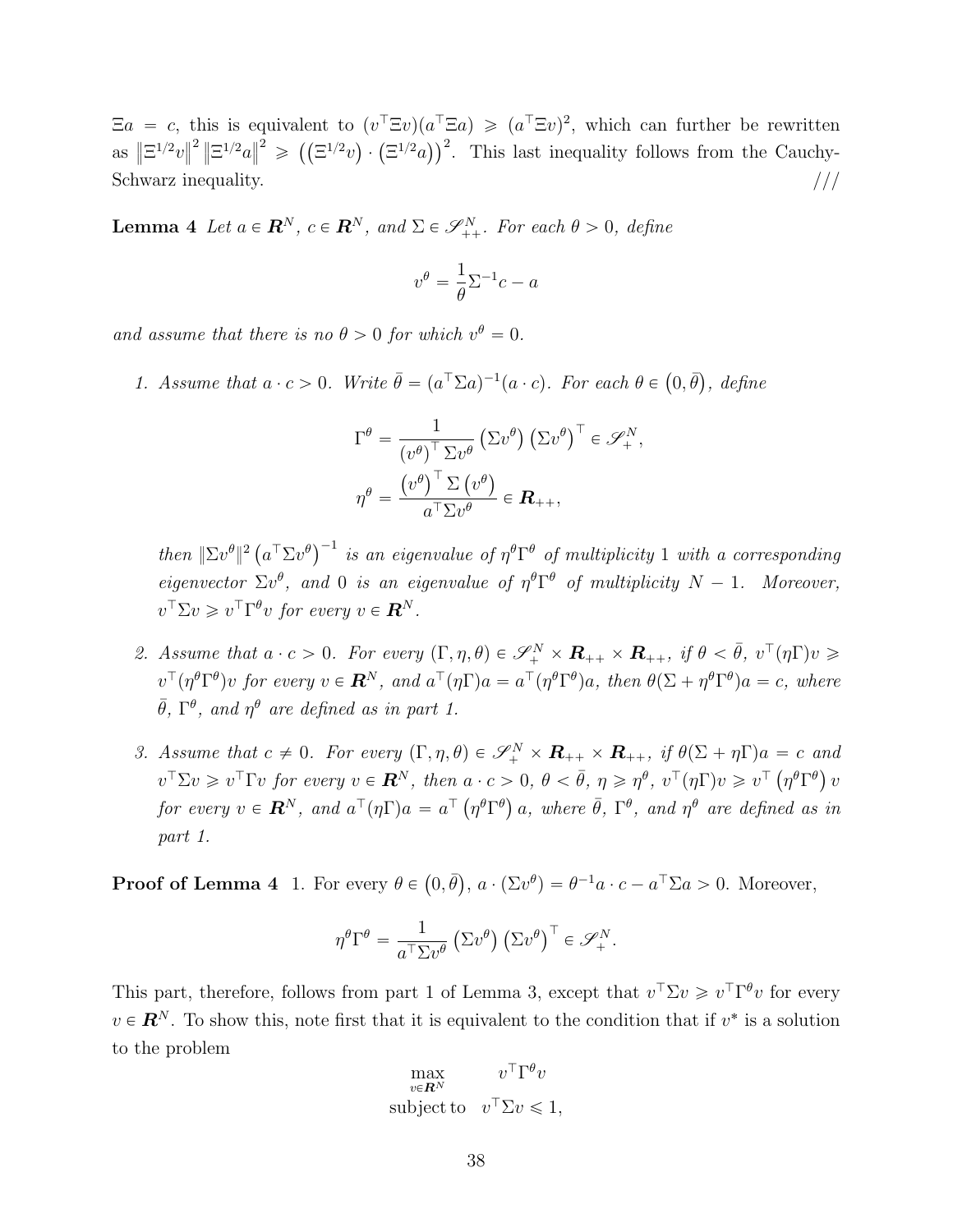then  $(v^*)^T \Gamma^{\theta} v^* \leq 1$ . Indeed, by the definition of  $\Gamma^{\theta}$ , the objective function can be replaced by  $|(\Sigma v^{\theta}) \cdot v|$ . Thus, by the first-order condition, either  $v^*$  or  $-v^*$  coincides with

$$
\left(\left(v^{\theta}\right)^{\top} \Sigma v^{\theta}\right)^{-1/2} \Sigma^{-1} \left(\Sigma v^{\theta}\right) = \left(\left(v^{\theta}\right)^{\top} \Sigma v^{\theta}\right)^{-1/2} v^{\theta}.
$$

It is then easy to show that

$$
(v^*)^{\top} \Gamma^{\theta} v^* = \frac{((v^{\theta})^{\top} \Sigma v^{\theta})^2}{((v^{\theta})^{\top} \Sigma v^{\theta})^2} = 1.
$$

2. This part follows from part 2 of Lemma 3.

3. This part follows from part 3 of Lemma 3, except that  $a \cdot c > 0$ ,  $\theta < \bar{\theta}$ , and  $\eta \ge \eta^{\theta}$ . First, since  $a \cdot (\Sigma v^{\theta}) > 0$ ,  $a \cdot c > \theta a^{\top} \Sigma a$ . Thus  $a \cdot c > 0$  and  $\theta < \bar{\theta}$ . As for  $\eta \geq \eta^{\theta}$ , since  $v^{\top} \Sigma v \geq v^{\top} \Gamma v$  for every  $v \in \mathbb{R}^{N}$  and  $(v^{\theta})^{\top} \Sigma v^{\theta} = (v^{\theta})^{\top} \Gamma^{\theta} v^{\theta}$ ,

$$
\eta - \eta^{\theta} = ((v^{\theta})^{\top} \Sigma v^{\theta})^{-1} (\eta (v^{\theta})^{\top} \Sigma v^{\theta} - \eta^{\theta} (v^{\theta})^{\top} \Gamma^{\theta} v^{\theta})
$$
  
\n
$$
\geq ((v^{\theta})^{\top} \Sigma v^{\theta})^{-1} ((v^{\theta})^{\top} (\eta \Gamma - \eta^{\theta} \Gamma^{\theta}) v^{\theta}) \geq 0.
$$

**Proof of Theorem 2** This theorem can be derived from parts 2 and 3 of Lemma 4 for the case where  $c = \mu_M - R\mathbf{1}, \Sigma = \Sigma_X$  and  $\Gamma = \eta \Sigma_M$ . ///

As in Lemma 4, let  $a \in \mathbb{R}^N$ ,  $c \in \mathbb{R}^N$ , and  $\Sigma \in \mathcal{S}_{++}^N$  and assume that there is no  $\theta > 0$  such that  $\theta \Sigma a = c$ . Then, for each  $\theta > 0$ , there is a  $(\Gamma, \eta) \in \mathscr{S}_+^N \times \mathbb{R}_{++}$  such that  $\theta(\Sigma + \eta \Gamma)a = c$ and  $\Sigma - \Gamma \in \mathscr{S}_+^N$  if and only if  $\theta < \bar{\theta}$  (where  $\bar{\theta} = (a^T \Sigma a)^{-1} (a \cdot c)$ ), the largest eigenvalue of  $\eta \Gamma$ is larger than or equal to  $\|\theta^{-1}c - \Sigma a\|^2(\theta^{-1}(a \cdot c) - a^{\top} \Sigma a)^{-1}$ , and  $\eta$  is larger than or equal to  $\left((\theta^{-1}c - \Sigma a)^{\top} \Sigma^{-1} (\theta^{-1}c - \Sigma a)\right) (a \cdot (\theta^{-1}c - \Sigma a))^{-1}$ . We are interested in minimizing these two values by varying  $\theta$  over the interval  $(0, \bar{\theta})$ . The following lemma is general enough to deal with both of the two minimization problems.

**Lemma 5** *Let*  $a \in \mathbb{R}^N$ ,  $c \in \mathbb{R}^N$ ,  $\Sigma \in \mathcal{S}_{++}^N$ , and  $S \in \mathcal{S}_{++}^N$ . For each  $\theta > 0$ , define

$$
v^{\theta} = \frac{1}{\theta} \Sigma^{-1} c - a
$$

*and assume that there is no*  $\theta > 0$  *for which*  $v^{\theta} = 0$ *. Assume also that*  $a \cdot c > 0$  *and write*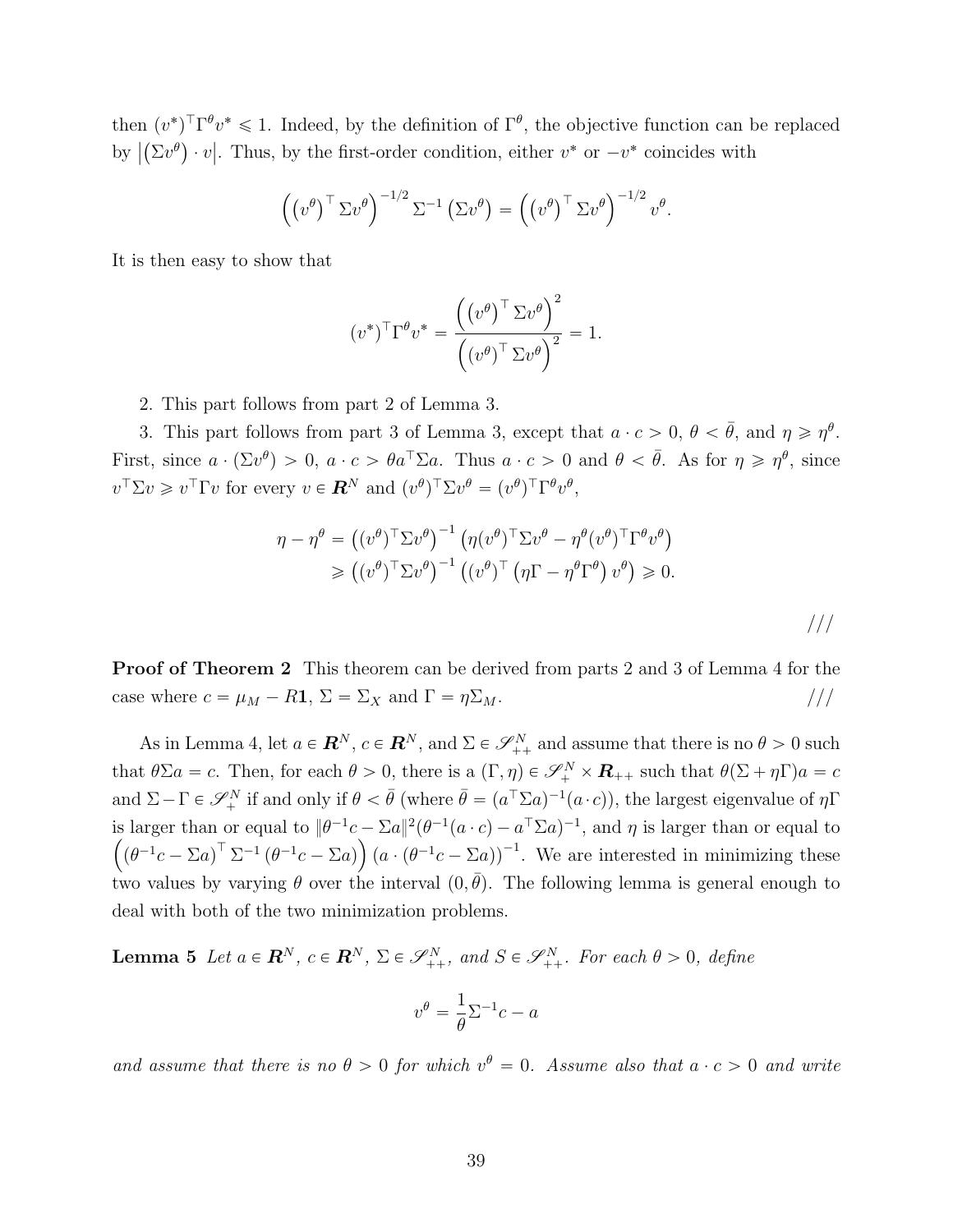$\bar{\theta} = (a^{\top} \Sigma a)^{-1} (a \cdot c)$ . Then there is a unique  $\theta > 0$  that minimizes the function

$$
\begin{array}{rcl}\n(0,\bar{\theta}) & \to & \mathbf{R}_{++} \\
\theta & \mapsto & \frac{\left(v^{\theta}\right)^{\top} S v^{\theta}}{a^{\top} \Sigma v^{\theta}},\n\end{array} \tag{35}
$$

*which is given by*

$$
\theta^{-1} = \bar{\theta}^{-1} + \left(\frac{\left(v^{\bar{\theta}}\right)^{\top} S v^{\bar{\theta}}}{c^{\top} \Sigma^{-1} S \Sigma^{-1} c}\right)^{1/2} \tag{36}
$$

*and the minimized value of the function is equal to*

$$
\frac{2}{a \cdot c} \left( \left( c^{\top} \Sigma^{-1} S \Sigma^{-1} c \right)^{1/2} \left( \left( v^{\bar{\theta}} \right)^{\top} S v^{\bar{\theta}} \right)^{1/2} + \left( v^{\bar{\theta}} \right)^{\top} S \Sigma^{-1} c \right). \tag{37}
$$

To find the minimum, over  $\theta \in (0, \bar{\theta})$ , of the largest eigenvalue of  $\eta^{\theta} \Gamma^{\theta}$  in Lemma 4, we take  $S = \Sigma^2$ . Then (36) can be rewritten as

$$
\theta^{-1} = \bar{\theta}^{-1} + \frac{\|\bar{\theta}^{-1}c - \Sigma a\|}{\|c\|},\tag{38}
$$

and (37) can be rewritten as

$$
\frac{2}{a \cdot c} \left( \|c\| \|\bar{\theta}^{-1}c - \Sigma a\| + \left(\bar{\theta}^{-1}c - \Sigma a\right) \cdot c \right). \tag{39}
$$

To find the minimum of  $\eta^{\theta}$  over  $\theta \in (0, \bar{\theta})$ , we take  $S = \Sigma$ . Then (36) can be rewritten as

$$
\theta^{-1} = \bar{\theta}^{-1} + \left( \frac{\left(\bar{\theta}^{-1}c - \Sigma a\right)^{\top} \Sigma^{-1} \left(\bar{\theta}^{-1}c - \Sigma a\right)}{c^{\top} \Sigma^{-1} c} \right)^{1/2},\tag{40}
$$

and (37) can be rewritten as

$$
\frac{2}{a \cdot c} \left( \left( \left( c^{\top} \Sigma^{-1} c \right) \left( \bar{\theta}^{-1} c - \Sigma a \right)^{\top} \Sigma^{-1} \left( \bar{\theta}^{-1} c - \Sigma a \right) \right)^{1/2} + \left( \bar{\theta}^{-1} c - \Sigma a \right)^{\top} \Sigma^{-1} c \right). \tag{41}
$$

**Proof of Lemma 5** The function (35) is continuous. Its value diverges to infinity as  $\theta \uparrow \bar{\theta}$ (because, then,  $a^{\top} \Sigma v^{\theta} \to 0$ ) and as  $\theta \downarrow 0$ . Thus there is a  $\theta$  that minimizes the function. To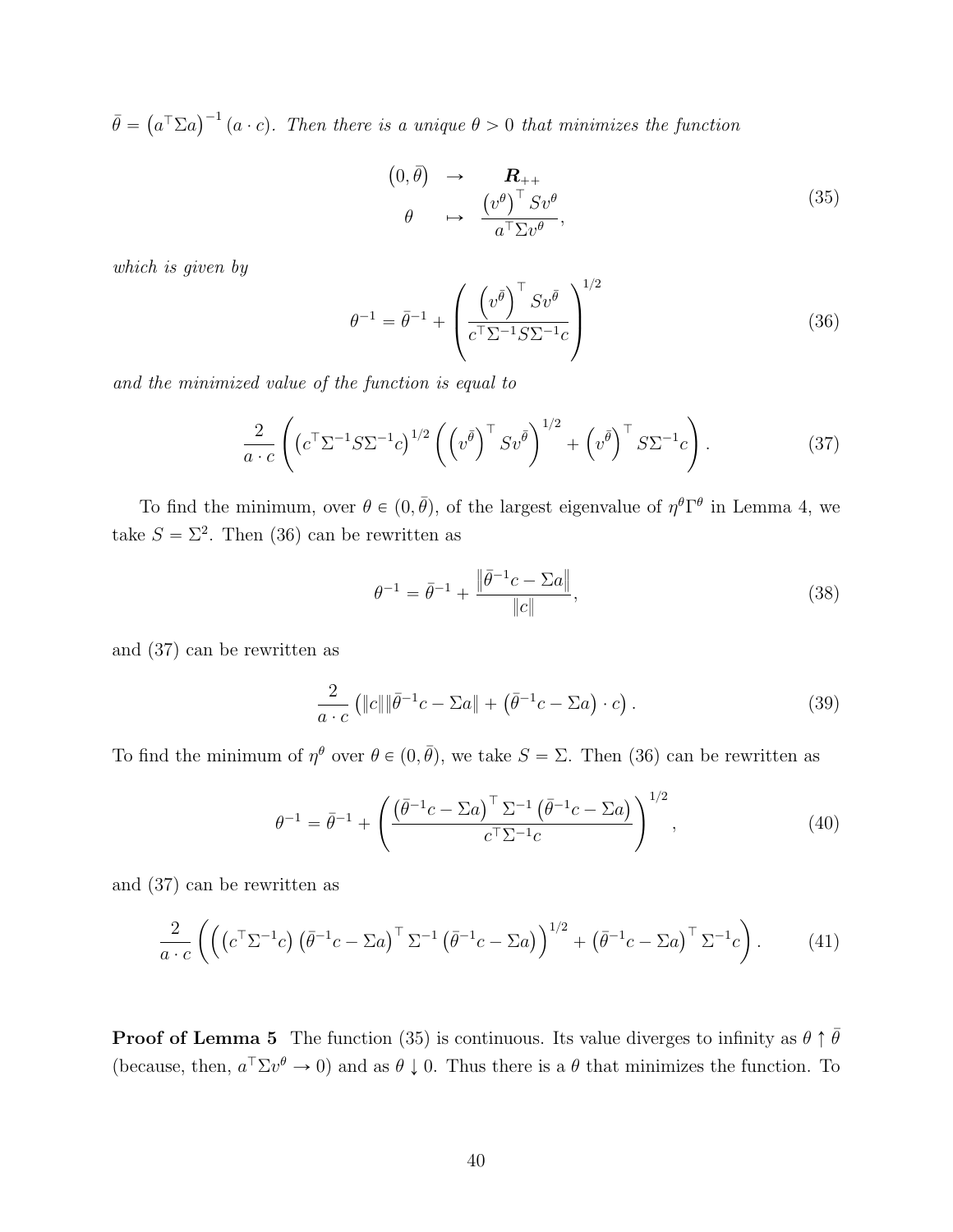show that (36) gives the unique solution, write  $\beta = \theta^{-1}$  and differentiate

$$
\ln \frac{\left(\beta \Sigma^{-1} c - a\right)^{\top} S \left(\beta \Sigma^{-1} c - a\right)}{a^{\top} \Sigma \left(\beta \Sigma^{-1} c - a\right)}
$$

with respect to  $\beta$  to obtain the first-order necessary condition

$$
\frac{2(\beta \Sigma^{-1} c - a)^{\top} S \Sigma^{-1} c}{(\beta \Sigma^{-1} c - a)^{\top} S (\beta \Sigma^{-1} c - a)} - \frac{a \cdot c}{\beta a \cdot c - a^{\top} \Sigma a} = 0,
$$

which is equivalent to

$$
(a \cdot c) \left( c^{\top} \Sigma^{-1} S \Sigma^{-1} c \right) \beta^2 - 2 \left( a^{\top} \Sigma a \right) \left( c^{\top} \Sigma^{-1} S \Sigma^{-1} c \right) \beta + 2 \left( a^{\top} \Sigma a \right) \left( a^{\top} S \Sigma^{-1} c \right) - \left( a^{\top} S a \right) \left( a \cdot c \right) = 0,
$$

which is, in turn, equivalent to

$$
\left(\beta - \bar{\theta}^{-1}\right)^2 - \frac{\left(v^{\bar{\theta}}\right)^{\top} S v^{\bar{\theta}}}{c^{\top} \Sigma^{-1} S \Sigma^{-1} c} = 0.
$$
\n(42)

Since  $v^{\bar{\theta}} \neq 0$ , the second term of the left-hand side is strictly positive. Hence (42) has two distinct solutions, one larger and the other smaller than  $\bar{\theta}^{-1}$ . The former satisfies the firstorder condition but the latter does not, because it is necessary that  $\beta > \bar{\theta}^{-1}$ . Therefore, there is only one solution to the problem of minimizing the function (35), which is given by (36).

As for the minimized value of the function, note that

$$
v^{\theta} = v^{\bar{\theta}} + \left(\frac{\left(v^{\bar{\theta}}\right)^{\top} S v^{\bar{\theta}}}{c^{\top} \Sigma^{-1} S \Sigma^{-1} c}\right)^{1/2} \Sigma^{-1} c.
$$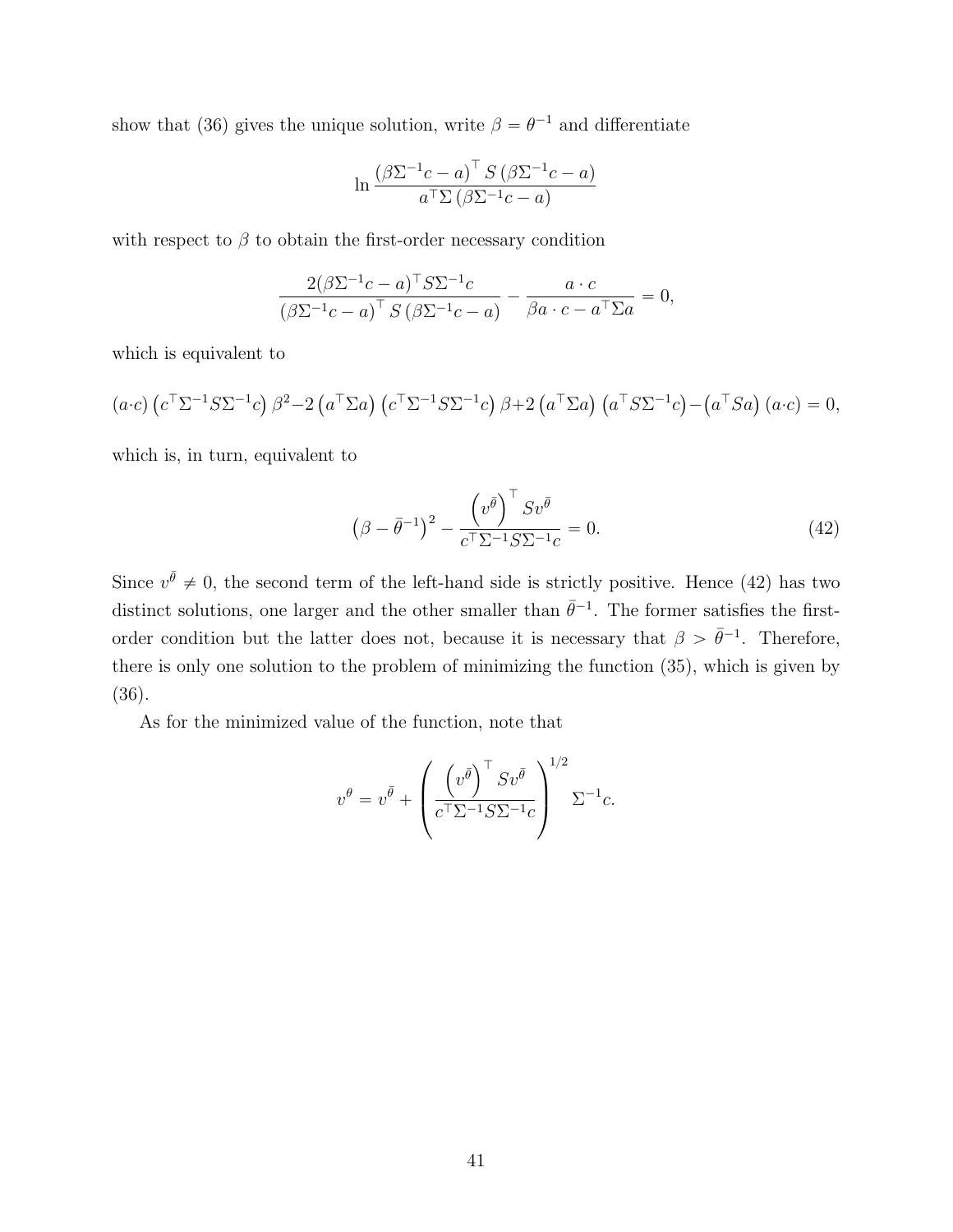Thus

$$
a^{\top} \Sigma v^{\theta} = (a \cdot c) \left( \frac{\left( v^{\bar{\theta}} \right)^{\top} S v^{\bar{\theta}}}{c^{\top} \Sigma^{-1} S \Sigma^{-1} c} \right)^{1/2},
$$
  

$$
\left( v^{\theta} \right)^{\top} S v^{\theta} = \left( v^{\bar{\theta}} \right)^{\top} S v^{\bar{\theta}} + 2 \left( \frac{\left( v^{\bar{\theta}} \right)^{\top} S v^{\bar{\theta}}}{c^{\top} \Sigma^{-1} S \Sigma^{-1} c} \right)^{1/2} \left( v^{\bar{\theta}} \right)^{\top} S \Sigma^{-1} c + \frac{\left( v^{\bar{\theta}} \right)^{\top} S v^{\bar{\theta}}}{c^{\top} \Sigma^{-1} S \Sigma^{-1} c} c^{\top} \Sigma^{-1} S \Sigma^{-1} c
$$
  

$$
= 2 \left( v^{\theta} \right)^{\top} S v^{\theta} + 2 \left( \frac{\left( v^{\theta} \right)^{\top} S v^{\theta}}{c^{\top} \Sigma^{-1} S \Sigma^{-1} c} \right)^{1/2} v^{\bar{\theta}} S \Sigma^{-1} c.
$$

Thus  $(37)$  is obtained.  $/$ //

We can now prove Theorem 3.

**Proof of Theorem 3** This theorem can be derived Lemma 5 for the case where  $c = \mu_M - R$ **1**,  $\Sigma = \Sigma_X$ ,  $\Gamma = \eta \Sigma_M$ , and  $S = \Sigma^2$  or  $S = \Sigma$ , as explained right after the lemma. ///

# **References**

- [1] Ahn, D., Choi, S., Gale, D. and Kariv, S. 2014, Estimating ambiguity aversion in a portfolio choice experiment. *Quantitative Economics* 5:195-223. doi: 10.3982/QE243
- [2] Attanasi, G., Gollier, C., Montesano, A., and Pace, N. 2014. Eliciting ambiguity aversion in unknown and in compound lotteries: A smooth ambiguity model experimental study. *Theory and decision* 77(4): 485-530.
- [3] Black, F., M. C. Jensen, and M. Scholes, 1972, The capital asset pricing model: Some empirical tests, in Jensen, M. (ed.), *Studies in the Theory of Capital Markets*, Praeger, New York
- [4] Bossaerts, P., P. Ghirardato, S. Guarnaschelli, and W.R. Zame, 2010, Ambiguity in asset markets: Theory and experiment, *Review of Financial Studies* 23: 1325–1359.
- [5] Brennan, T.J., and A. W. Lo, 2010, Impossible Frontiers. *Management Science* 56(6):905–923.
- [6] Brennan, T.J., and A. W. Lo, 2015, Reply to "(Im)possible Frontiers: A Comment", *Critical Financial Review* 4: 157–171.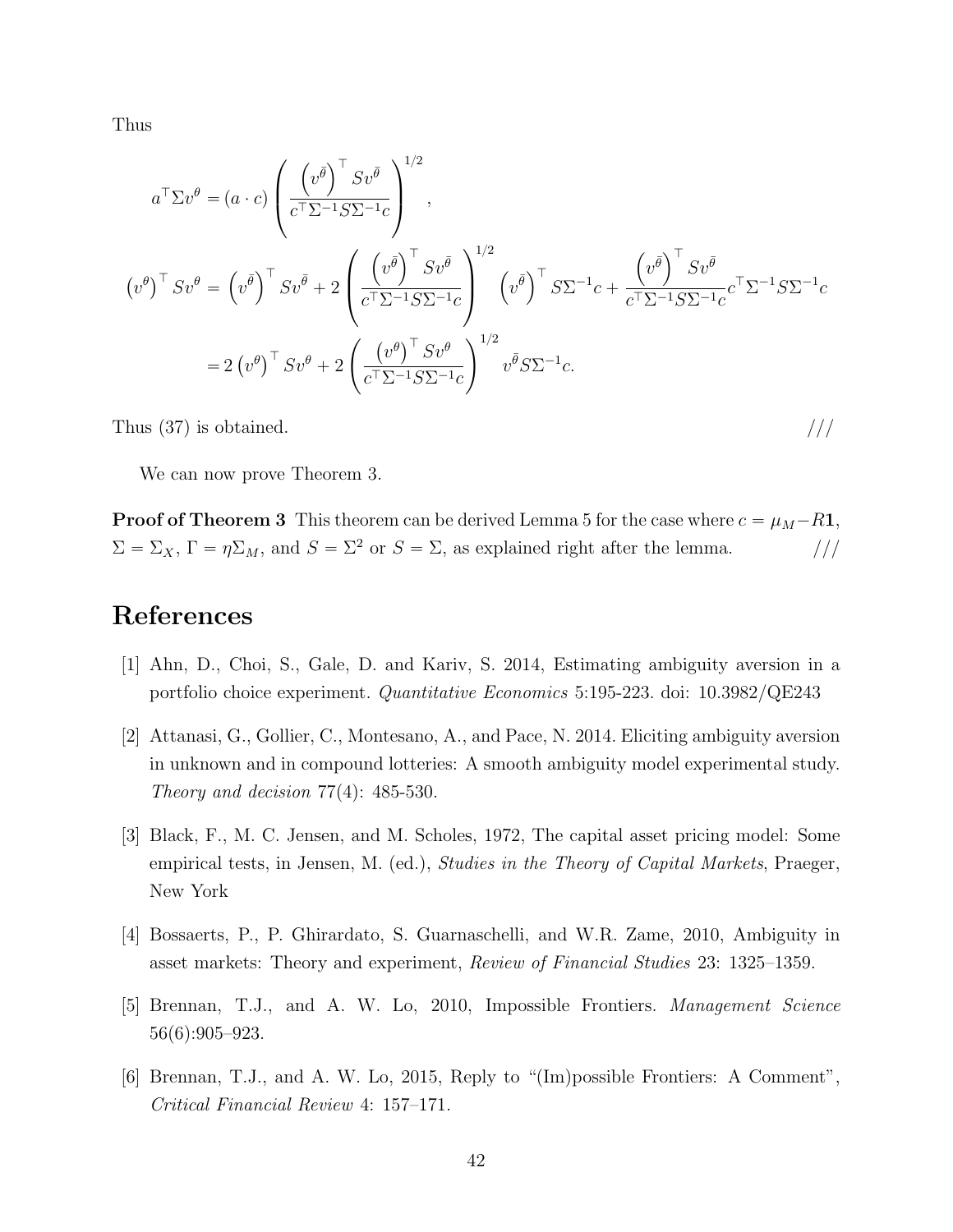- [7] Campbell, J. Y., A. Lo, and C. MacKinlay. 1997. *The Econometrics of Financial Markets*. Princeton University Press.
- [8] Collard, F., S. Mukerji, K. Sheppard, and J. Tallon. 2011, *Ambiguity and the historical equity premium* Available at SSRN: http://ssrn.com/abstract=1836297 or http://dx.doi.org/10.2139/ssrn.1836297
- [9] DeMiguel, V., L. Garlappi, and R. Uppal. 2009. Optimal Versus Naive Diversification: How Inefficient is the 1{*N* Portfolio Strategy? *The Review of Financial Studies* 5:1915– 1953.
- [10] Epstein, L. G. 2010, A paradox for the "smooth ambiguity" model of preference, Econometrica 78: 2085–2099.
- [11] Epstein, L. G., and J. Miao, 2003, A two-person dynamic equilibrium under ambiguity, *Journal of Economic Dynamics and Control* 27: 1253–1288.
- [12] Epstein, L. G., and S. E. Zin, 1989, Substitution, risk aversion, and the temporal behavior of consumption and asset returns: A theoretical framework, *Econometrica* 57: 937–969.
- [13] Fama, Eugene F., and Kenneth R. French. 1992. The cross-section of expected stock returns. it Journal of finance 47(2):427-465. Epstein, L. G., and S. E. Zin, 1989, Substitution, risk aversion, and the temporal behavior of consumption and asset returns: A theoretical framework, *Econometrica* 57, 937–969.
- [14] Garlappi, L., R. Uppal, and T. Wang. 2007. Portfolio Selection with Parameter and Model Uncertainty: A Multi-Prior Approach. *Review of Financial Studies* 20:41–81.
- [15] Gilboa, I., and D. Schmeidler. 1989. Maxmin Expected Utility with Non-Unique Prior. *Journal of Mathematical Economics* 18:141–153.
- [16] Hardy G. H., J. E. Littlewood, and G. Polya, 1952, *Inequalities*, 2nd edition, Cambridge University Press.
- [17] Takashi Hayashi and Jianjun Miao, 2011, Intertemporal substitution and recursive smooth ambiguity preferences, *Theoretical Economics* 6, 423–472.
- [18] Ju, N., and J. Miao, 2012, Ambiguity, Learning, and Asset Returns. *Econometrica* 80, 559–591.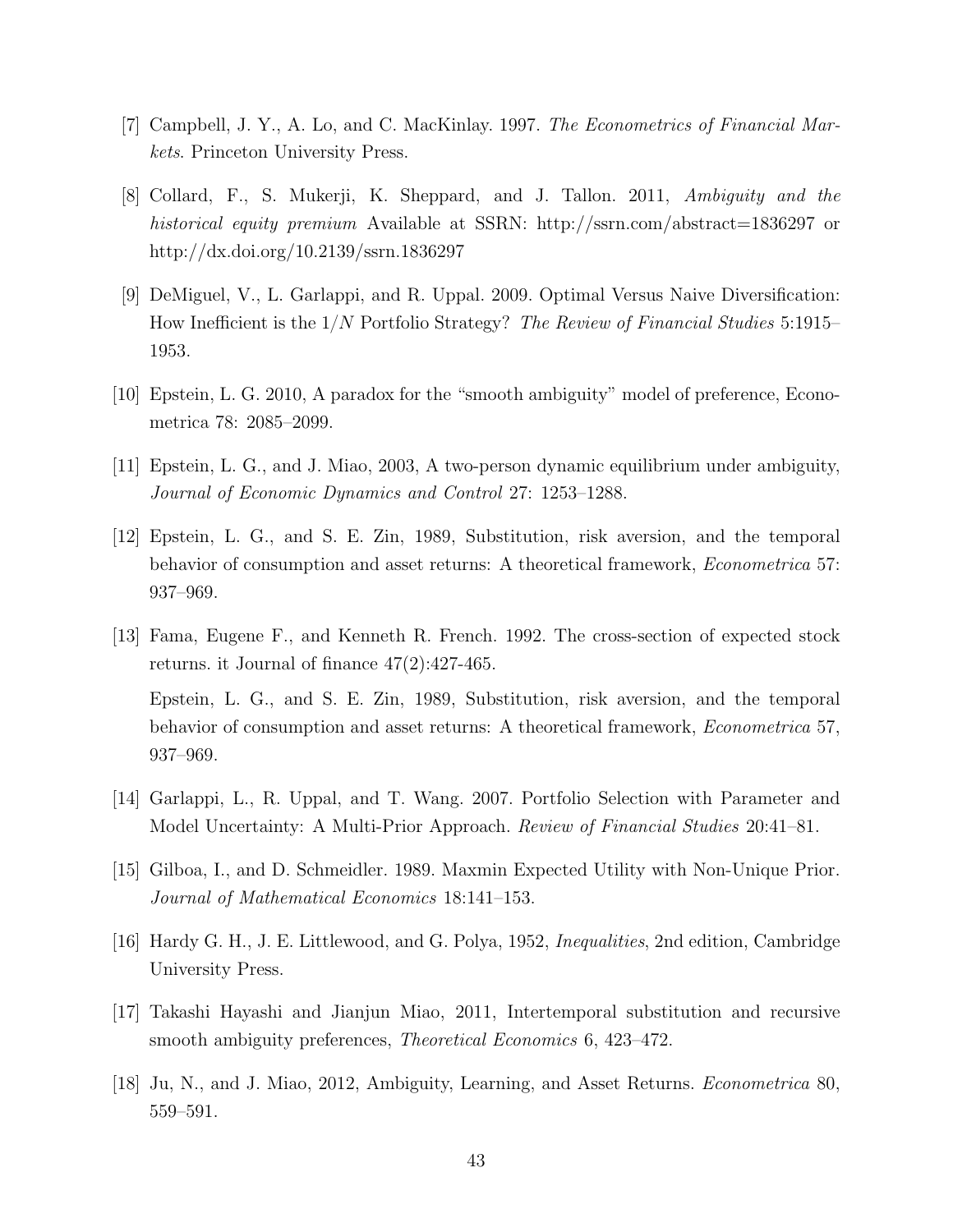- [19] Klibanoff, P., M. Marinacci, and S. Mukerji. 2005. A Smooth Model of Decision Making under Ambiguity. *Econometrica* 73:1849–1892.
- [20] Narayana R. Kocherlakota, 1996, The equity premium: It's still a puzzle, Journal of Economic Literature 34, 42–71.
- [21] Levy, M., and R. Roll, 2010, The Market Portfolio May Be Mean/Variance Efficient After All. *Review of Financial Studies* 23(6): 2464–2491.
- [22] Levy, M., and R. Roll, 2015, (Im)Possible Frontiers: A Comment, *Critical Finance Review* 4, 139–148.
- [23] Maccheroni, F., M. Marinacci, and D. Ruffino. 2013. Alpha as Ambiguity: Robust Mean-Variance Portfolio Analysis. *Econometrica* 81:1075–1113.
- [24] Marinacci, Massimo, 2002, Probabilistic sophistication and multiple priors, *Econometrica* 70, 755–765.
- [25] Rajnish Mehra and Edward C. Prescott, 1985, The equity premium: A puzzle, Journal of Monetary Economics 15, 145–161.
- [26] P´astor, L. 2000. Portfolio Selection and Asset Pricing Models. *Journal of Finance* 55:179–223.
- [27] Pástor, L., and R. F. Stambaugh. 2000. Comparing Asset Pricing Models: An Investment Perspective. *Journal of Financial Economics* 56:335–381.
- [28] Wang, Z. 2005. A Shrinkage Approach to Model Uncertainty and Asset Allocation. *Review of Financial Studies* 18:673–705.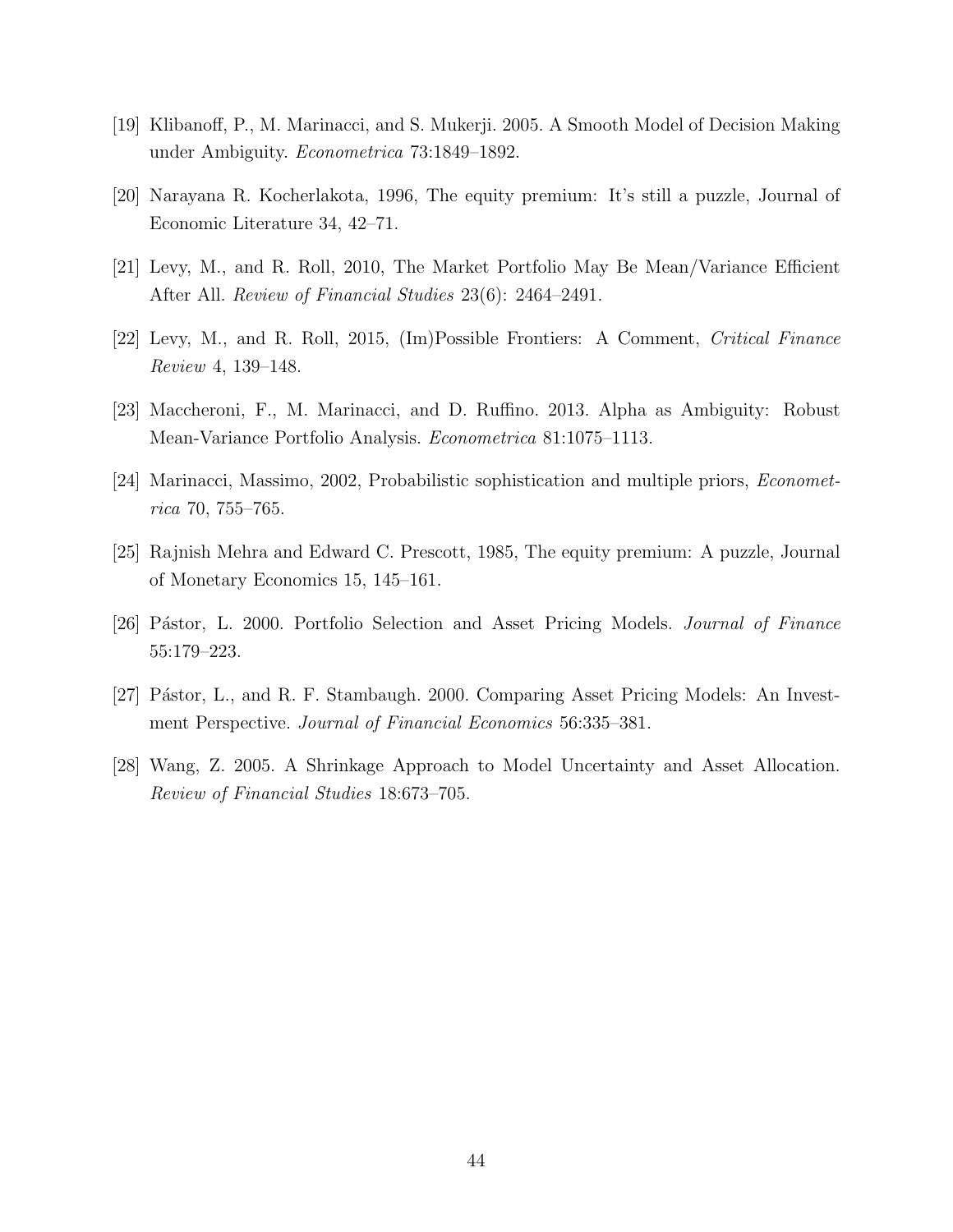|                 | Mean $(\%)$ | SL    | $\text{SN}$ | SH | BL                | BN                                  | BH      |
|-----------------|-------------|-------|-------------|----|-------------------|-------------------------------------|---------|
| $R_{\parallel}$ | 0.28        |       |             |    |                   |                                     |         |
| SL.             | 0.98        |       |             |    |                   | 57.36 50.77 55.76 34.61 35.62 43.74 |         |
| <b>SN</b>       | 1.28        | 50.77 | 49.64       |    |                   | 55.73 31.89 35.74 45.07             |         |
| SH.             | 1.48        |       | 55.76 55.73 |    | 67.64 34.64 41.20 |                                     | - 53.89 |
| BL              | 0.91        | 34.61 | 31.89       |    |                   | 34.64 28.62 27.43 31.63             |         |
| <b>BN</b>       | 0.97        | 35.62 | 35.74       |    | 41.20 27.43 32.89 |                                     | - 38.32 |
| <b>BH</b>       | 1.19        | 43.74 |             |    |                   | 45.07 53.89 31.63 38.32 50.95       |         |

Table 1: Sample Means and the Covariance Matrix of the FF6 Portfolios: July 1926- December 2014.

Table 1 reports the sample mean of the risk-free rate (*R*) and the sample means and covariances of the returns of the FF6 portfolios. The FF6 portfolios are formed in the following manner. First, sort out the stocks traded on NYSE, AMEX, and NASDAQ in terms of the market equity (also known as the market value and the market capitalization), abbreviated as ME, and the ratio of the book equity (also known as the book value) to the market equity, abbreviated as B/M. Second, partition the stocks, with positive book equity, into six groups, according to whether the ME belongs to the top 50% or the bottom 50% (referred to as being Big or Small), and whether the B/M belongs to the top 30%, the bottom 30%, or neither (referred to as being High, Low, or Neutral). Third, form the ME-weighted portfolio of the stocks in each of the six portfolios. The six portfolios thus formed are named SL, SN, SH, BL, BN, and BH in the obvious manner.

|           | Mean-variance-efficient | Market    |
|-----------|-------------------------|-----------|
|           | portfolio               | portfolio |
| SL        | $-3.36$                 | 0.02      |
| <b>SN</b> | 3.45                    | 0.03      |
| <b>SH</b> | 1.12                    | 0.02      |
| BL        | 1.84                    | 0.51      |
| <b>BN</b> | $-1.08$                 | 0.31      |
| <b>BH</b> | $-0.97$                 | 0.11      |

Table 2: The mean-variance efficient portfolio and the market portfolio

Table 2 reports the mean-variance efficient portfolio and the market portfolio. Both portfolio vectors are normalized so that the sum of the all elements is one. The market portfolio is the time-series average of market capitalization weight of the FF6 portfolios.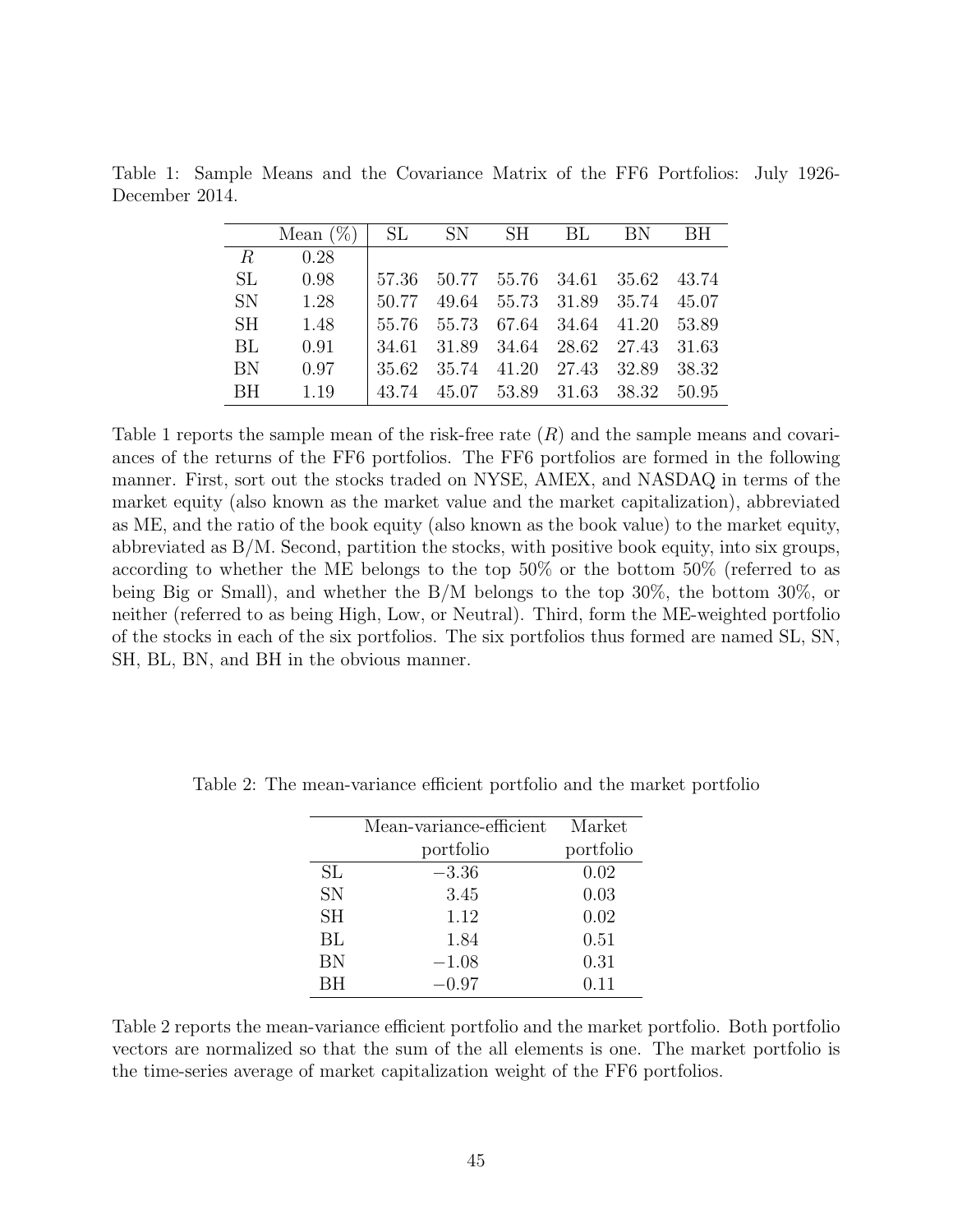|     | $n \qquad \theta_n$ |  | $\alpha_n$ $\beta_n$ $\alpha_n/\beta_n$ $a_n$    |  |
|-----|---------------------|--|--------------------------------------------------|--|
| SL. |                     |  | $0.019 -3.45 -0.15$ 1.20 $-0.12$ 0.025           |  |
|     |                     |  | SN 0.028 2.95 0.18 1.16 0.16 0.030               |  |
|     |                     |  | SH 0.030 1.36 0.29 1.30 0.22 0.021               |  |
|     |                     |  | BL $0.022$ $0.09$ $-0.03$ $0.93$ $-0.03$ $0.507$ |  |
|     |                     |  | BN $0.022 -0.09 -0.01$ $1.00 -0.01$ $0.312$      |  |
|     |                     |  | BH 0.025 -0.23 0.08 1.19 0.07 0.106              |  |

Table 3: Characteristics of the FF6 portfolios

Table 3 reports the  $\theta_n$  and the  $\hat{\theta}_n$  defined in (28), as well as the CAPM alphas and betas, defined by (22), their ratios, and the weights in the market portfolio, based on the  $\mu_M$ ,  $\Sigma_X$ , and *R*.

Table 4: Diagonal elements of the ambiguity covariance matrix

| n  |            | Ο     |
|----|------------|-------|
| SL | $\rm 0.01$ | 1.49  |
| SN | 2.73       | 8.23  |
| SН | 5.29       | 13.34 |
| BL | $\rm 0.15$ | 1.96  |
| BN | 0.28       | 2.61  |
| ΒH | 1.24       | 5.70  |
|    |            |       |

Table 4 reports the the values of the diagonal elements of the aversion-adjusted ambiguity covariance matrix  $\eta^{\theta} \Sigma_M^{\theta}$  when  $\theta$  is set equal to  $\theta^*$  and  $\theta^{**}$  to minimize the largest eigenvalue of  $\eta^{\theta} \Sigma_M^{\theta}$  and  $\eta^{\theta}$ .

Table 5: Decomposition of the market portfolio

| $\it n$   | $\overline{v_{\rm R}^{\theta^*}}$ | $w^{\theta*}$ | $w^{\theta^{**}}$<br>ገ** | $\theta^{**}$<br>า∗∗` |
|-----------|-----------------------------------|---------------|--------------------------|-----------------------|
| SL        | 0.29                              | $-4.70$       | 0.76                     | $-7.60$               |
| SN        | $-0.24$                           | 4.77          | $-0.72$                  | 7.74                  |
| <b>SH</b> | $-0.07$                           | 1.54          | $-0.22$                  | 2.50                  |
| BL        | 0.39                              | 2.02          | 0.16                     | 3.58                  |
| ΒN        | 0.42                              | $-1.83$       | 0.58                     | $-2.78$               |
| RН        | 0.19                              | $-1.46$       | 0.33                     | $-2.30$               |

Table 5 lists the pure-risk portfolios  $v_R^{\theta}$  and the ambiguity portfolios  $v_A^{\theta}$  for  $\theta^* = 0.0192$  and  $\theta^{**} = 0.0124.$